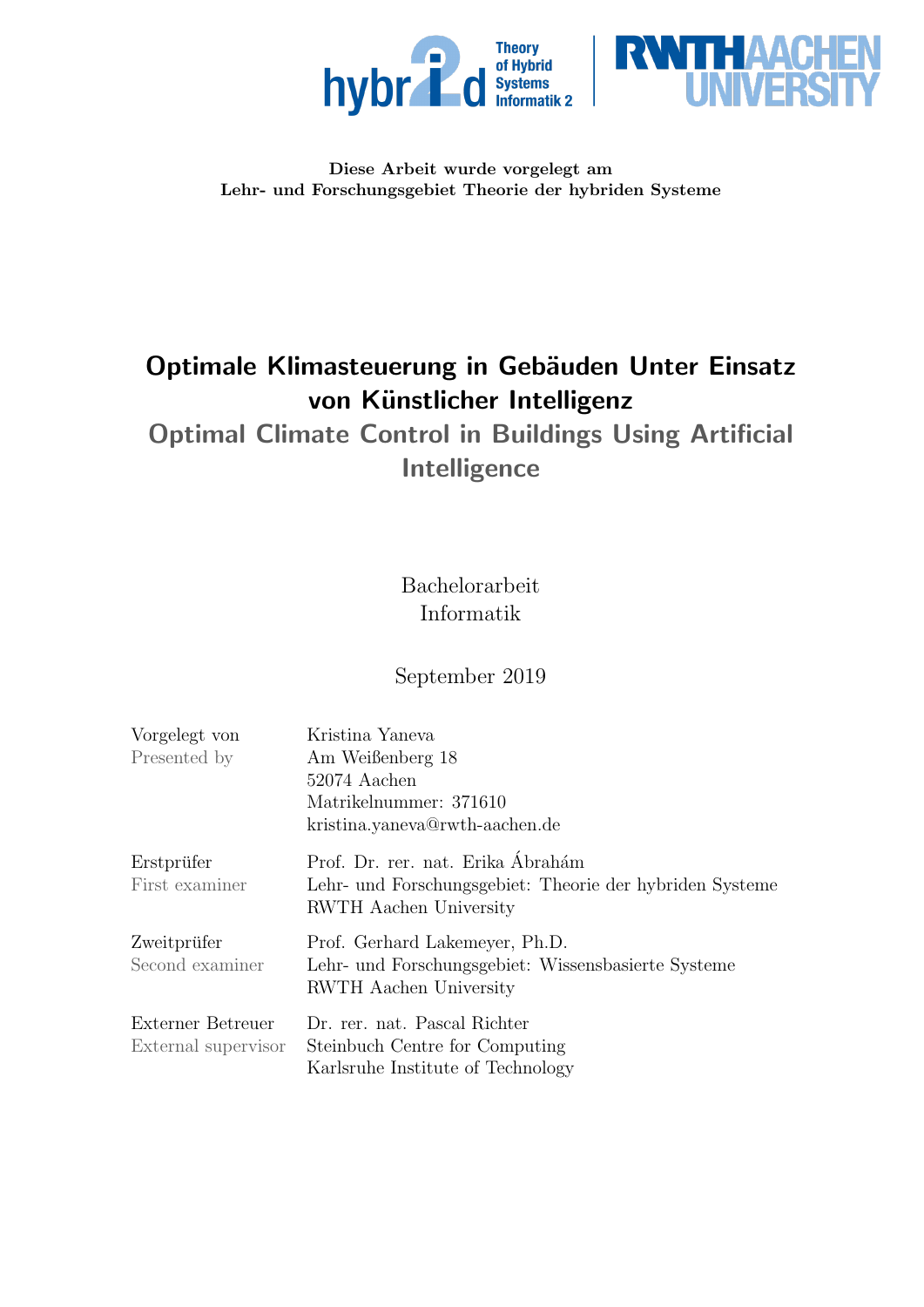# Eigenständigkeitserklärung

Hiermit versichere ich, dass ich diese Bachelorarbeit selbständig verfasst und keine anderen als die angegebenen Quellen und Hilfsmittel benutzt habe. Die Stellen meiner Arbeit, die dem Wortlaut oder dem Sinn nach anderen Werken entnommen sind, habe ich in jedem Fall unter Angabe der Quelle als Entlehnung kenntlich gemacht. Dasselbe gilt sinngemäß für Tabellen und Abbildungen. Diese Arbeit hat in dieser oder einer ähnlichen Form noch nicht im Rahmen einer anderen Prüfung vorgelegen.

Aachen, im September 2019

Kristina Yaneva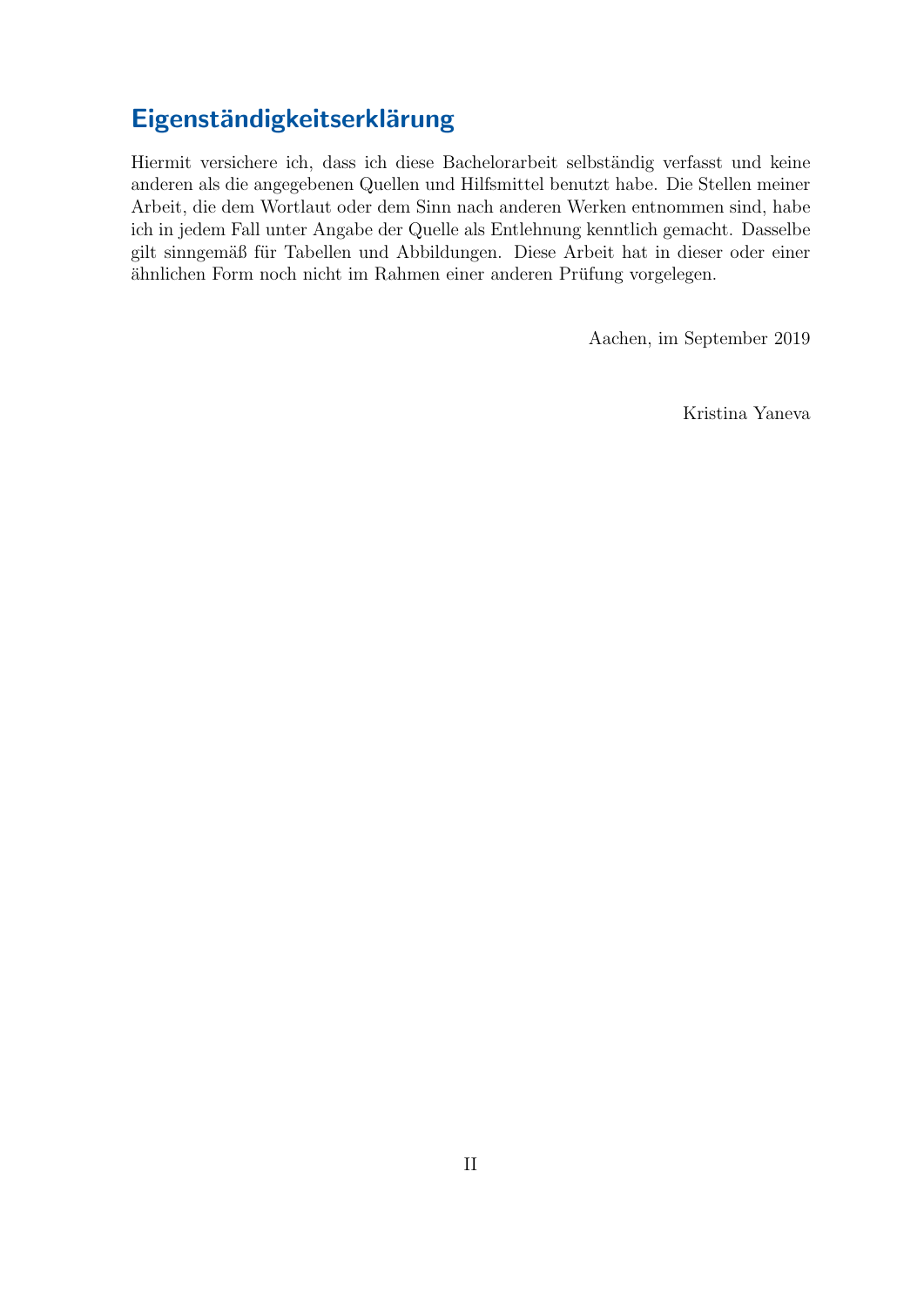# **Contents**

| $\mathbf{1}$   |      | Introduction<br>$\mathbf{1}$                                                                                 |
|----------------|------|--------------------------------------------------------------------------------------------------------------|
|                | 1.1  | $\mathbf{1}$                                                                                                 |
|                | 1.2  | $\mathbf{1}$                                                                                                 |
|                |      | $\mathbf{1}$<br>1.2.1                                                                                        |
|                |      | 3<br>1.2.2                                                                                                   |
|                |      | 3<br>1.2.3                                                                                                   |
|                | 1.3  | 5                                                                                                            |
| $\overline{2}$ |      | 5<br>Modeling thermal load in buildings                                                                      |
|                | 2.1  | 9                                                                                                            |
|                | 2.2  | 9<br>Future weather data and measured indoor data                                                            |
|                | 2.3  | Construction material data<br>10                                                                             |
|                | 2.4  | 11                                                                                                           |
|                | 2.5  | 12<br>$\rm{HVAC}$ data $\ldots \ldots \ldots \ldots \ldots \ldots \ldots \ldots \ldots \ldots \ldots \ldots$ |
|                | 2.6  | 12                                                                                                           |
| 3              |      | 13<br>Optimization of climate in buildings                                                                   |
|                | 3.1  | 13                                                                                                           |
|                | 3.2  | 14                                                                                                           |
|                | 3.3  | 15                                                                                                           |
|                |      |                                                                                                              |
| 4              |      | 16<br><b>Artifical Neural Networks</b>                                                                       |
|                | 4.1  | 16<br>Configurations and ANN types $\dots \dots \dots \dots \dots \dots \dots \dots$                         |
|                |      | Multi layer feed-forward neural netwoks<br>17<br>4.1.1                                                       |
|                |      | 18<br>Recurrent neural networks $\ldots \ldots \ldots \ldots \ldots \ldots \ldots \ldots$<br>4.1.2           |
|                |      | 19<br>4.1.3<br>Sequence to sequence neural networks $\dots \dots \dots \dots \dots$                          |
|                |      | 19<br>4.1.4                                                                                                  |
|                | 4.2  | 19<br>Mathematical definition                                                                                |
|                |      | 20<br>4.2.1                                                                                                  |
|                |      | 21<br>4.2.2                                                                                                  |
|                |      | 4.2.3<br>21                                                                                                  |
| 5              | Data | 22                                                                                                           |
|                | 5.1  | 22<br>Data description                                                                                       |
|                | 5.2  | 23                                                                                                           |
|                | 5.3  | 23<br>Data processing $\ldots \ldots \ldots \ldots \ldots \ldots \ldots \ldots \ldots \ldots \ldots$         |
|                | 5.4  | 24                                                                                                           |
| 6              |      | 25<br>Case study                                                                                             |
|                | 6.1  | 25                                                                                                           |
|                | 6.2  | 25                                                                                                           |
|                |      | 25<br>6.2.1                                                                                                  |
|                |      | 26<br>6.2.2                                                                                                  |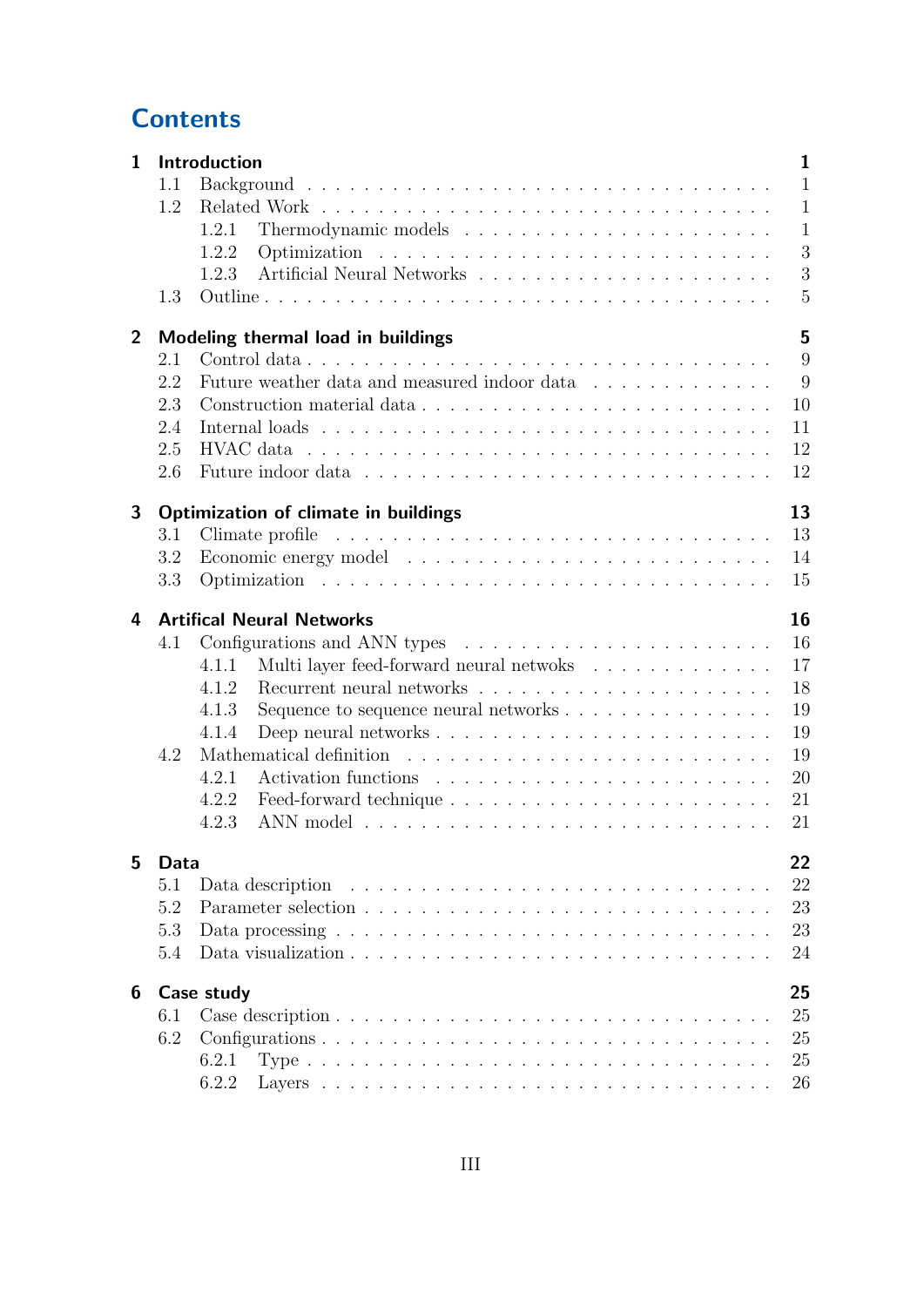|                         |     | 6.2.3              |                                                                                         | 26 |
|-------------------------|-----|--------------------|-----------------------------------------------------------------------------------------|----|
|                         |     | 6.2.4              |                                                                                         | 27 |
|                         |     | 6.2.5              | Loss function                                                                           | 27 |
|                         |     | 6.2.6              | Optimization algorithm                                                                  | 28 |
|                         |     | 6.2.7              | Epochs and patience $\ldots \ldots \ldots \ldots \ldots \ldots \ldots \ldots$           | 28 |
|                         | 6.3 |                    |                                                                                         | 29 |
|                         | 6.4 |                    |                                                                                         | 30 |
|                         |     | 6.4.1              |                                                                                         | 30 |
|                         |     | 6.4.2              |                                                                                         | 35 |
|                         |     | 6.4.3              |                                                                                         | 36 |
| 7                       |     | <b>Future work</b> |                                                                                         | 39 |
|                         | 7.1 |                    |                                                                                         | 39 |
|                         | 7.2 |                    |                                                                                         | 40 |
|                         |     | 721                |                                                                                         | 40 |
|                         |     | 7.2.2              | $Dropout \dots \dots \dots \dots \dots \dots \dots \dots \dots \dots \dots \dots \dots$ | 40 |
|                         |     | 7.2.3              |                                                                                         | 40 |
|                         |     | 7.2.4              |                                                                                         | 41 |
|                         |     | 7.2.5              | Weight constraints $\ldots \ldots \ldots \ldots \ldots \ldots \ldots \ldots$            | 41 |
| 8                       |     |                    | <b>Acknowledgments</b>                                                                  | 41 |
| 42<br><b>References</b> |     |                    |                                                                                         |    |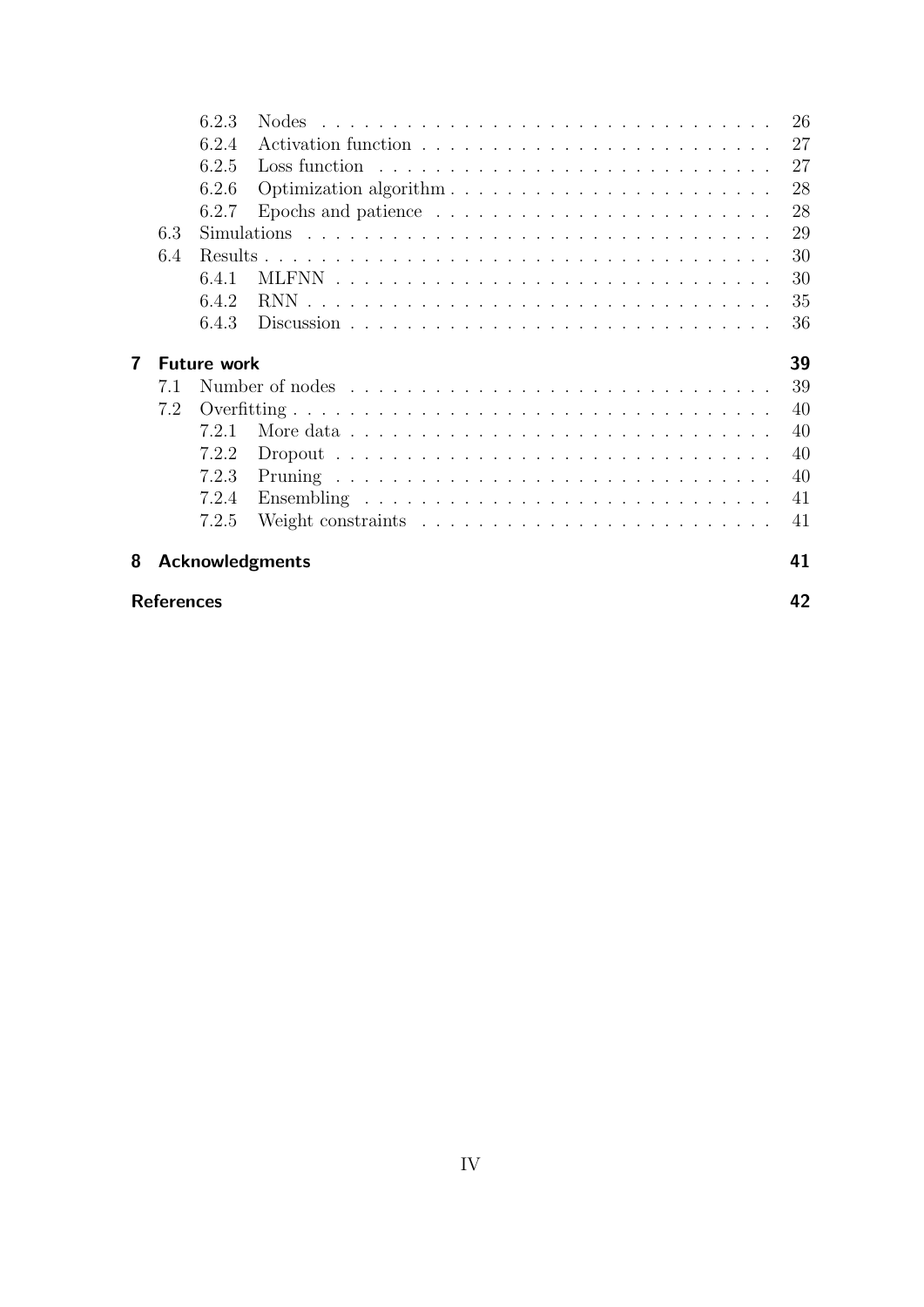# <span id="page-4-0"></span>1 Introduction

## <span id="page-4-1"></span>1.1 Background

The building construction sector is responsible for the largest energy consumption in the world  $(35\%)$  and is an important source of carbon dioxide  $(CO_2)$  emissions (nearly 40%) [\[9\]](#page-45-1). The clear upward trend in energy demand is expected to continue in the future since phenomena like population growth, increasing demand for building services and comfort levels, together with the rise in time spent inside buildings, are from vital importance for humanity and must not be neglected. Buildings' final energy consumption grows steadily as a result of increasing floor area growth, outpacing energy intensity reduction [\[11\]](#page-45-2). Therefore, it is of fundamental significance to control the existing Heating Ventilation and Air Conditioning (HVAC) systems efficiently, since they are the primary energy consumption factor (50% of building consumption) and in most cases, these are poorly handled [\[47\]](#page-48-0). As an important part of residential structures, medium to large industrial and office buildings, their two main requirements are to provide safe and healthy building conditions, which are regulated with respect to temperature and humidity, using fresh air from outdoors, and to minimize overall energy consumption [\[41\]](#page-48-1). The digitalization and the ability to capture and analyze large data sets are enabling these tasks. Smart buildings improve efficiency, sustainability, and comfort, leveraging IoT technology, sensors, and wireless connectivity, which provide the required energy use data. While increasing the efficiency of the heating system, they also deliver cost savings - goals of property owners, managers, and tenants. Reducing building energy costs has become an urgent task due to increasing environmental concerns and energy prices.

### <span id="page-4-2"></span>1.2 Related Work

In recent years, predictive control techniques for HVAC systems have been paid increasing attention. Researchers have shown that they can significantly reduce the energy costs associated with HVAC systems, i.e., up to 65% of energy when compared with the current strategy used in the building [\[2,](#page-45-3) [15,](#page-46-0) [26,](#page-47-0) [35,](#page-47-1) [40,](#page-48-2) [55\]](#page-49-0). The knowledge of future energy consumption can bring significant value to building energy management. Predictive control allows one to take advantage of weather forecast and occupancy prediction to reduce energy costs and improve thermal comfort. Moreover, the prediction of temporal energy consumption enables building managers to plan out the energy usage over time, shift energy usage to off-peak periods, exploit the potential in thermal storage, and make more effective energy purchase plans [\[35\]](#page-47-1).

#### <span id="page-4-3"></span>1.2.1 Thermodynamic models

To keep occupants comfortable, HVAC systems in buildings aim to manage the indoor climate by controlling the temperature and airflow. Hence, it is necessary to have adaptable control systems that could deal with the required parameters regarding the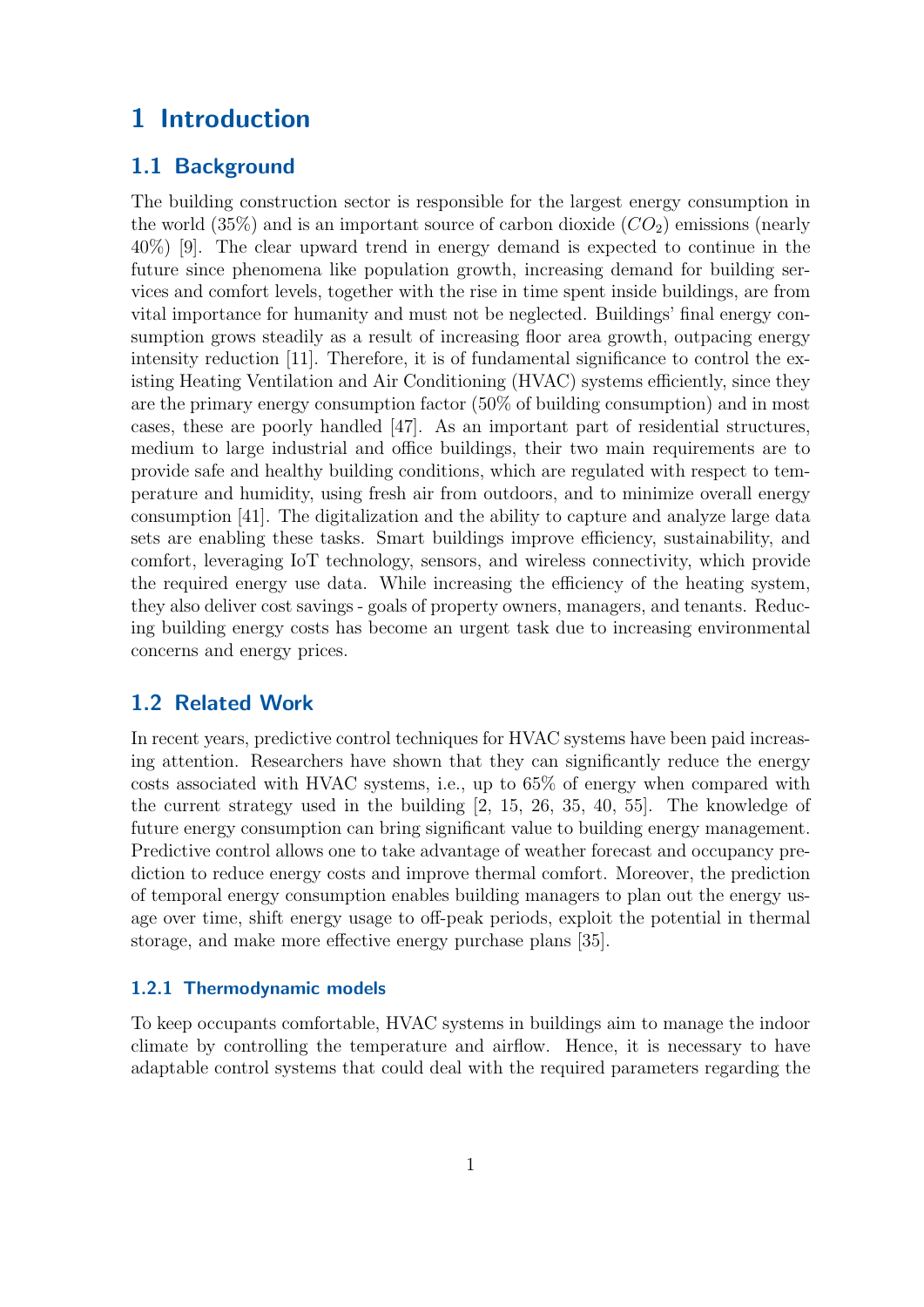indoor climatic conditions. There are for this purpose computer models that could simulate indoor climatic processes and control their parameters [\[39\]](#page-48-3). Predicting the dynamic air conditioning load in a building accurately is a key for HVAC system design, as well as for adjusting the starting time of cooling to meet start up loads, minimizing the electric on peak demand, optimizing the costs and energy use in cool storage systems [\[45,](#page-48-4) [65\]](#page-50-0). The cooling load in the building is affected by many parameters, which can be grouped into two main categories: the optical and thermal properties of the building and the meteorological data. Because of the complexity of these affecting parameters, it is challenging to consider all of them precisely in the whole building cooling load prediction process. This makes the prediction of the building cooling load and especially its hourly forecast, become a challenging task [\[36\]](#page-47-2).

The most crucial step of implementing an effective HVAC system control strategy is to create a thermodynamic model, able to predict changes in the building temperature accurately. For control purpose, the model should have a simple structure and be suitable for a wide operational range. However, Huang et al. [\[25\]](#page-46-1) state that obtaining building models is challenging, as buildings' thermodynamics are non-linear, contain uncertainties, have long time delays and coupled control processes that cannot be treated independently. The success of the modeling process depends on the ability to deal with changing conditions and respond effectively in order to maintain the necessary conditions for the comfort of the occupants, while taking into account the cost [\[39\]](#page-48-3).

Modeling is typically an iterative process that involves model formulation, parameter estimation, and model validation. Heat dynamic models are usually composed of sub models for the mechanisms behind heat transfer [\[63\]](#page-50-1). The most general of these are:

- Conduction: Heat transfer through a medium
- Convection: Heat transfer between two different media
- Ventilation: Heat transfer due to mass transfer, e.g. heated air through an open window
- Radiation: Heat transfer between objects that are in optical contact, e.g. solar radiation

By controlling the electrical space heating in buildings intelligently, power consumption can usually be increased or postponed within the hourly timescale. However, commercial load estimation programs are generally time consuming, especially when it comes to identifying the proper thermophysical properties of the construction materials. [\[28\]](#page-47-3) The problem of identifying a suitable model is both finding a model that is in agreement with the physical reality and finding a model, which has a complexity that is in agreement with the level of information embedded in data, which means that the model should neither be underfitted nor overfitted [\[4\]](#page-45-4).

Thermal load is mainly associated with external weather variables and internal gains. The weather variables include solar irradiation, ambient temperature, relative humidity, wind speed, etc. The internal gains are associated with people's behavior and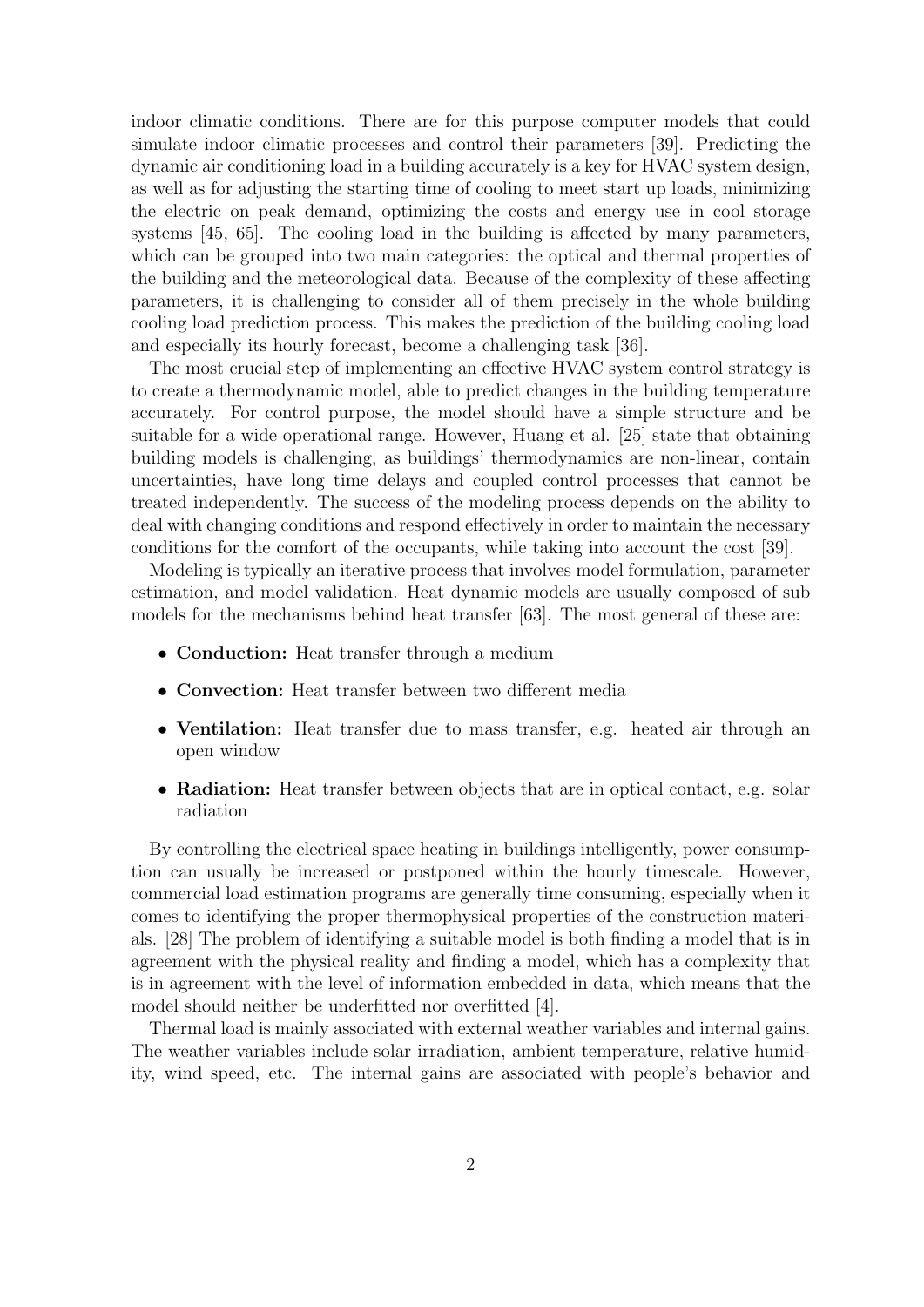equipment usage inside of buildings and include human occupancy, light schedule, plug load schedule, and infiltration. The literature on building thermal load prediction methodologies can be broadly arranged in three categories: regression analysis, energy simulation, and intelligent computer systems [\[46\]](#page-48-5).

#### <span id="page-6-0"></span>1.2.2 Optimization

Forecasting of the indoor temperature is necessary for the regulation of energy devices to ensure occupant comfort, as well as for energy optimization [\[23\]](#page-46-2). This forecasting constitutes a complex task because it is governed by complex physical and behavioral phenomena. It is affected by a multitude of parameters, which could be classified into three groups: outdoor conditions, building characteristics, and occupants' behavior [\[20,](#page-46-3) [44\]](#page-48-6).

To achieve flexibility, different methods are proposed. One approach pursued by Thavlov and Bindner [\[63\]](#page-50-1) is to use the heat capacity of the thermal mass in buildings to temporarily store excess power production by increasing the electrical heating. The electrical heating is postponed in periods with a lack of production. The researchers presented a model for the prediction of indoor temperature and power consumption from electrical space heating in an office building. The heat dynamic model was build using a grey box approach, i.e., by formulating the model using physical knowledge about heat flow, while the parameters in the model are estimated using collected data and statistics. The physical parameters in the model, e.g., heat capacities and resistances to transfer heat, have been estimated for an actual office building using a maximum likelihood technique. The model has successfully been used in applications for providing power system services in the small distributed power system, SYSLAB.

Indoor temperature forecasting could be carried out using physical or data-driven approaches [\[50\]](#page-48-7) since it does not have uniform distribution [\[57\]](#page-49-1). The physical approach is based on the use of numerical modeling [\[13\]](#page-46-4), which requires detailed information about a building's characteristics, appliances, and occupant behavior. The data-driven approach is based on the use of collected data for developing relationships (models) between input and output parameters. These relationships could be established by learning from collected data [\[1\]](#page-45-5). For the estimation of the flow of energy and the performance of energy systems in buildings, analytic computer codes are often used. The algorithms employed are usually complicated, involving the solution of complex differential equations. These programs typically require large computer power and need a considerable amount of time to give accurate predictions. Therefore, data from building energy systems, being inherently noisy, can be handled using an artificial intelligence approach, i.e., artificial neural networks (ANNs) [\[63\]](#page-50-1).

### <span id="page-6-1"></span>1.2.3 Artificial Neural Networks

Many studies have been published on the incorporation of artificial intelligence into the design and operation of HVAC control systems. The techniques employed include fuzzy logic, expert systems, and ANNs. The ANN approach was used to build data-driven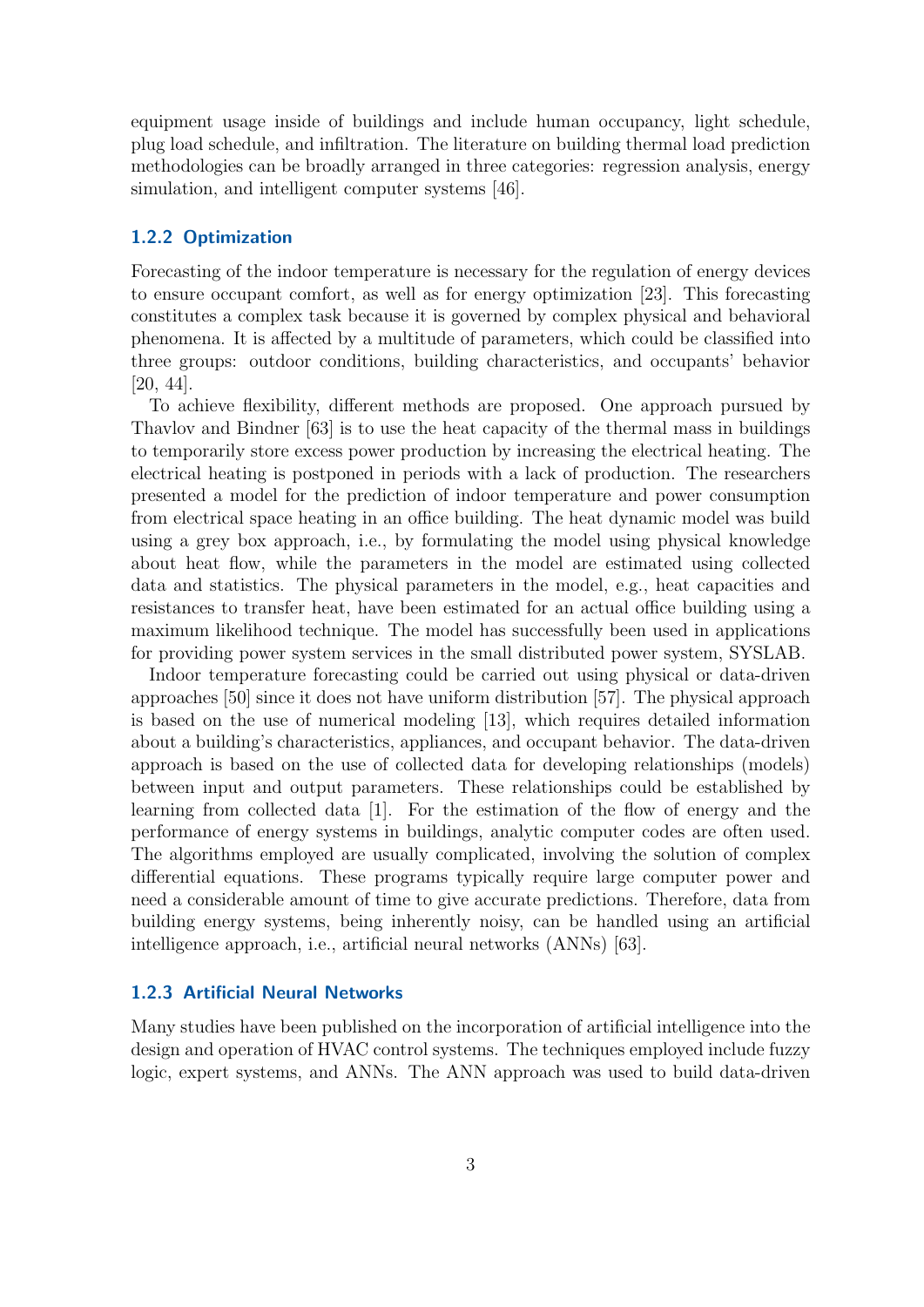models [\[14,](#page-46-5) [24\]](#page-46-6) and predict a number of quality characteristics of buildings, such as internal illuminance, thermal comfort conditions, air quality, and energy consumption, based on different environmental conditions, along with a number of design-relevant building attributes – such as window size and room layout [\[32,](#page-47-4) [43,](#page-48-8) [61\]](#page-49-2). To predict the behavior of building energy systems, it is required to consider non-linear multivariate inter-relationships. The performance of a building energy system depends on the environmental conditions such as solar radiation and wind speed, the direction, strength, and duration of which are highly variable.

Kalogirou et al. [\[27,](#page-47-5) [28\]](#page-47-3) implemented ANN at an early design stage to predict the required heating load of buildings. Input data included the areas and types of windows, walls and floors, roof classification, and room temperature. Lu and Viljanen [\[38\]](#page-48-9) used the ANN approach to predict air temperature and relative humidity in a test house using indoor and outdoor temperature and humidity. Soleimani-Mohsenishown et al. [\[59\]](#page-49-3) showed that the operative temperature can be estimated fairly well by using variables, such as the indoor and outdoor temperature, the electrical power use in the room, the wall temperatures, the ventilation flow rates and the time of day. Ekici and Aksoy [\[3\]](#page-45-6) used a backpropagation three-layered ANN for the prediction of the heating energy requirements of different building samples, benefitting from orientation, insulation thickness, and transparency ratio. Using heating loads calculated with a finite difference approach as ground truth, they reported accuracies of 94.8% to 98.5%. Nassif [\[42\]](#page-48-10) proposed a model-based optimization process for HVAC systems, capturing very well the system performance and reducing cooling energy consumption by about 11% when compared to the traditional operating strategies applied.

Gonzalez and Zamarreno [\[17\]](#page-46-7) showed an ANN approach to predict the hourly energy consumption in buildings. The inputs of the network were current and forecasted values of temperature, the current load, the hour, and the day. Saboksayr et al. [\[53\]](#page-49-4) designed a neural network based decentralized controller to improve the operation of a multizone space heating (MZSH) system. Morel et al. [\[40\]](#page-48-2) developed a predictive heating controller-algorithm, using ANNs to allow the adaptation of the control model to real conditions and accommodate the non-linearities of buildings.

Egilegor et al. [\[12\]](#page-45-7) presented a neuro-fuzzy control system. By tuning zone temperature according to the humidity level, they optimized the value of the thermal comfort index PMV (predicted mean vote), which was used as a comfort variable. Ben-Nakhi and Mahmoud [\[5\]](#page-45-8) demonstrated an HVAC setback scheduling optimization, focusing on energy conservation in air conditioning of public buildings, which are used for only part of every workday. Allowing the temperature to rise inside the building when it is not in use, leads to energy savings, and is known as off-hours thermostat setback. This is achieved by setting back the thermostat temperature after work hours, then resetting it early enough before the start of the workday, such that the desired temperature in the building is restored in time for actual work start. Additionally, there are other examples of ANN design, including PMV-based thermal comfort controller for zone thermal environment control [\[37\]](#page-47-6), as well as optimization of air conditioning setback scheduling using the outdoor temperature [\[5\]](#page-45-8). Garnier et al. [\[15\]](#page-46-0) also proposed a strategy based on predictive control and managed thermal comfort in non-residential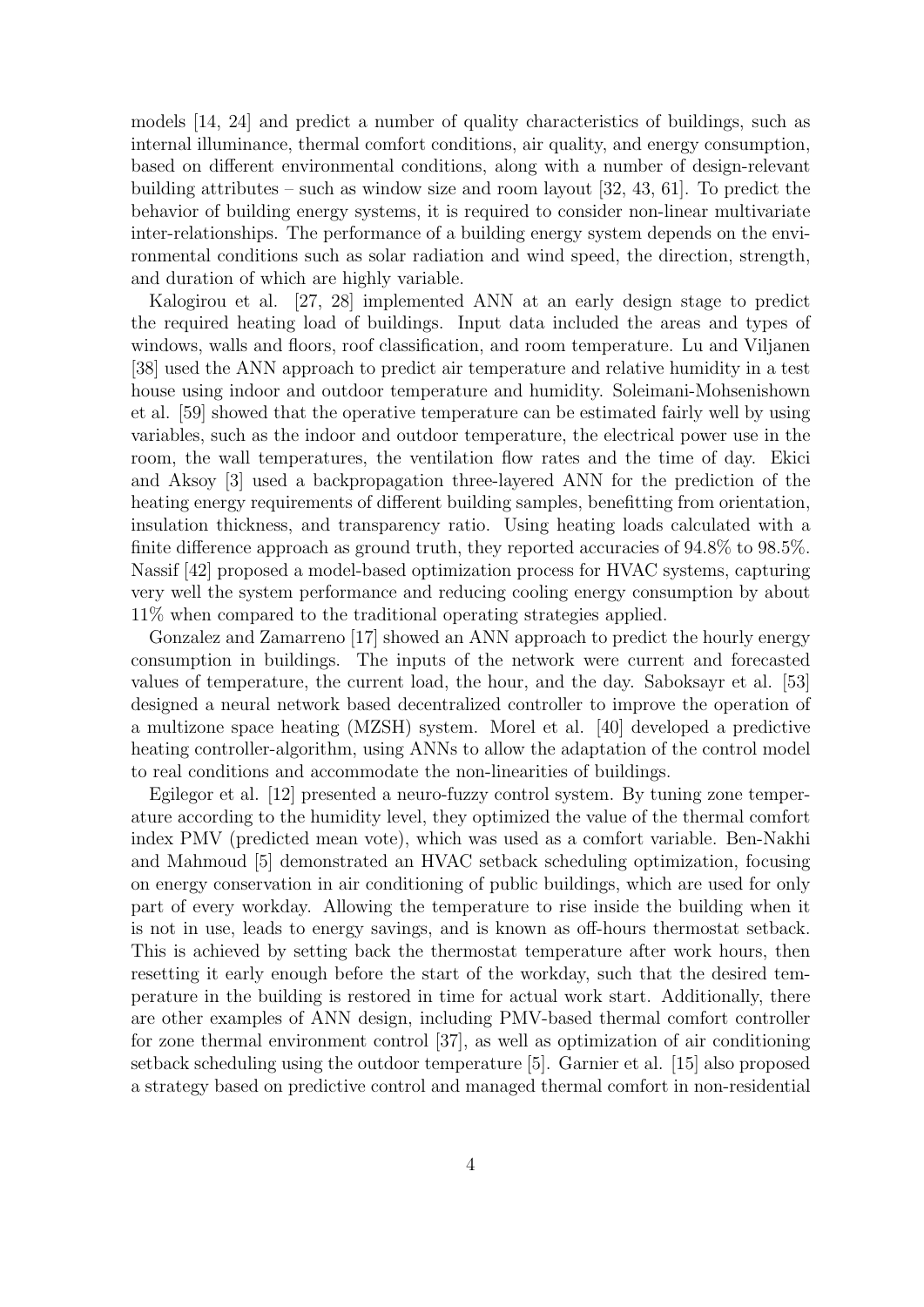buildings equipped with HVAC sub-systems without online optimization, saving up to 65% of energy when compared with the current strategy used in the real building. They modeled the non-linear behavior of the PMV index from solar radiation, outdoor temperature, and internal gains and considered the PMV index as a control set-point. Hence, thermal comfort could be maintained in a desired interval which can be adjusted by people working in the given building.

In addition to these specific cases, Attoue et al. [\[1\]](#page-45-5) developed a simplified model for indoor temperature forecasting, based on the selection of input parameters, analyzing a large set of combinations, including solar radiation outdoor temperature history, outdoor humidity, indoor facade temperature, and humidity. They proposed a methodology, which could be followed for the use of the ANN approach for the indoor temperature forecasting in any type of building.

Karatasou et al. [\[31\]](#page-47-7) discussed how ANNs, applied to predict energy consumption in buildings, can advantageously be improved, guided by statistical procedures, such as hypothesis testing, information criteria, and cross validation. Their approach consists of identifying all potential relevant input, selecting hidden units for this preliminary set of inputs, through an additive phase, and removing irrelevant inputs and useless hidden units through a subtractive phase. Li et al. [\[34\]](#page-47-8) compared different network architectures and Jovanovic et al. analyzed the possible application of various network topologies on the same case study. The prediction results achieved with feedforward, radial basis, and adaptive neuro-fuzzy inference system were compared and then combined into an ensemble. The ensemble of ANNs is a very successful technique where the outputs of a set of separately trained neural networks are combined to form one unified prediction [\[68\]](#page-50-2). The authors created an ensemble of ANNs for the prediction of heating energy consumption.

### <span id="page-8-0"></span>1.3 Outline

The thesis is divided into eight sections. After this introduction, Section 2 describes a general thermodynamic model. Later in Section 3 the optimization approach is introduced to the reader. In Section 4 the structure and the problem-solving approach of ANNs are depicted. Section 5 introduces to the reader the real-world data on which the ANN approach was tested. In Section 6 our case study is presented. The next section states our recommendations and proposes future work to be carried out. In the final section, we make our acknowledgments.

## <span id="page-8-1"></span>2 Modeling thermal load in buildings

The first goal of our study is to identify a proper model, which serves as a basis for the structure of the prediction process. A thermal model usually describes the process of displacement and heat propagation between the temperature of the room and the adjacent room in a building [\[56\]](#page-49-5). In order to obtain accurate data with minimal error, we need to analyze the thermodynamic behavior of multi-zoned buildings.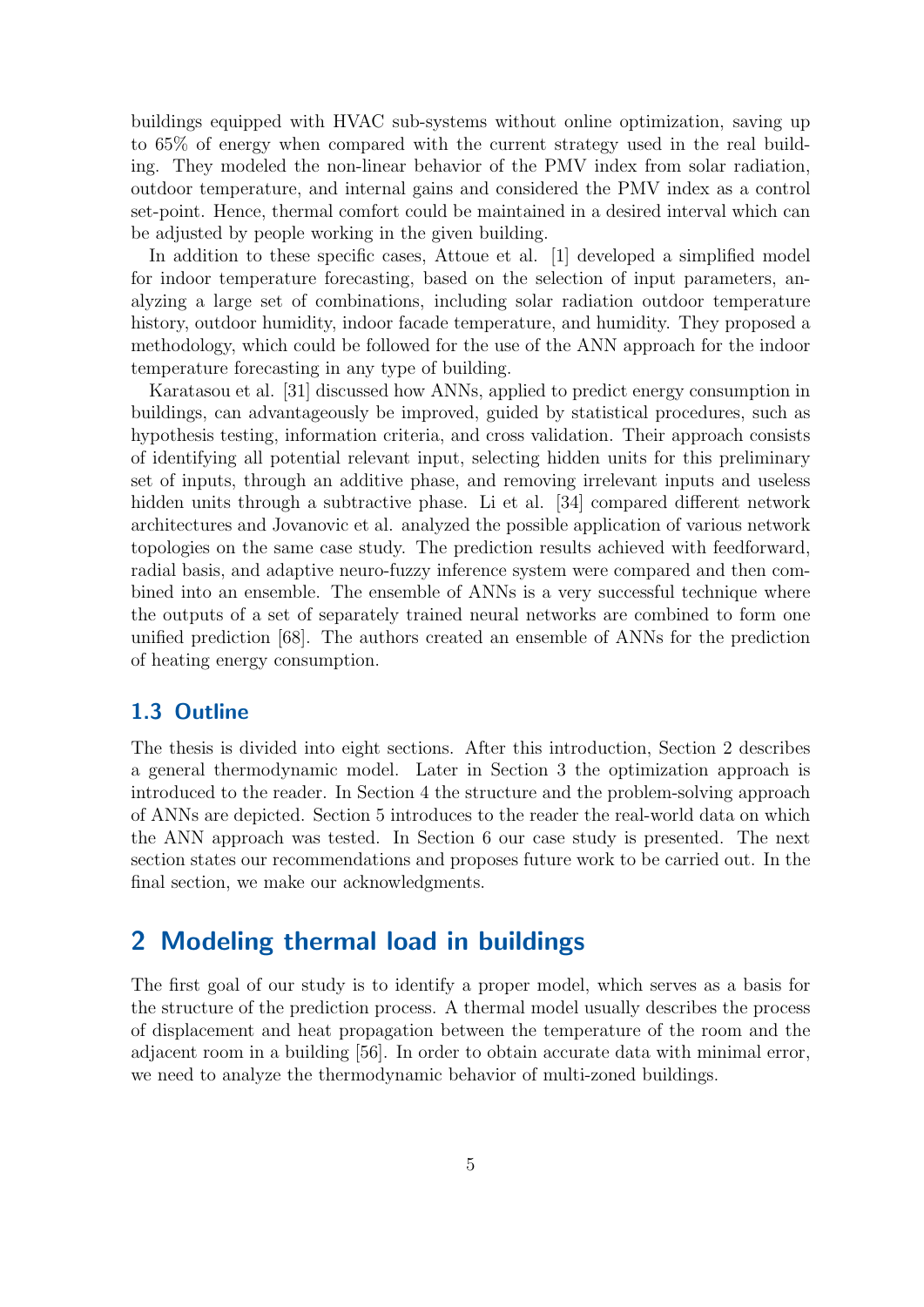Liang and Du [\[37\]](#page-47-6) describe the design of a thermal comfort controller for indoor thermal environment regulation and develop a thermal space model. They use computer simulation to show that the controller can maintain the indoor comfort level within the desired range under both heating/cooling modes. The HVAC and thermal space model is shown in Figure [1](#page-9-0) and the nomenclature of the used control parameters can be found in Table [1.](#page-12-2)

<span id="page-9-0"></span>

Figure 1: HVAC and thermal space model. Copied from [\[37\]](#page-47-6).

Then, the following assumptions are made:

- 1. The wall temperature  $T_{\rm w}$  is equal to the mean radiant temperature  $T_{\rm mrt}$ .  $T_{\rm w}=T_{\rm mrt}$
- 2. The indoor air velocity  $V_{\text{air}}$  is proportional to the supply air flow rate  $f_{\text{mix}}$  $V_{\text{air}} = k \cdot f_{\text{mix}}$
- 3. The humidity mass ratio  $W_a$  is proportional to the vapor pressure  $K_{\rm wv}$  $W_{\rm a}=l\cdot K_{\rm wv}$
- 4. The heat transfer coefficients h are the sum of a natural convective heat transfer coefficient  $h_c$  and a forced convective  $h_v V^{\frac{2}{3}}$  $h = h_{\rm c} + h_{\rm v} V^{\frac{2}{3}}$
- 5. Time delay is negligible.

Considering both the sensible and latent heat exchange, the mathematical model is derived from the energy conservation and mass balance in different system components: In the airflow mixer, the return air and the fresh air are mixed perfectly:

$$
T_{\text{mix}} = \frac{1}{r}T_o + \frac{r-1}{r}T_a
$$
 (1)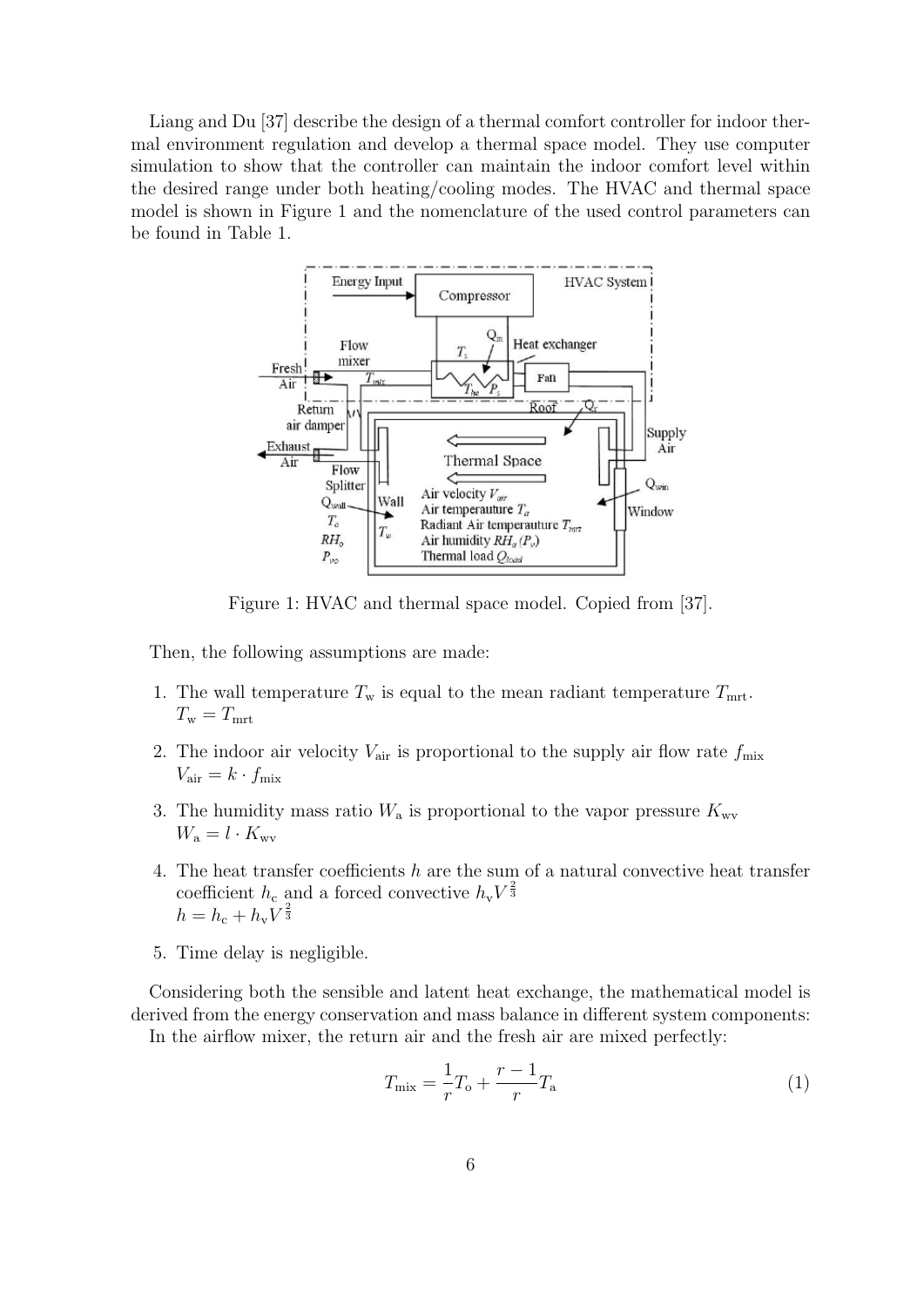where  $T_0$  is the outdoor ambient temperature and  $T_a$  is the temperature in the thermal space, and  $r$  is the system-to-fresh-air volumetric flow-rate ratio.

$$
W_{\text{mix}} = \frac{1}{r}W_{\text{o}} + \frac{r-1}{r}W_{\text{a}}
$$
 (2)

where  $W_{\text{mix}}$  is the humidity mass ratio of mixed air,  $W_{\text{o}}$  is the outdoor humidity mass ratio, W<sup>a</sup> is the humidity mass ratio in thermal space.

$$
p_{\rm mix} = \frac{1}{r} p_{\rm o} + \frac{r-1}{r} p_{\rm a} \tag{3}
$$

where  $p_{\text{mix}}$  is the vapor pressure of water in mixed air,  $p_o$  is the outdoor vapor pressure of water, and  $p_a$  is the vapor pressure of water in the thermal space.

Supply air heat exchanger:

$$
\rho C_{\rm p} V_{\rm he} \dot{T}_{\rm s} = f_{\rm mix} \rho C_{\rm p} (T_{\rm mix} - T_{\rm s}) + f_{\rm mix} \rho H_{\rm fg} K_{\rm wv} (p_{\rm mix} - p_{\rm s}) + Q_{\rm he} + l h_{\rm he}' \min \left[ p(T_{\rm he}) - p_{\rm s}, 0 \right] \tag{4}
$$

where  $\rho$  is the air density,  $C_p$  is the constant pressure specific heat of air,  $V_{he}$  is the effective heat exchanger volume,  $T_s$  is the supply air from the heat exchanger,  $f_{\text{mix}}$  is the mixed air volumetric flow rate,  $T_s$  is the supply air from the heat exchanger,  $H_{\text{fg}}$  is the enthalpy of water vapor,  $p_s$  is the vapor pressure near heat exchanger,  $Q_{he}$  is the thermal power from the heat exchanger, l is the Lewis relation, derived as  $l = \frac{H_{\text{fg}}K_{\text{w}v}}{C}$  $\frac{C_{\rm g} K_{\rm WV}}{C_{\rm p}},$  $h'_{he}$  is heat transfer coefficient on the surface of heat exchanger, which is derived as  $h'_{\rm he}=h_{\rm he} {V'_{\rm\overline{3}}^2} A_{\rm he}.$ 

$$
K_{\rm wv}\dot{p}_{\rm s} = \frac{lh'_{\rm he}}{H_{\rm fg}V_{\rm he}}\min\left[p(T_{\rm he}) - p_{\rm s}, 0\right] + K_{\rm wv}\frac{f_{\rm mix}}{V_{\rm he}}(p_{\rm mix} - p_{\rm s})\tag{5}
$$

$$
h'_{\text{he}} = h_{\text{he}} V'^{\frac{2}{3}}_{\text{air}} A_{\text{he}} \tag{6}
$$

$$
Q_{\text{he}} = h_{\text{he}} V_{\text{air}}^{\prime \frac{2}{3}} A_{\text{he}} (T_{\text{he}} - T_{\text{s}})
$$
 (7)

$$
C_{\text{he}} \dot{T}_{\text{he}} = -h_{\text{he}} V_{\text{air}}'^{\frac{2}{3}} A_{\text{he}} (T_{\text{he}} - T_{\text{s}}) - l h_{\text{he}}' \min \left[ p(T_{\text{he}}) - p_{\text{s}}, 0 \right] + Q_{\text{in}} \tag{8}
$$

Governing equations:

$$
\dot{W}_{\rm a} = \frac{f_{\rm mix}}{V_{\rm a}} (W_{\rm s} - W_{\rm a}) \tag{9}
$$

$$
\dot{p}_{\rm a} = \frac{f_{\rm mix}}{V_{\rm a}} (p_{\rm s} - p_{\rm a}) \tag{10}
$$

$$
\rho C_{\rm p} V_{\rm a} \dot{T}_{\rm a} = f_{\rm mix} \rho C_{\rm p} (T_{\rm s} - T_{\rm a}) + \rho f_{\rm mix} H_{\rm fg} K_{\rm wv} (p_{\rm s} - p_{\rm a}) + Q_{\rm load} + Q_{\rm w}
$$
(11)

$$
Q_{\rm w} = h_{\rm w} A_{\rm w} (T_{\rm w} - T_{\rm a}) \tag{12}
$$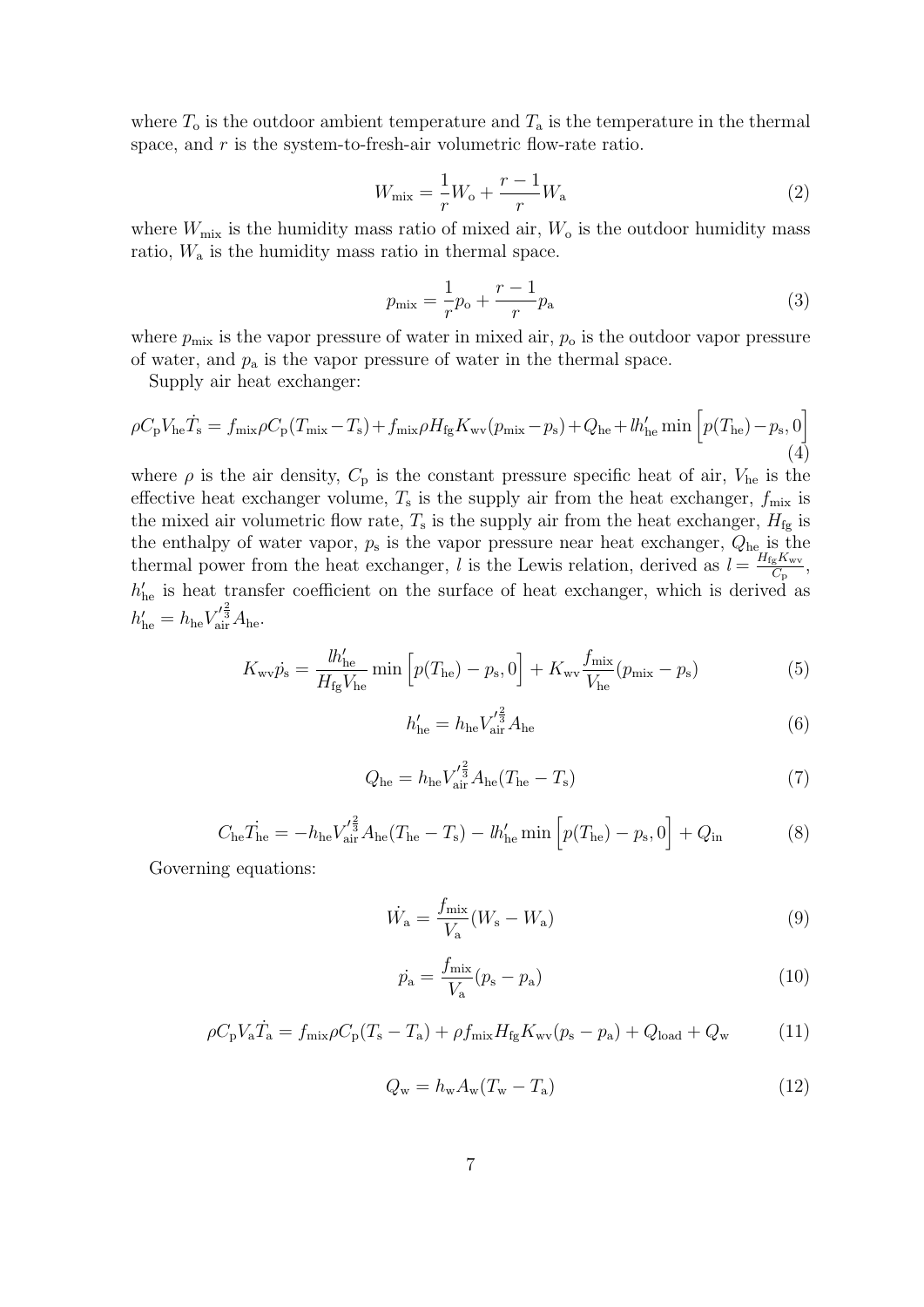Equation describing the heat transfer process:

$$
C_{\rm w}\dot{T}_{\rm w} = -h_{\rm w}A_{\rm w}(T_{\rm w} - T_{\rm a}) - h_{\rm o}A_{\rm w}(T_{\rm w} - T_{\rm o})\tag{13}
$$

Based on the above equations, the state-space model for the HVAC and thermal space can be derived as follows:

$$
\begin{split}\n\dot{T}_{\rm s} &= \frac{f_{\rm mix}}{V_{\rm he}} \big[ (\frac{1}{r} T_{\rm o} + \frac{r-1}{r} T_{\rm a}) - T_{\rm s} \big] + \frac{f_{\rm mix} H_{\rm fs} K_{\rm wv}}{C|pV_{\rm he}} \big[ (\frac{1}{r} p_{\rm o} + \frac{r-1}{r} p_{\rm a}) - p_{\rm s} \big] \\
&+ \frac{h_{\rm he} V_{\rm air}^{'\frac{2}{3}} A_{\rm he}}{\rho C_{\rm p} V_{\rm he}} l(T_{\rm he} - T_{\rm s}) \min \left[ p(T_{\rm he}) - p_{\rm s}, 0 \right] \\
\dot{T}_{\rm a} &= \frac{f_{\rm mix}}{V_{\rm a}} (T_{\rm s} - T_{\rm a}) + \frac{f_{\rm mix} H_{\rm fg} K_{\rm wv}}{C_{\rm p} V_{\rm a}} (p_{\rm s} - p_{\rm a}) + \frac{Q_{\rm load} + h_{\rm c} + h_{\rm v} V_{\rm air}^{'\frac{2}{3}}}{\rho C_{\rm p} V_{\rm a}} [A_{\rm w}(T_{\rm w} - T_{\rm a})] \\
T_{\rm he} &= \frac{-h_{\rm he} V_{\rm air}^{'\frac{2}{3}} A_{\rm he}}{C_{\rm he}} (T_{\rm he} - T_{\rm s}) - \frac{l h_{\rm he} V_{\rm air}^{'\frac{2}{3}} A_{\rm he}}{C_{\rm he}} \min \left[ p(T_{\rm he}) - p_{\rm s}, 0 \right] + \frac{Q_{\rm in}}{C_{\rm he}} \\
T_{\rm w} &= \frac{-(h_{\rm c} + h_{\rm v} V_{\rm air}^{\frac{2}{3}}) A_{\rm w}}{C_{\rm w}} (T_{\rm w} - T_{\rm a}) - \frac{h_{\rm o} A_{\rm w}}{C_{\rm w}} (T_{\rm w} - T_{\rm o}) \\
p_{\rm s} &= \frac{l h_{\rm he} V_{\rm air}^{'\frac{2}{3}} A_{\rm he}}{H_{\rm fg} V_{\rm he} K_{\rm wv}} \min \left[ p(T_{\rm he}) - p_{\rm s}, 0 \right] + \frac{f_{\rm mix}}{V_{\rm he}} \left[ (\frac
$$

Bacher and Madsen [\[4\]](#page-45-4) suggest a procedure for the identification of suitable models for the heat dynamics of a building. The models can be used for different purposes, e.g., control of the indoor climate, forecasting of energy consumption, and for the accurate description of the energy performance of the building. All of the above are from significance for the following work. Based on prior physical knowledge, grey-box and data-driven models can be applied. Furthermore, taking into account time series of weather forecast data and measured indoor data, a suitable model with increased complexity is formulated.

In order to obtain an accurate prognosis of the building heating load, a thermodynamic zone model has to be designed concerning specific input and output variables. The selection of the former is of great significance for the complexity of the predictive model. Additional redundant input variables could unnecessarily increase the obscurity during the development and execution of the model. However, the lack of information for a building's construction and materials could also restrict the amount of the selected input variables. Hence, a reasonable number of inputs must be selected, choosing the most relevant and giving up the uninformative ones to retain the accuracy and efficiency of the model.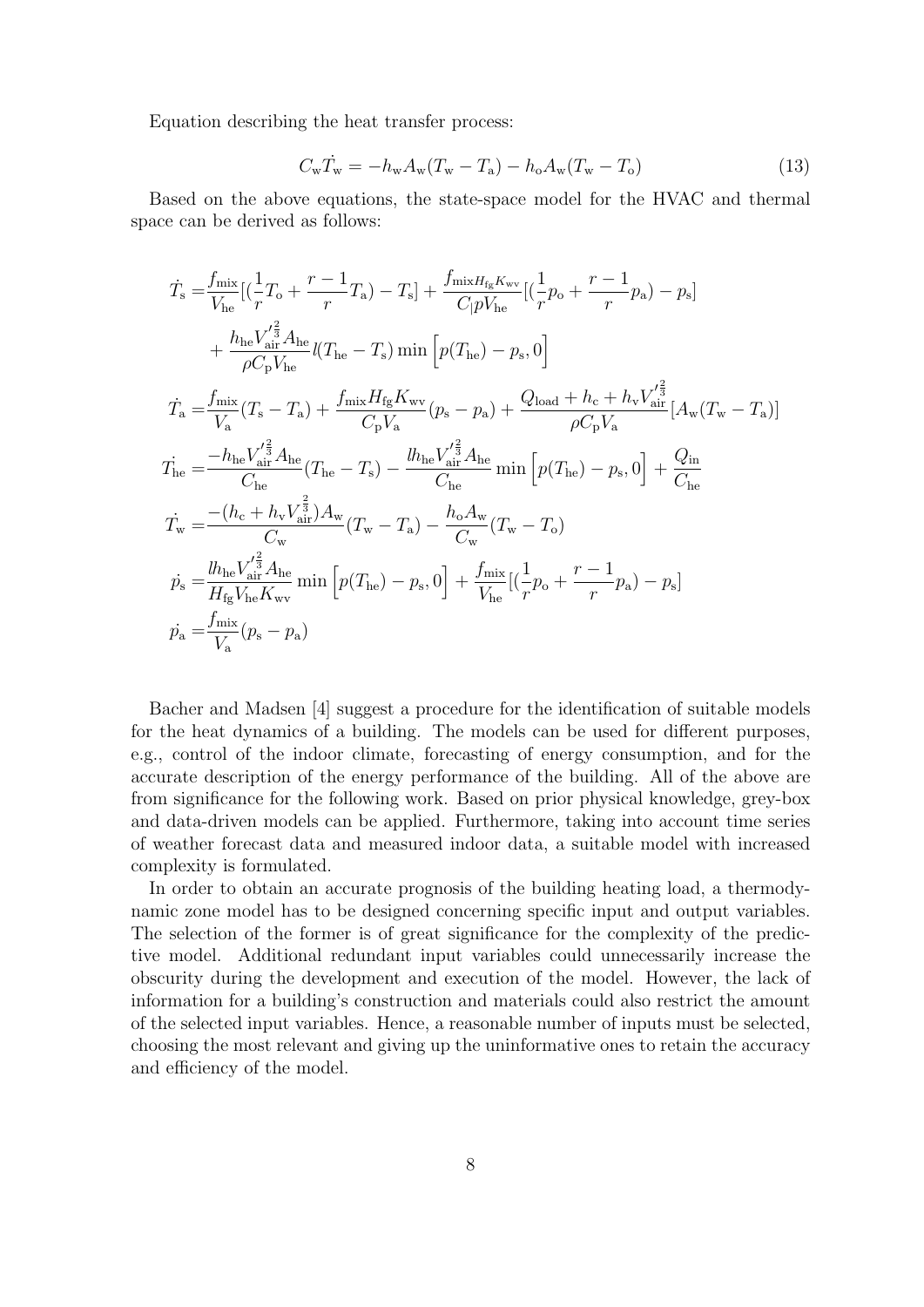Taking into consideration these observations, the input variables introduced to the model should be based on the control parameters, the weather forecast, the measured indoor conditions, the building geometry and construction materials, the internal loads, and the HVAC configurations.

### <span id="page-12-0"></span>2.1 Control data

There are three possible states of the HVAC system, i.e., heating, cooling, and ventilation. Every state is measured in continuous values (%). Both heating and cooling are mutually exclusive. This is ensured by the climate profile, which will be explained later in the next section.

The ratio of the HVAC states depends on the temperature of the water, which flows from a heating source into a pump. Exactly the inlet temperature is the parameter we have control on. Adjusting its value has a direct impact on the HVAC mode, consequently on the measured indoor temperature and therefore, on the thermal comfort of the occupants. To enhance the reader's understanding of the connection between the inlet temperature and the rate of the HVAC mode, we use the HVAC heating mode. For example, the smallest possible value of the inlet temperature when in heating mode is 20 $°C$ , which corresponds to 0% heating. Respectively, when the largest value is 80 $°C$ , the corresponding ratio is 100% heating.

<span id="page-12-2"></span>The control parameters, i.e., the inlet temperature, and the possible HVAC states are shown in Table [1.](#page-12-2)

| <b>Variable</b>                      | <b>Unit</b>  |
|--------------------------------------|--------------|
| Inlet temperature (Heating mode)     | $^{\circ}C$  |
| Inlet temperature (Cooling mode)     | $^{\circ}$ C |
| Inlet temperature (Ventilation mode) | $^{\circ}C$  |

Table 1: Input variables describing the control data

### <span id="page-12-1"></span>2.2 Future weather data and measured indoor data

The second and the third group of input variables, i.e., the future weather data and the measured indoor data are represented in Table [2.](#page-13-1) Only the former must be forecasted as the latter is directly related to the building's construction and internal heating control. Consequently, it can be easily derived from the given input. In some papers, it is stated that since the model is indexed with respect to the ambient temperature, there is no need to refine the model further to include the type of day or the season of the year [\[66\]](#page-50-3). This could be investigated through reasonable examples and testings of various combinations of input data. In further research, the influence of the use of different sets of input parameters on the mean square error (MSE) and on the coefficient of correlation (R) between the input and the output variables has been examined [\[1\]](#page-45-5). The indoor temperature can be forecasted with good precision even if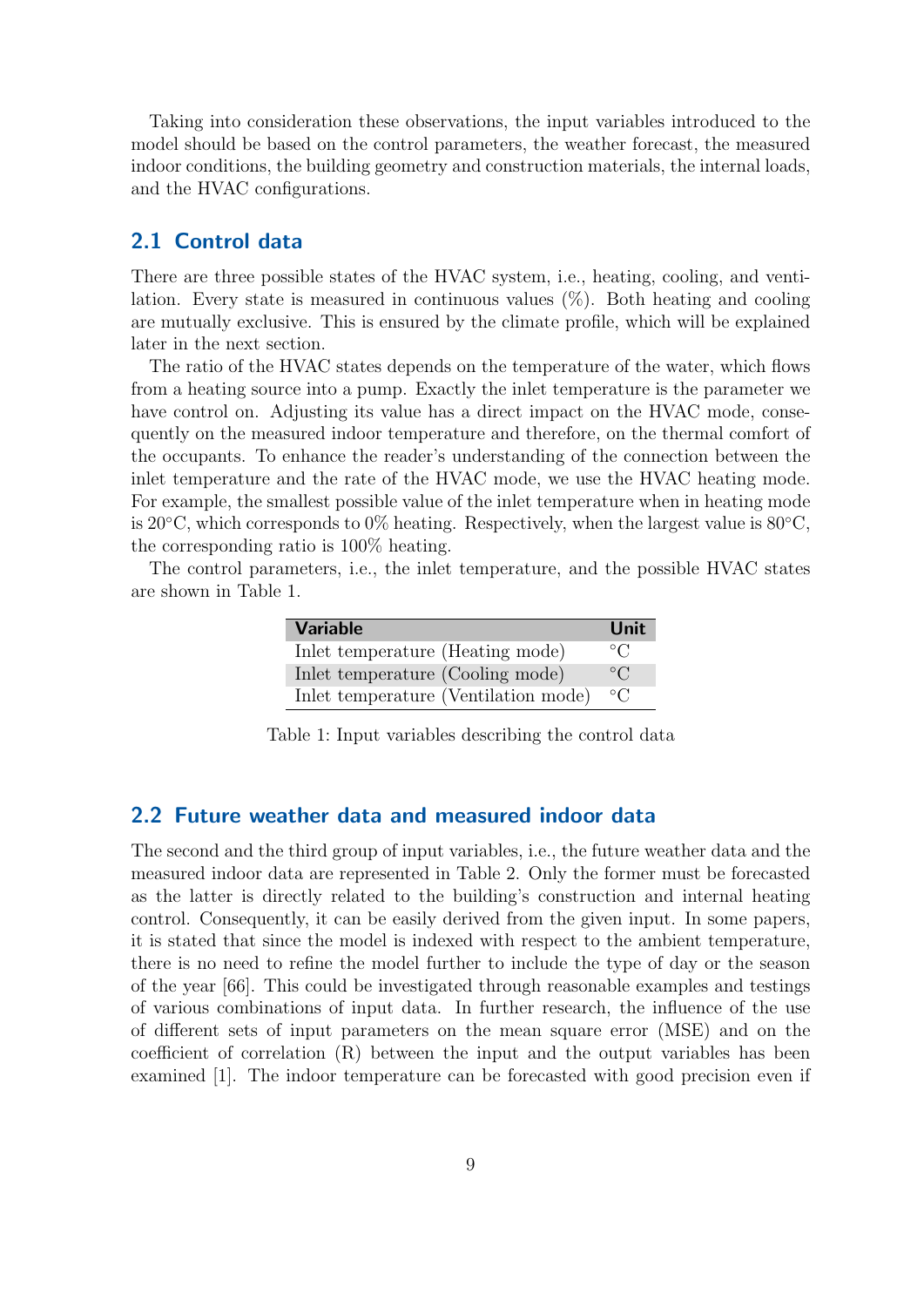only outdoor temperature and outdoor temperature history are taken into account. Predictions of the facade temperature are also sufficient in their accuracy within the time period of two hours. However, indoor activities are not included in the input variables, i.e., meetings, use of energy-consuming devices, opening doors and windows. If these activities affect the temperature in the building, they should be monitored and included in the input data of the heating model.

<span id="page-13-1"></span>

| Future weather data |           | Measured indoor data    |           |  |
|---------------------|-----------|-------------------------|-----------|--|
| <b>Variable</b>     | Unit      | <b>Variable</b>         | Unit      |  |
| Outdoor temperature | $\circ$ C | Indoor zone temperature | $\circ$ C |  |
| Relative humidity   | $\%$      | Relative humidity       | %         |  |
| Global radiation    | $W/m^2$   |                         |           |  |
| Wind speed          | m/s       |                         |           |  |
| Sky clearness index | $K_T$     |                         |           |  |

Table 2: Input variables describing the future weather and the measured indoor data

### <span id="page-13-0"></span>2.3 Construction material data

<span id="page-13-2"></span>The next group of input variables is the construction material data and can be seen in Table [3.](#page-13-2) Some parameters such as window, wall and roof type are described through U-values. In these cases, exact U-values were not used. Instead, class numbers  $n \in$ [1,4] corresponding to each type of construction have been assigned. This methodology is applied for simplification of the calculations. The wall, window, and roof type are additionally described in Table [4,](#page-14-1) Table [5](#page-14-2) and Table [6](#page-14-3) accordingly. The construction material data can be held constant in our future computation since we only consider one prototype zone. In a later phase, the same computation can be made for an entire multi-zoned building with only a few modifications.

| <b>Variable</b> | Unit           |
|-----------------|----------------|
| Volume          | m <sup>3</sup> |
| Floor area      | m <sup>2</sup> |
| Wall area       | m <sup>2</sup> |
| Glazing area    | $m^2$          |
| Window Type     |                |
| Wall Type       |                |
| Roof Type       |                |

Table 3: Input variables describing the construction material data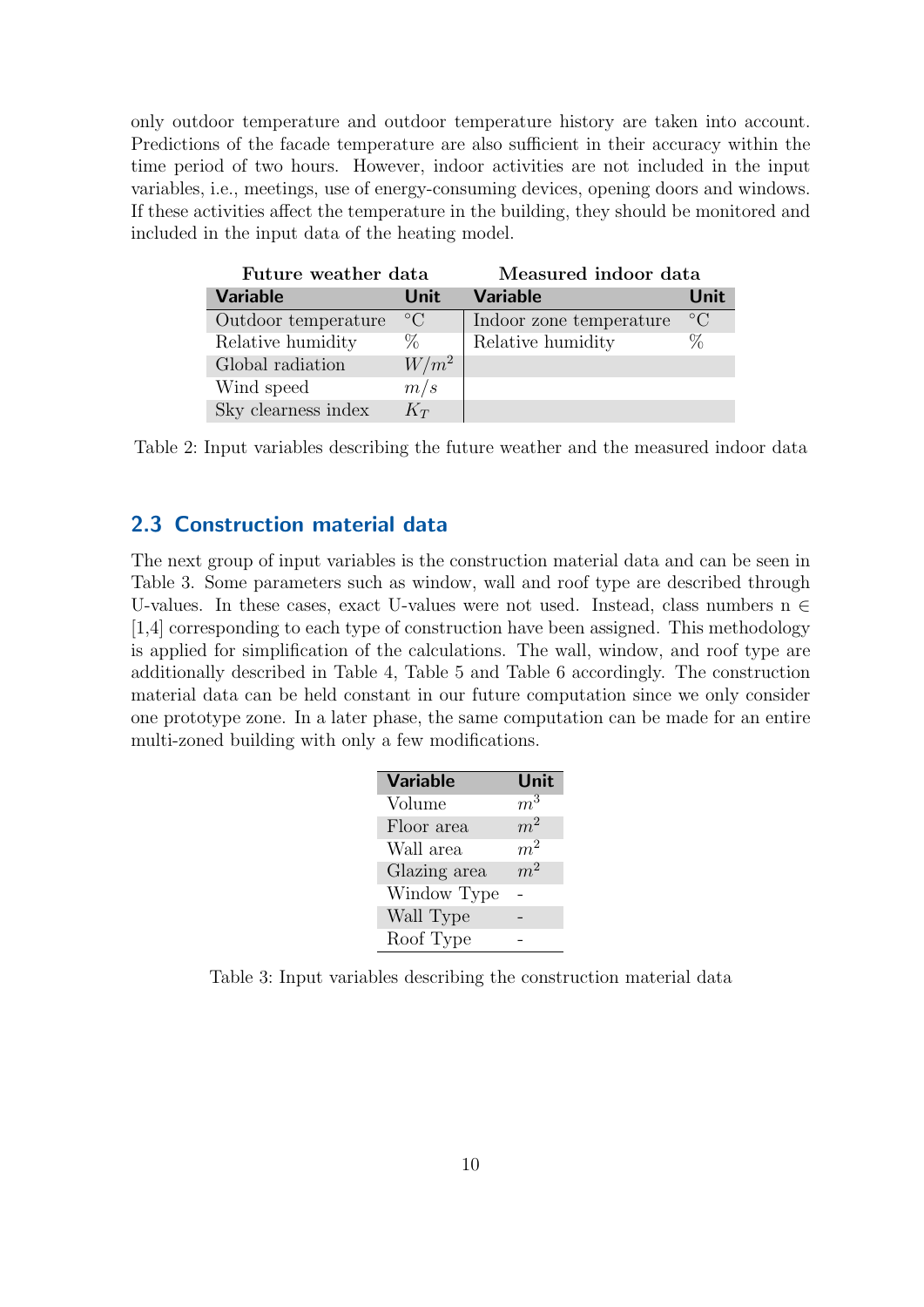| <b>Class Description</b> | <b>U-value</b> $(W/m^2K)$ |
|--------------------------|---------------------------|
| Single glazing $6.4$     |                           |
| Double glazing 3.2       |                           |

| Table 4: Window types under examination |  |  |  |
|-----------------------------------------|--|--|--|
|-----------------------------------------|--|--|--|

| <b>Class</b>   | <b>Description</b>                                 | <b>U-value</b> $(W/m^2K)$ |
|----------------|----------------------------------------------------|---------------------------|
|                | Single wall without insulation                     | 2.0                       |
| $\overline{2}$ | Double wall without insulation                     | 1.5                       |
| 3              | Double wall with 25mm polystyrene 0.83             |                           |
| $\overline{4}$ | Double wall with $50 \text{mm}$ polystyrene $0.53$ |                           |

Table 5: Wall types under examination

<span id="page-14-3"></span>

| <b>Class Description</b>                   | U-value $(W/m^2K)$ |
|--------------------------------------------|--------------------|
| Non insulated roof                         | 23                 |
| Roof with 25mm polystyrene 0.88            |                    |
| Roof with $50\text{mm}$ polystyrene $0.55$ |                    |

Table 6: Roof types under examination

### <span id="page-14-0"></span>2.4 Internal loads

<span id="page-14-2"></span><span id="page-14-1"></span>Ī

The internal load of a building can be calculated correctly if all of the sources of internal heat gains are taken into account. The main sources of internal loads are occupants, lighting devices, and electrical equipment.

The determination of the heating/cooling load of a building depends on heat gains in the building energy model [\[8\]](#page-45-9). The dynamic relationship between building occupancy and energy consumption is of significant importance. Therefore, since we observe office buildings, the working hours of the building should also be included in the input parameters. On the other hand, the produced  $CO<sub>2</sub>$  levels from the occupants are a further factor, which should be taken into account as they have an impact on the humidity of the zone.

Another aspect that should also be considered is the clothing of the occupants, which influences the perception of the temperature in the building and it depends on the season of the year. For example, in winter, people are wearing more insulating clothing than in summer and consequently, the indoor temperature would be felt as higher in the winter although it is held constant, no matter the season. An additional detail is the metabolic rate - the total energy produced by the occupants. Feasibly, it is assumed that the higher the activity level is, the higher the metabolic rate and thus, the produced heat inside the building.

Lighting devices are also a source of convectional and radiant heat gains in the building. There are some possible ways to decrease the cooling load of the building by changing the lighting type, e.g., the LED lighting has the potential to provide energy savings.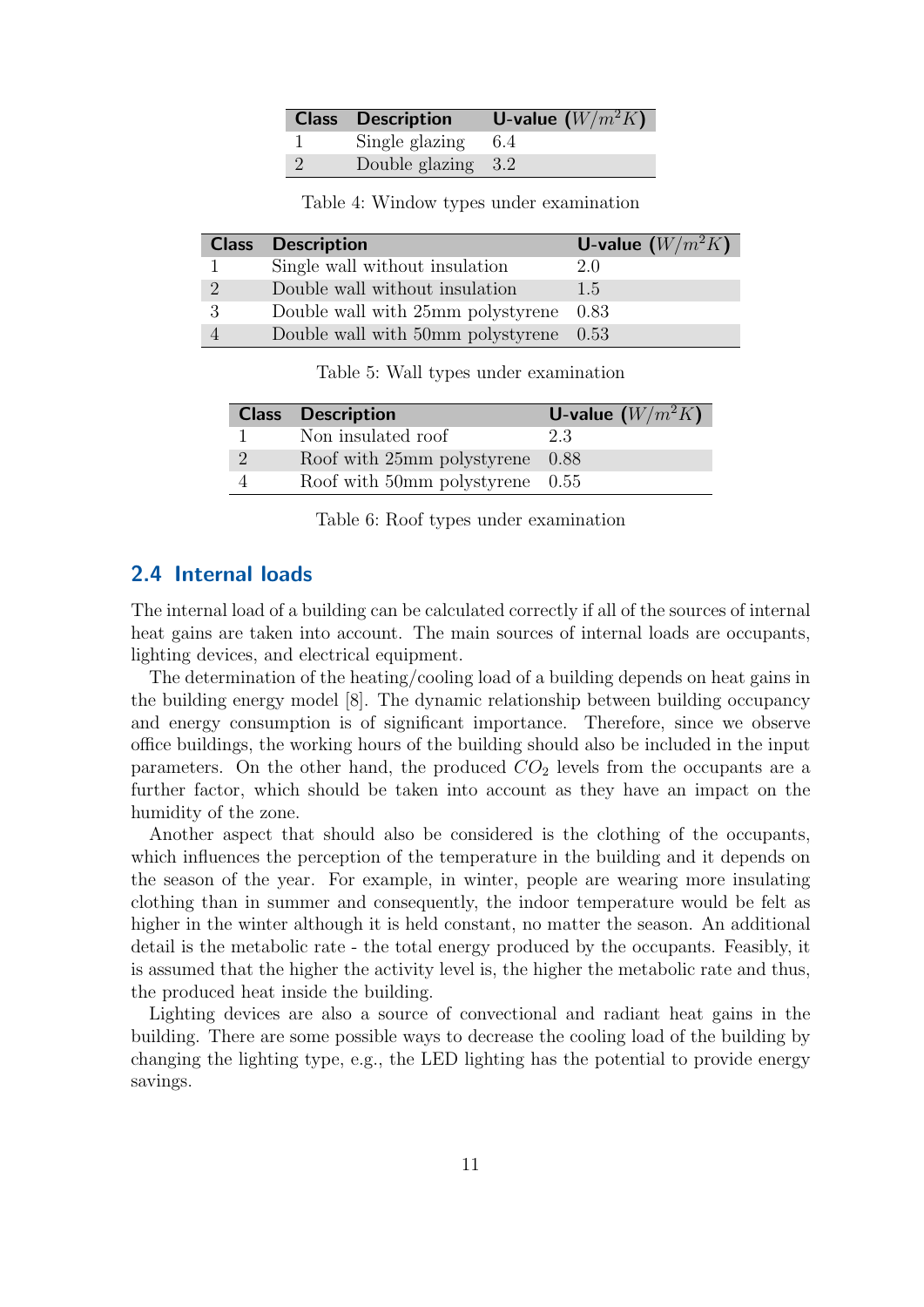<span id="page-15-2"></span>Sample input variables are presented in Table [7.](#page-15-2)

| <b>Variable</b>                       | Unit            |
|---------------------------------------|-----------------|
| Heat input                            | W               |
| Thermal power from the wall           | W               |
| Thermal power from the heat exchanger | W               |
| Indoor wall temperature               | $\rm ^{\circ}C$ |
| Occupancy                             | people          |
| Clothing insulation                   | $m^2K/W$        |
| $CO2$ level                           | $\%$            |
| Working hours                         | $\hbar$         |
| Metabolic rate                        | $W/m^2$         |
| Lightning                             | $W/m^2$         |

Table 7: Input variables describing the internal gains

### <span id="page-15-0"></span>2.5 HVAC data

<span id="page-15-3"></span>Finally, the parameters of the HVAC equipment are also fed into the model, as they represent a fundamental part of the calculation process. They are considered in the thermodynamic zone model as well and are those mentioned in the equations describing the thermal comfort model at the beginning of this section. The variables describing the HVAC characteristics are listed in Table [8.](#page-15-3)

| <b>Variable</b>                | Unit           |
|--------------------------------|----------------|
| Air velocity                   | m/s            |
| Air flow rate                  | $m^3/h$        |
| Water mass flow                | kg/s           |
| Partial water vapor pressure   | Pa             |
| Mixed air volumetric flow rate | m <sup>3</sup> |
| Vapor pressure                 | Pa             |
| Radiator dimensions            | m              |
| Floor heating                  | W              |
| Humidity mass ratio            |                |

Table 8: Input variables describing the HVAC data under examination

## <span id="page-15-1"></span>2.6 Future indoor data

Output variables are the thermal loads, which will be forecasted from the model for the next hours or day, i.e., depending on the desired prediction. This future indoor data can be used for further analysis considering the goal of the optimization task, e.g., thermal comfort and cost minimization.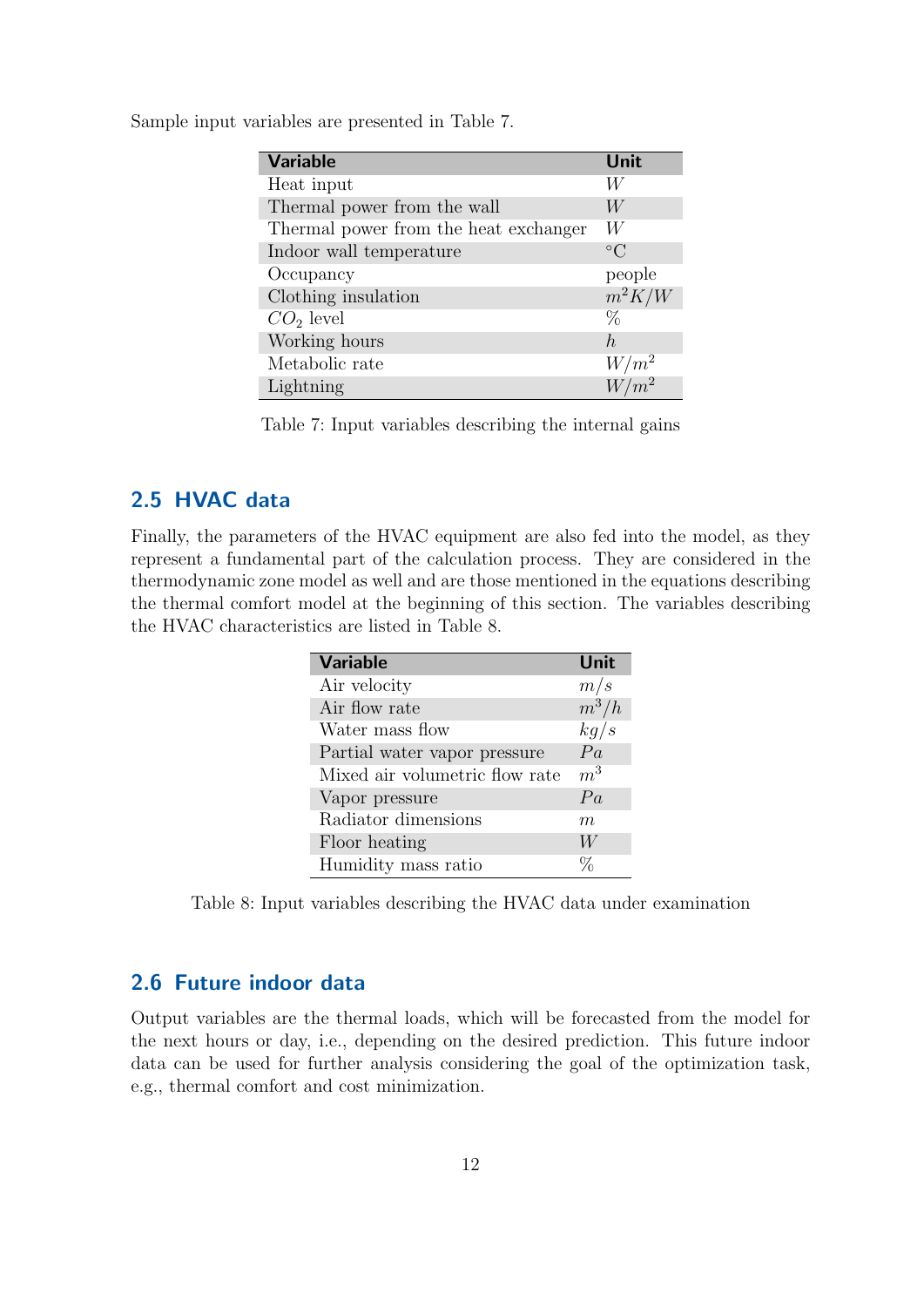All of the represented input and output data and the concept of the thermodynamic model are shown in Figure [2.](#page-16-2) However, not all models make use of all of the input variables, since an accurate calculation can be made using only a subset of the initial set.

<span id="page-16-2"></span>

Figure 2: Construction of the thermodynamic zone model - the input consists of future control data, future weather data, measured indoor data, construction material data, internal loads, and HVAC data. The expected output is the future indoor data which is needed for the optimization task.

# <span id="page-16-0"></span>3 Optimization of climate in buildings

Since one time feeding the thermodynamic model with the input variables from the categories, described in the previous section, is not sufficient to compute the minimum costs of the HVAC system to maintain the temperature in the desired boundaries, we upgrade the computational process with an optimizer. The optimizer performs this task several times in order to estimate the optimal settings of the HVAC system and consequently, the required control parameters, which define the indoor climate. The process of optimizing the control data consists of several computation rounds, i.e., iterations, performed by a smart iterator. Initially, the described input data is fed into the thermodynamic model and a first prediction for the future indoor data is made. Then the future indoor data obtained from the thermodynamic zone model is compared to a climate profile given as an input into the optimizer.

### <span id="page-16-1"></span>3.1 Climate profile

The climate profile sets an upper and a lower boundary for the indoor temperature. The profile is updated every 15 minutes with a prediction for the next two days. The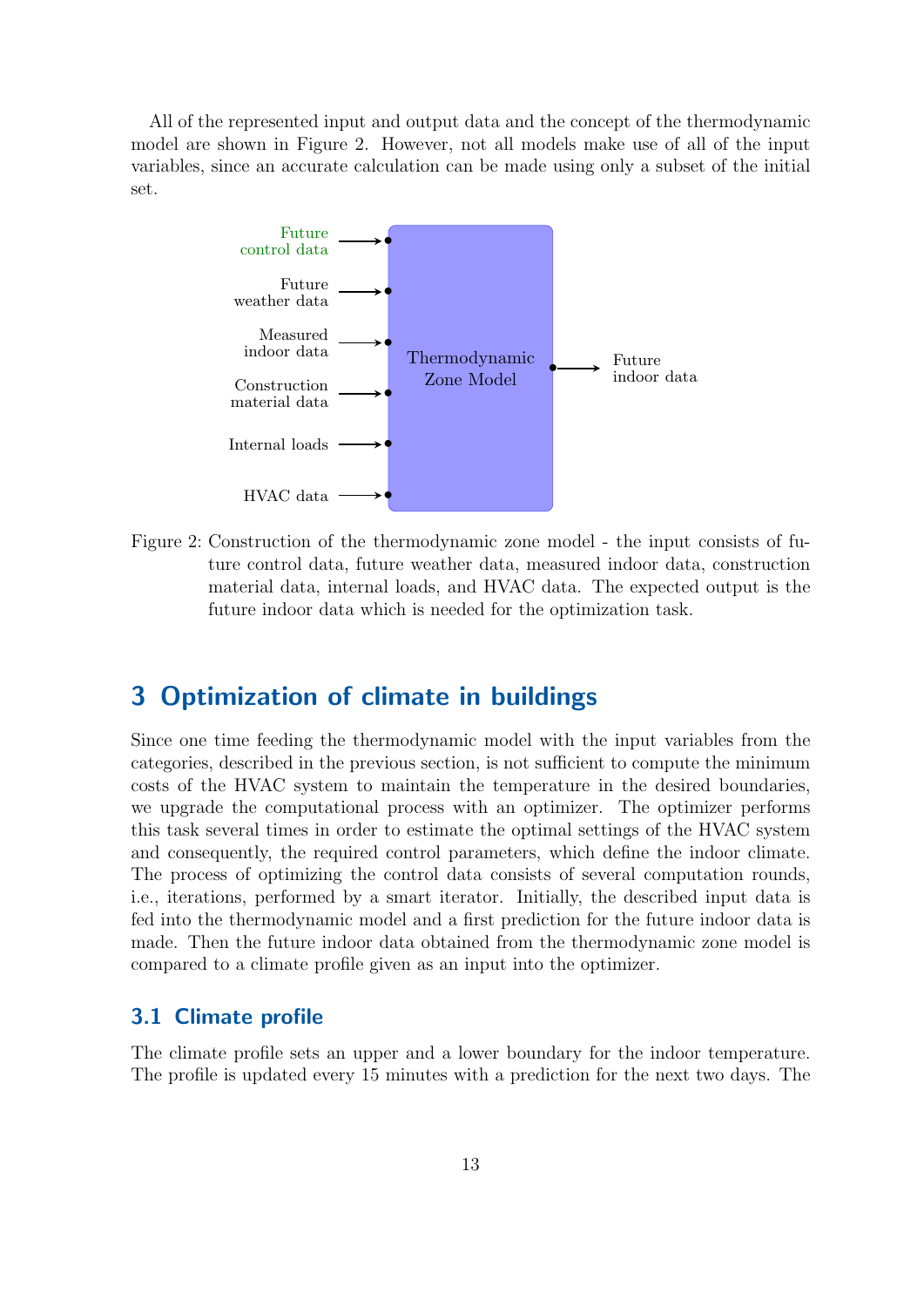<span id="page-17-1"></span>indoor temperature must be preserved between these boundaries in order to meet the required environment expectations. If the predicted temperature does not fit into the boundaries, then the procedure of optimizing the control data is repeated until a proper configuration is found. An example of climate profile can be seen in Figure [3.](#page-17-1)



Figure 3: Climate profile example: the measured temperature in the room must not fall below the lower boundary or exceed the upper boundary

<span id="page-17-2"></span>The input variables regarding the climate profile are outlined in Table [9.](#page-17-2)

| <b>Variable</b>             | <b>Unit</b>  |
|-----------------------------|--------------|
| Climate profile upper limit | $^{\circ}$ C |
| Climate profile lower limit | $\circ$ C    |

Table 9: Input variables describing the climate profile

### <span id="page-17-0"></span>3.2 Economic energy model

If the predicted future indoor data lies in the climate profile boundaries and hence the temperature is maintained in compliance with the climate profile, the optimizer proceeds with the estimation of the energy costs and then obtains the minimum costs, according to an economic energy model, shown in Figure [4.](#page-18-1) The economic energy model takes a vector of future control data and computes the minimum energy costs, needed to reach the values of the control parameters which determine the indoor temperature. The minimum cost is estimated considering the future energy profile, which is known in advance and is also fed into the model.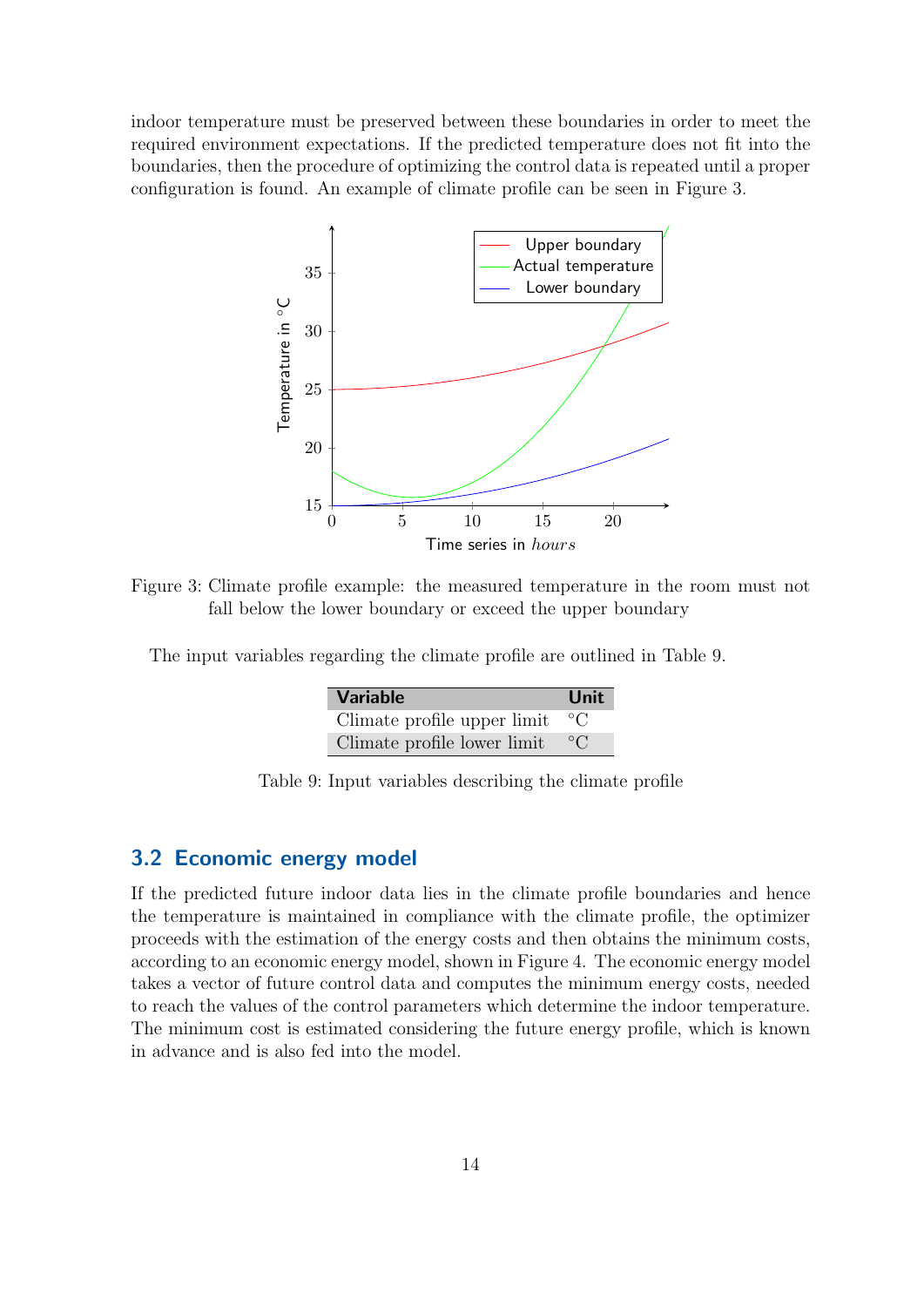<span id="page-18-1"></span>

Figure 4: Construction of the economic energy model which computes the minimum energy costs according to the future indoor data and the future energy profile

### <span id="page-18-0"></span>3.3 Optimization

Lastly, when both the future indoor temperature and the minimum costs are estimated, the smart iterator computes the future control data and gives it as an output. If both previous conditions, i.e., the climate profile compliance and the minimality of the cots are not preserved, then the future control data is once again fed into both the thermodynamic zone model and the economic energy model, closing the circle and making another attempt to compute the optimal solution. Otherwise, if both conditions are kept true, the future control data is outputted as a result of the optimization task. The structure of the optimizer is shown in Figure [5.](#page-18-2)

<span id="page-18-2"></span>

Figure 5: Construction of the optimizer including three substructures: a thermodynamic zone model, an economic energy model and a smart iterator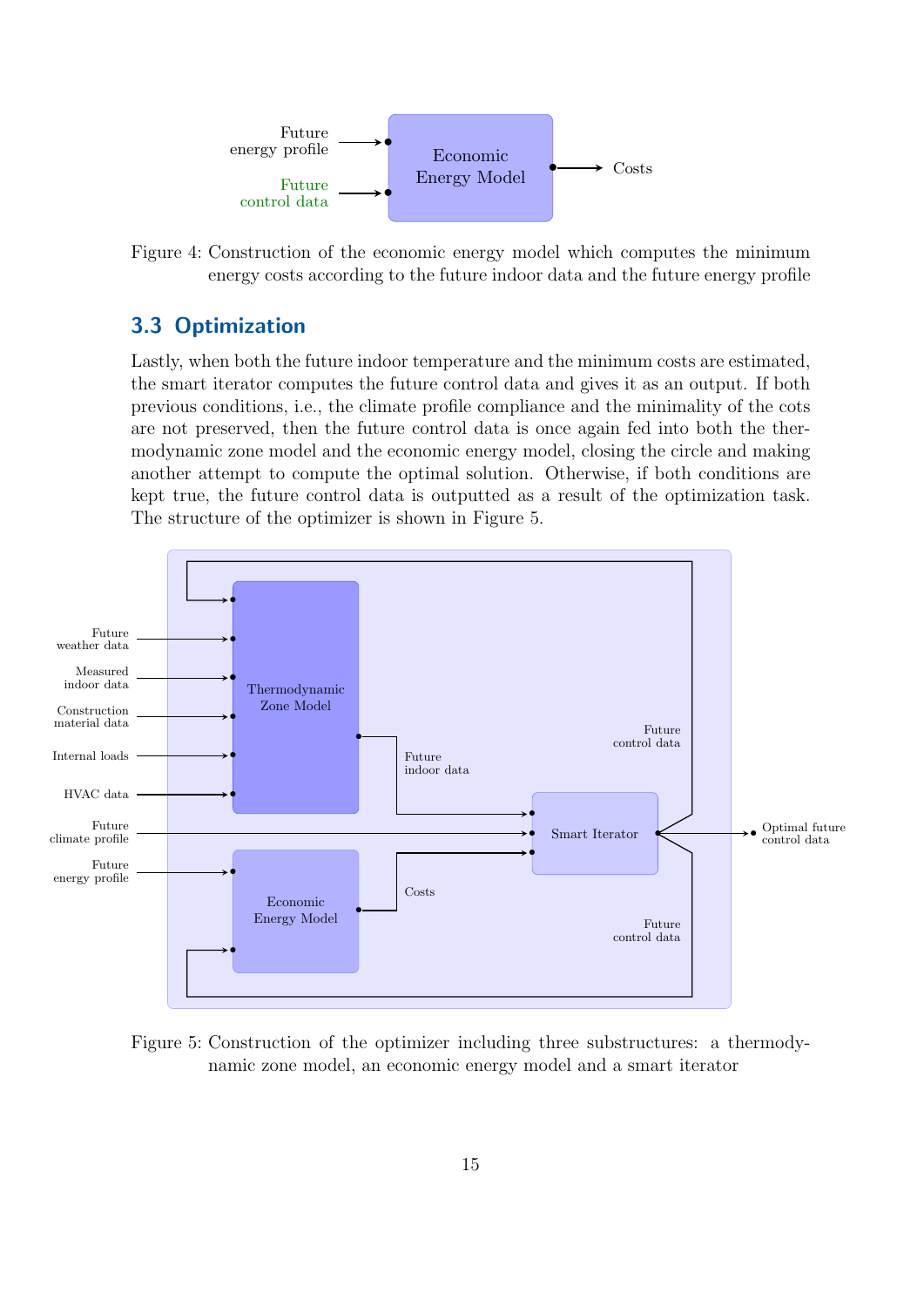However, this optimization process may turn out to be very slow as the number of iterations can increase drastically in case of high energy prices and little difference between both boundaries. Therefore, we need to develop this approach further in order to accomplish our goals of minimizing the computation time of the future control data.

## <span id="page-19-0"></span>4 Artifical Neural Networks

Artificial neural networks (ANNs) are one of the main tools used in machine learning and have been applied successfully in various fields of mathematics, engineering, medicine, neurology, psychology, economics, meteorology, etc. ANN models may be used as an alternative method in engineering analysis and predictions [\[29\]](#page-47-9). Instead of complex rules and mathematical routines, ANNs are able to learn the key information patterns using multidimensional data. Based on these patterns, ANNs are capable of predicting other combinations of unseen input. Moreover, ANNs are fault-tolerant, robust, and noise immune [\[52\]](#page-49-6).

ANNs are essentially inspired by the biological neural superstructure of the powerful cognitive and sensory functions of the human brain, e.g., the eyes or the nerve endings in the hand, and are intended to replicate the way that humans learn and react to the external environment, for example, light, touch, or heat. They operate like a 'black box' model, requiring no detailed information about the inner system. Instead, they 'learn' the relationship between the input parameters and the variables by studying previously recorded data. ANNs usually perform successfully where other classical methods of analysis do not, e.g., non-linear problems such as pattern recognition. Among the main advantages of using ANNs is their ability to handle large and complex systems with many interrelated parameters, e.g., coupled control processes [\[30\]](#page-47-10).

### <span id="page-19-1"></span>4.1 Configurations and ANN types

ANNs are composed of multiple nodes, which imitate biological neurons of the human brain and are organized in different layers. The minimum architecture includes one input layer with one neuron corresponding to each input parameter and one output layer with one neuron for each output parameter. Every other layer in between is called 'hidden layer' and is connected with the following by links associated with adaptable synaptic weights through which the nodes interact with each other. Each neuron in the network is able to receive input signals, to process them, and to send an output signal. Every neuron is connected at least with one neuron, and each connection is evaluated by a real number, called a weight coefficient, that reflects the degree of importance of the given connection in the neural network [\[62\]](#page-50-4). The last hidden layer is connected with the output layer. The basic structure of an ANN is represented in Fig. [6.](#page-20-1)

A key point in using ANN to describe nonlinear dynamics is to define the right topology of the network. There are many types of ANN, but the basic principles are very similar. The general rule states that the higher the number of hidden layers, the greater the ability to represent highly nonlinear hypotheses. However, at the same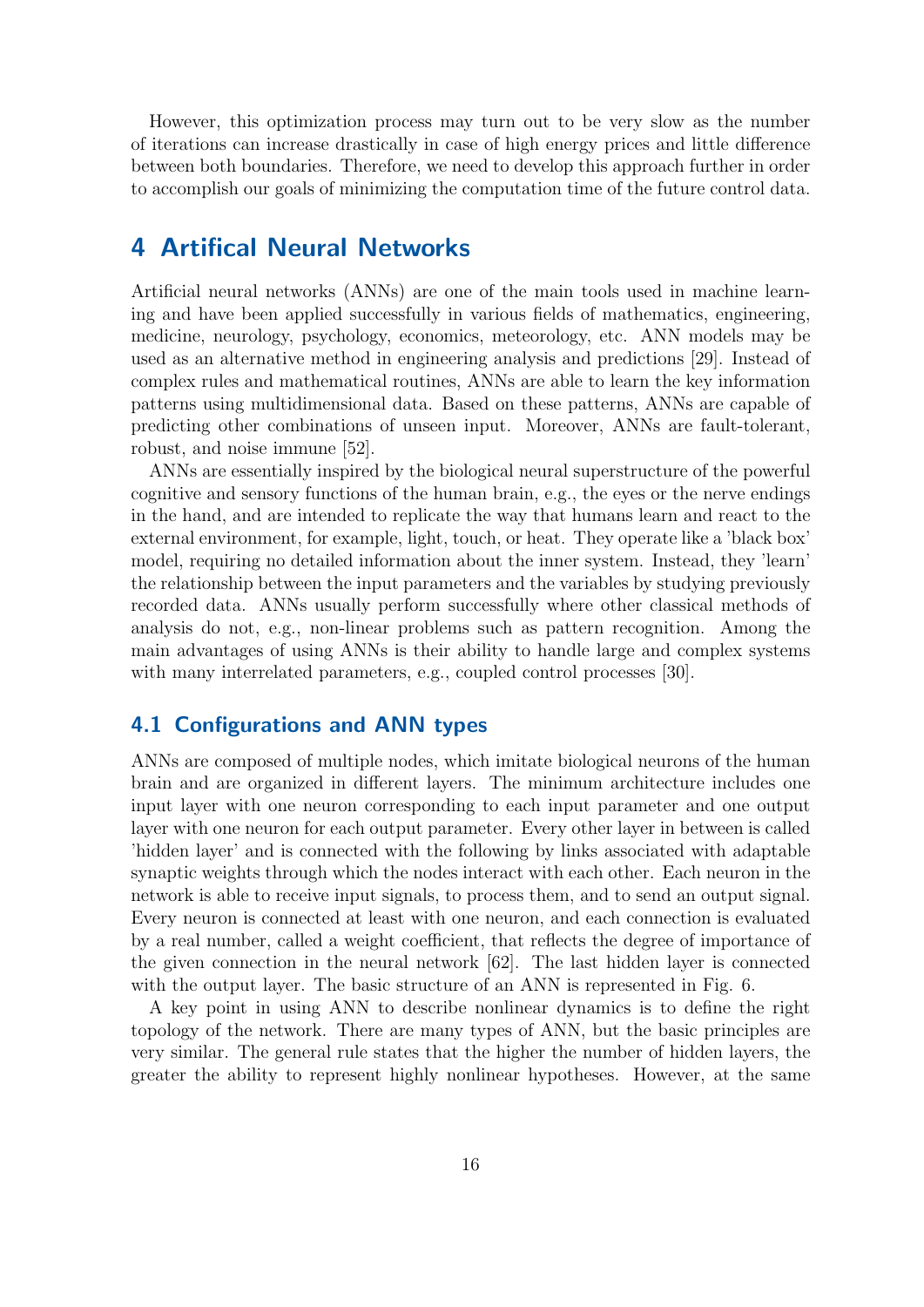<span id="page-20-1"></span>

Figure 6: Structure of an ANN with  $n$  nodes in the input layer,  $m$  nodes in the hidden layer and p nodes in the output layer

time, too many hidden layers can result in 'overtraining' or 'overfitting', i.e., lack of generalization, and lead to large verification errors. In contrast, too few layers can result in 'underfitting', i.e., inability to adequately detect the signals in a complicated data set and consequently, also leading to verification errors. The number of neurons in the hidden layers is approximately the average of the inputs and outputs, but it also depends on the number of training cases [\[64\]](#page-50-5).

#### <span id="page-20-0"></span>4.1.1 Multi layer feed-forward neural netwoks

Multi-layer feed-forward neural networks (MLFNN) are the most popular neural networks and are the foundation of most deep learning models. MLFNNs are mainly used for supervised machine learning tasks where the target function is already known, i.e., the result to be achieved. This approach originates from the 50s and is applied to a wide variety of chemistry-related problems, computer vision, natural language processing (NLP), time series prediction, pattern recognition, financial prediction, autonomous driving, etc. The primary goal of an MLFNN is to approximate some function  $f^*$ , e.g., a regression function  $y = f(x)$ . The function maps an input x to a value y. An MLFNN defines a mapping  $y = f(x; \theta)$  and learns the value of the parameters  $\theta$  that result in the best function approximation. The flow of information takes place in the forward direction, as  $x$  is used to calculate some intermediate functions in the hidden layers, which in turn are used to calculate y. If feedback from the last hidden layer to the first hidden layer is added, it would represent a recurrent neural network.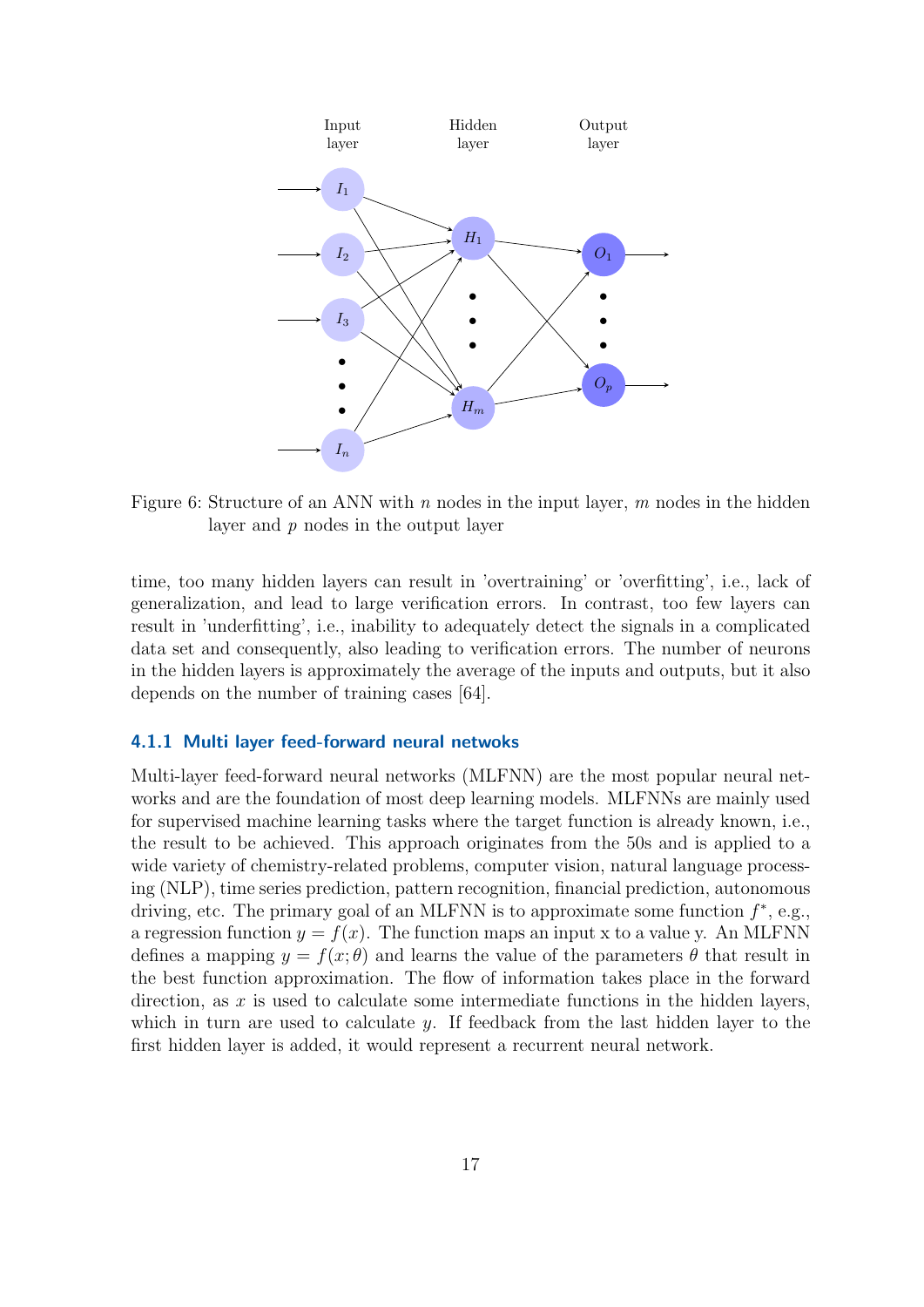#### <span id="page-21-0"></span>4.1.2 Recurrent neural networks

Recurrent neural networks (RNNs) contain cyclic connections that make them a more powerful tool to model complex time-varying signals, e.g., speech, than MLFNNs. RNNs have demonstrated great success in sequence labeling and prediction tasks such as handwriting recognition and language modeling [\[54\]](#page-49-7). Unlike MLFNNs, RNNs can use their internal state, i.e., memory, to process sequences of inputs. There are many variations, e.g., passing the state to input nodes and variable delay. This type of NNs is mainly used when context is important, e.g., decisions from past or future iterations can influence current ones. For example in texts - a word can be analyzed only in context of previous words or sentences. The information persists using loops, which pass it from one step of the network to the next and so the network 'remembers' its importance in the following states. However, a problem occurs when the gap between the relevant information and the point where it is needed has become very large. The network 'forgets' slowly the information received and analyzed at far earlier stages and so the computation of the final result is not accurate and precise enough. This problem is also known as the vanishing gradient problem [\[22\]](#page-46-8).

The solution is found using long short term memory networks (LSTMNs), which are type of RNNs with the ability to learn long-term dependencies. Every state of the NN is called a cell. In every cell the information forwarded to the next one is processed and transformed into a vector, persisting only parts of the input, e.g., filtering the most valuable information. This process is carefully regulated by structures called gates. They optionally let information through imitating a biological cell membrane's selective permeability. Gates are representing neural network layers, which use activation functions, e.g., *sigmoid* and tanh. The activation functions filter, update with the new input knowledge, and cut only the relevant parts to be outputted. This eliminates the vanishing gradient problem since the model is not forgetting the new input every single time but instead is keeping it and passing it down to the next time steps of the network. Thus, the potential long-distance dependencies are captured [\[7\]](#page-45-10).

The gated recurrent unit (GRU) is a new approach recently proposed on sequence modeling [\[7\]](#page-45-10). Instead of using three gates, i.e., forget, input, and output gate, as described in the LSTMN's method, GRU uses only two - reset and update gates. This means that the model neither does include separate memory cells nor has any mechanism to control the degree to which its state is exposed, but exposes its full content each time. Another difference between both models is in the location of the input gate in the LSTMN and the location of the reset gate in the GRU. The LSTM unit has control over the amount of new memory content added to the memory cell independently from the forget gate. The GRU, on the other hand, controls the information flow from the previous activation when computing the new candidate activation, but does not independently control the amount of the candidate activation being added. Based on these comparisons, both structures show their advantages for different computation tasks. Chung et al. [\[7\]](#page-45-10) cannot conclude which of the either is better, so they plan their future work conducting more thorough experiments.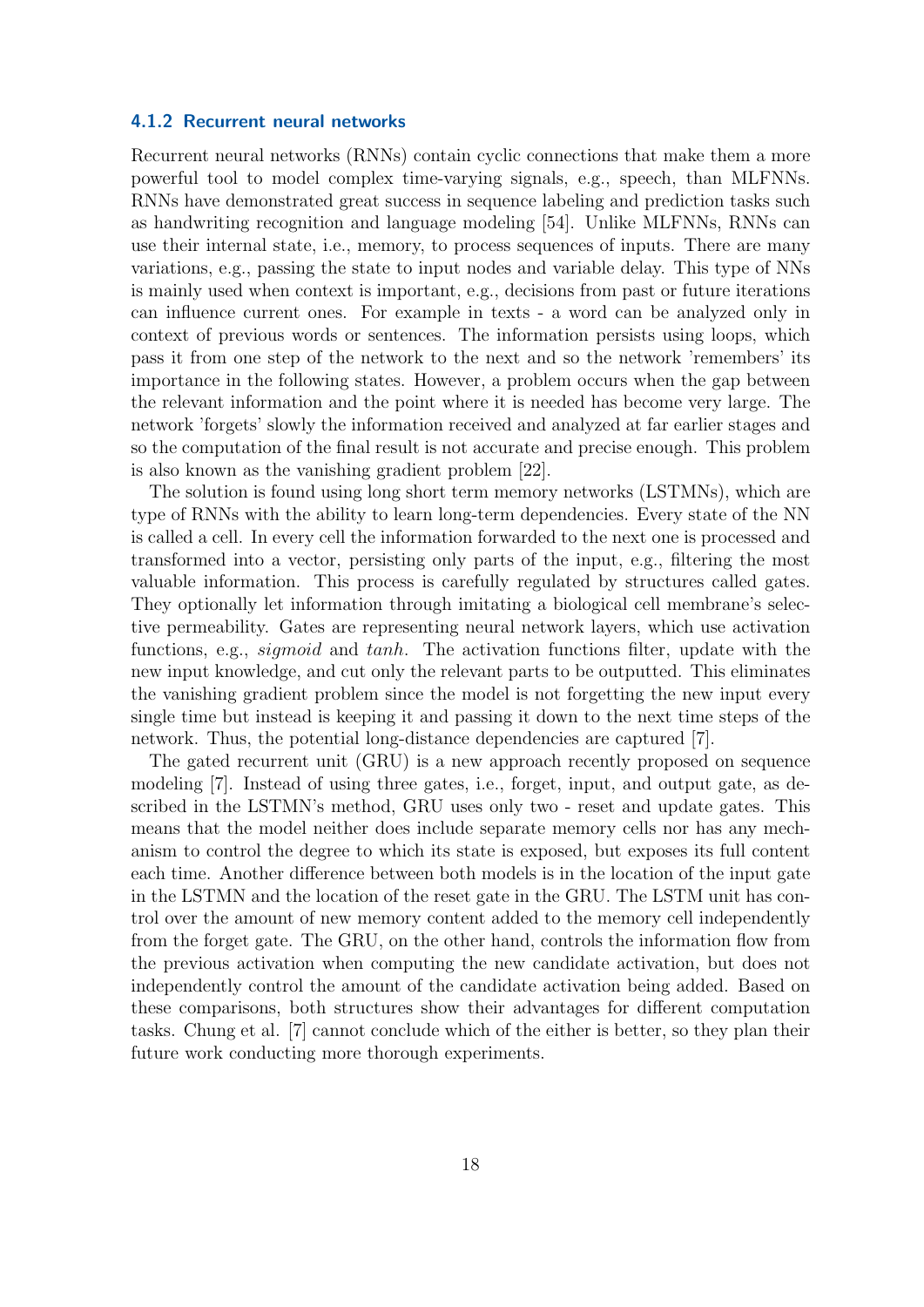#### <span id="page-22-0"></span>4.1.3 Sequence to sequence neural networks

Another issue when working with sequences is their variable length, e.g., in speech recognition and machine translation problems. Using a multilayered RNN to map the input sequence to a vector of fixed dimensionality, and then another RNN to decode the target sequence from the vector eliminates the significant limitation of expressing sequences whose lengths are not known a-priori. This model is called sequence to sequence (Seq2Seq) and aims to map sequences of different lengths to each other. The model contains three submodels, i.e., encoder, encoder vector, and decoder. The encoder is formed as a stack of several recurrent units (LSTM or GRU cells). Each one accepts a single element of the input sequence. Then the recurrent unit collects information for that element and propagates it forward. The final hidden state produced from the encoder part of the model is the encoder vector. It plays the role of an initial hidden state of the decoder which is also formed as a stack of several recurrent units. Each one accepts a hidden state from the previous unit and produces an output as well as its hidden state at every time step.

#### <span id="page-22-1"></span>4.1.4 Deep neural networks

Another type of NNs is deep neural networks (DNNs). DNNs have greater capabilities for image pattern recognition and are widely used in computer vision algorithms where the basis of most is to classify an image into known labels. A convolutional neural network (CNN) is a class of DNN that is most commonly applied to analyzing visual imagery and for text classification in NLP. ANN takes a very long time to be trained in case of processing images with fully connected hidden layers. Due to that fact, CNN was used first to reduce the size of images using convolutional and pooling layers and then feed the reduced data to fully connected layers. The convolutional and the pooling layer are used as a filter in order to downsize the input matrix by only selecting the highest value pixel present in the filter. This reduces the amount of computation required for training significantly [\[10\]](#page-45-11).

### <span id="page-22-2"></span>4.2 Mathematical definition

The key benefit of ANNs is the fact that they are able to use some a-priori unknown information hidden in data. However, they do not have the ability to extract it. The process of 'capturing' the unknown information is called 'learning' or 'training' [\[62\]](#page-50-4). There exist two main types of training processes - supervised and unsupervised. When the desired output is not known, the system is provided with a group of facts, i.e., patterns, and let to settle down itself to a stable state in some number of iterations. This type of training is called unsupervised. Alternatively, in the supervised training, the ANN knows the desired output and adjusts the weight coefficients so that the calculated and desired outputs are as close as possible.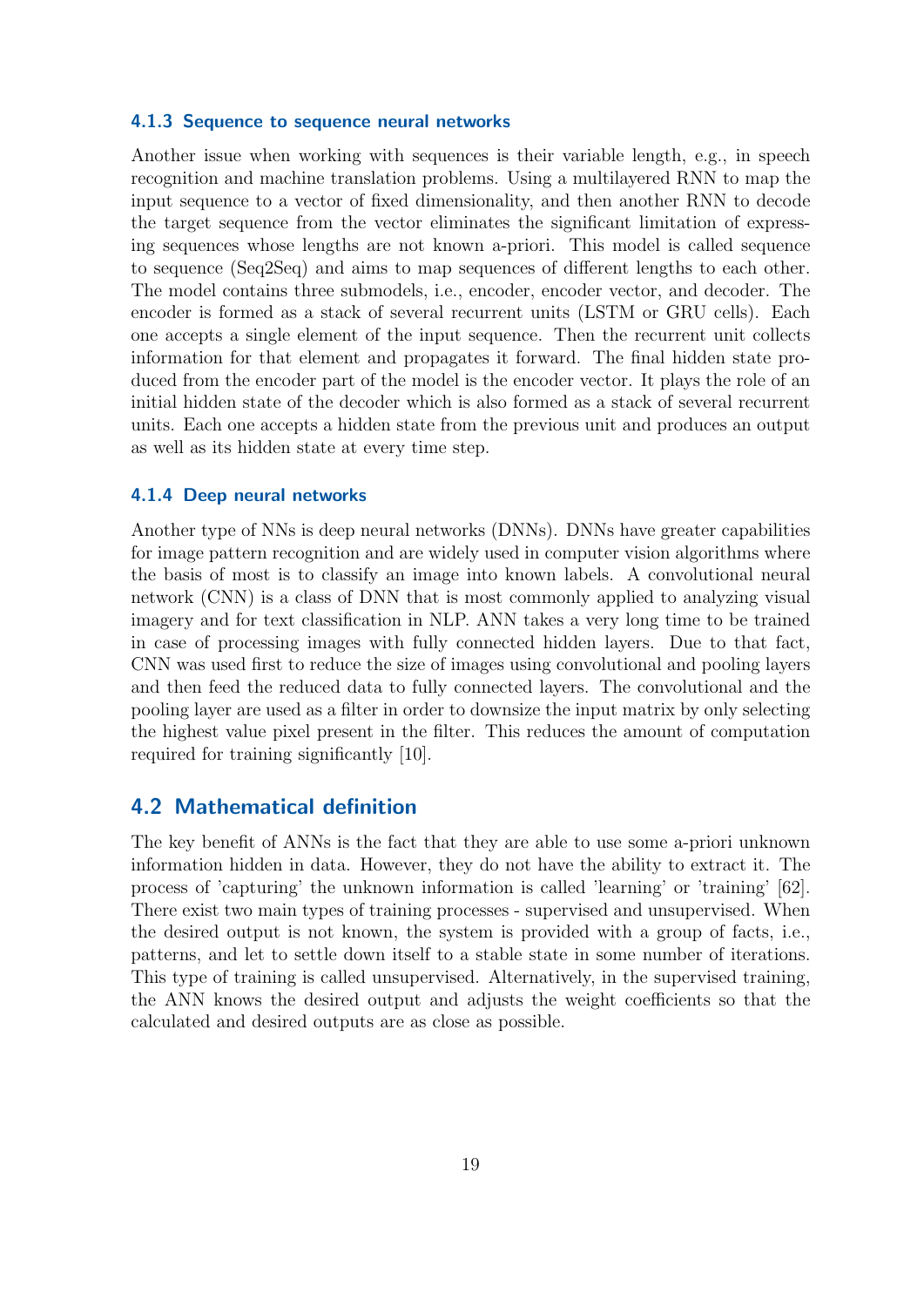#### <span id="page-23-0"></span>4.2.1 Activation functions

For training the network a training data is used, i.e., a group of matched input and output patterns. The outputs are the dependent variables that the network produces for the corresponding input. Starting from an initially randomized weighted network, the nodes on the input layer take data and perform simple operations on it, e.g., summation and activation functions. Among the most commonly used activation functions is the sigmoid function [\[6,](#page-45-12) [25,](#page-46-1) [64\]](#page-50-5), having the following form:

$$
sigmoid(x) = \frac{1}{1 + e^{-x}}\tag{14}
$$

and range  $[0,1]$ . The advantage of the sigmoid function is that it is a differentiable function. Differentiation is a necessary part of the learning process when applying the most widely used training algorithm - backpropagation [\[64\]](#page-50-5). It uses a gradient descent technique to minimize the cost function. The details of the backpropagation algorithm are rather complex but do not contribute significantly to the understanding of this work. Therefore, for details, readers can refer to [\[19\]](#page-46-9). The sigmoid function is monotonic, but it's derivative is not, which might give rise to a vanishing gradient problem. Consequently, it can result in the network refusing to learn further, causing the NN to get stuck at the training time or being too slow to reach an accurate prediction.

Another possibility is to use a hyperbolic tangent function which is also sigmoidal:

$$
tanh(x) = 2 \text{ sigmoid}(2x) - 1 \tag{15}
$$

The range of the function is  $[-1,1]$ . The advantage is that the negative inputs are mapped strongly negative and the zero inputs near zero in the tanh graph. This function is also differentiable and monotonic, but then again its derivative is not monotonic. Both logistic sigmoid activation and tanh functions are used in MLFNNs.

The most used in the world right now is the ReLU (Rectified Linear Unit) activation function:

$$
R(x) = max(0, x) \tag{16}
$$

It's range is  $[0, \infty)$ . The function and its derivative are monotonic. The constant gradient of ReLU results in faster learning, controversial to the gradient of sigmoids which are shrinking as the absolute value of  $x$  increases. Due to its simplicity and effectiveness, ReLU has become the default activation function used across the deep learning community [\[49\]](#page-48-11). The main disadvantage of this function is that all negative values are mapped to zero, also known as the Dying ReLU problem. For activations in that region of ReLu, the gradient is 0 because of which the weights do not get adjusted. Consequently, those neurons which go into that state stop responding to variations in error and make a substantial part of the network passive. The solution here is to draw a slightly inclined line rather than a horizontal line for inputs less than 0. This variation of the ReLU is the Leaky ReLU activation function: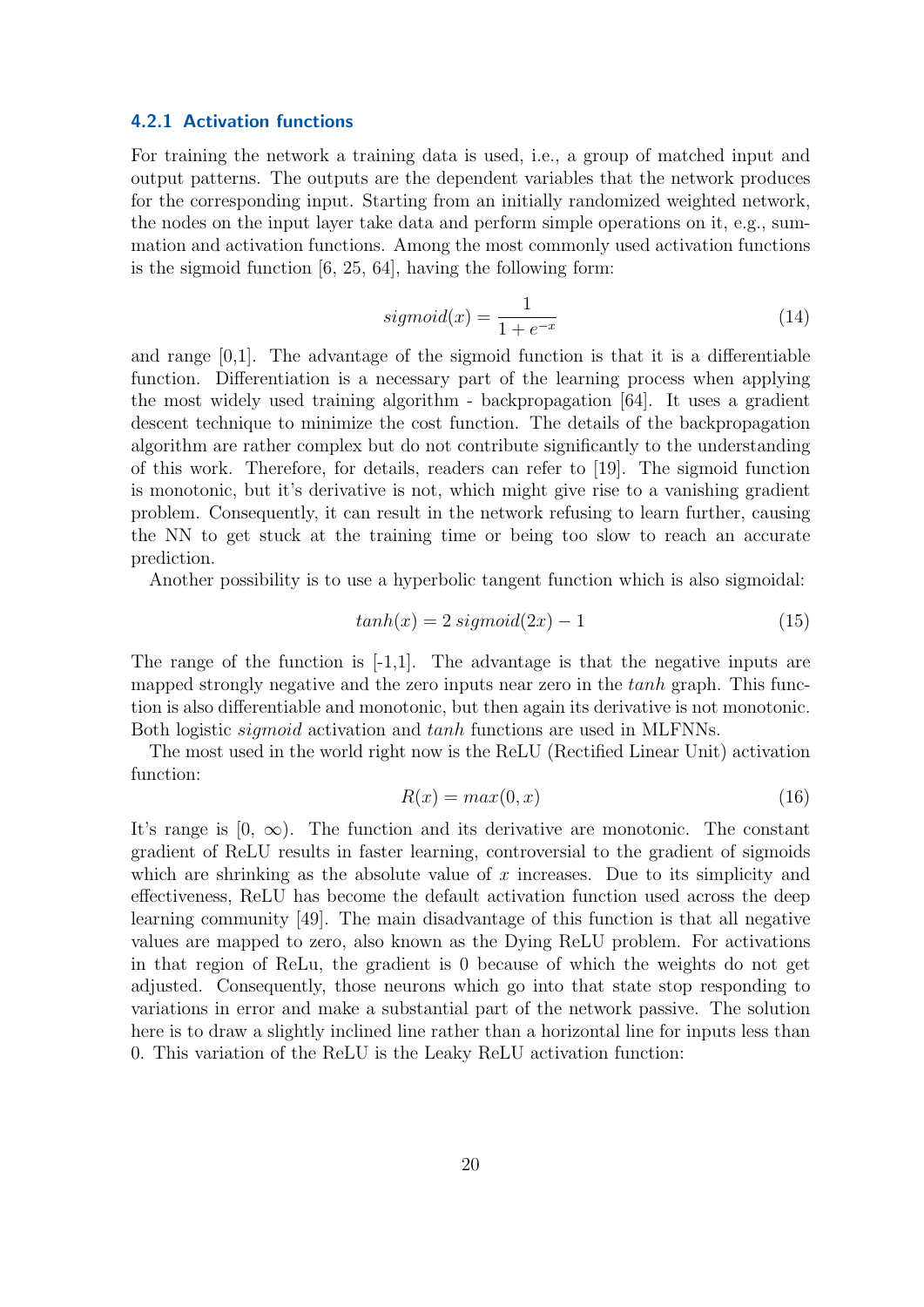$$
LR(x) = \begin{cases} x & \text{if } x > 0, \\ 0.01x & \text{otherwise} \end{cases}
$$
 (17)

#### <span id="page-24-0"></span>4.2.2 Feed-forward technique

When the result of the function is computed, it is passed to the neurons on the next layer, then multiplied with the weight values of the next layer and summed up. The data is propagated through the network to provide an estimate of the output value. Equation 15 describes a minimum architecture, e.g., ANN including only the input and output layer with no hidden layers:

$$
Y_j = f(\sum_{i=1}^n W_{ij} X_i)
$$
 for  $j \in [1, m]$  (18)

where  $X_i$  stands for the input variables and  $Y_j$  denotes the output values.  $W_{ij}$  identifies the weights between the input layer and the output layer. Analogously, Equation 16 describes a two-layered ANN:

$$
Y_k = f(\sum_{j=1}^m W_{jk} \times f(\sum_{i=1}^n W_{ij} X_i)) \qquad \text{for } k \in [1, p]
$$
 (19)

The output is then compared to the training pattern, i.e., the correct or desired output, i.e., the label. The ANN performances could be evaluated using the mean square error (MSE) based on the difference between the input  $X_i$  and the output  $Y_i$ :

$$
MSE = \sum_{i=1}^{n} \left(\frac{(Y_i - X_i)^2}{N}\right)
$$
\n(20)

If there is a difference, the connection weights are altered in order to decrease the error. If all the input patterns are already run through and the error is still greater than the maximum desired tolerance, the procedure is repeated until the required tolerance is reached. After the termination of the training phase, the weights are held constant. Consequently, the ANN ignores superfluous data that is of minimal significance and concentrate instead on the more important and relevant inputs. Hence, knowledge is usually stored as a set in the synaptic weights [\[30\]](#page-47-10). Further, the trained network is capable of making decisions, identifying patterns, or defining associations in new input data sets not used to train it.

#### <span id="page-24-1"></span>4.2.3 ANN model

Leveraging the benefits of ANNs, we once again upgrade our solution aiming to accelerate the optimization process. Applying this powerful tool leads our research to a new level of computation speed. Our final model can be seen in Fig. [7.](#page-25-2)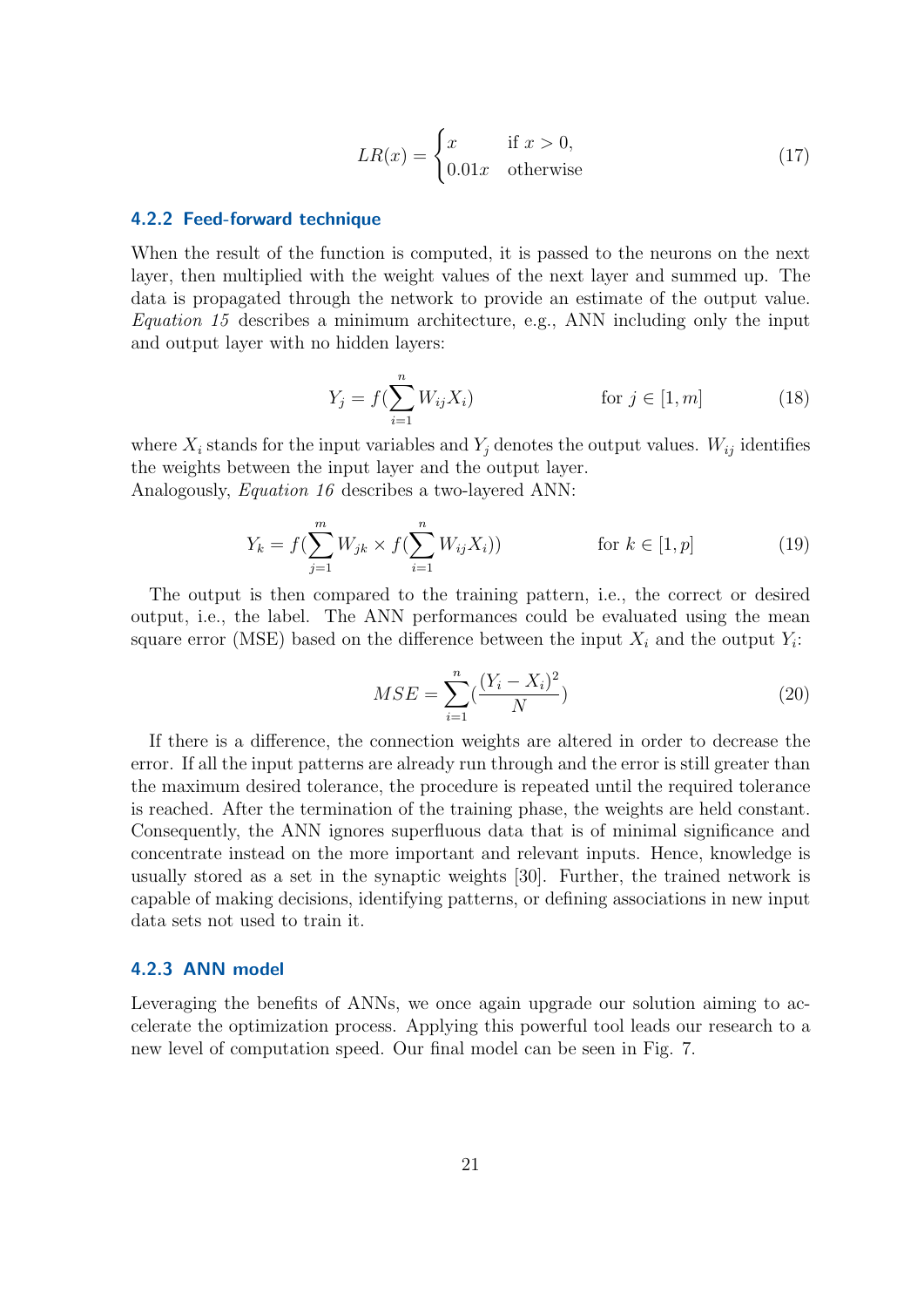<span id="page-25-2"></span>

Figure 7: Construction of the model including an ANN with inputs: future weather data, measured indoor data, future climate profile, future energy profile, and output - optimal future control data; the construction material data, the internal loads, and the HVAC data can be held constant as they stay the same when observing only one thermal zone, otherwise when a multi-zone building is a part of the optimization process, these data sets are treated as input variables

# <span id="page-25-0"></span>5 Data

To verify the effectiveness of the ANN models, simulations were conducted on realworld data. The dataset used in this research is provided by the facility management company MeteoViva. MeteoViva controls the indoor climate in buildings in a most efficient and cost-effective manner. Their solution results in reduced costs, a stable indoor climate, and lower  $CO<sub>2</sub>$  emissions.

### <span id="page-25-1"></span>5.1 Data description

The HVAC system of the building chosen for the research purposes has only a heating mode. In such a way the complexity of the task is decreased, as we examine the compatibility of this particular type of optimization task with the neural network approach. The data describes the weather conditions and the behavior of the HVAC system of one thermal zone. This method can later easily be applied to a multiple thermal zone building. Hence, we also propose this technique for more sophisticated cases. However, our example is a real-world task given by a client of MeteoViva. The data is collected in the last four years (2016-2019), 24 hours a day, seven days a week in time series of 15 minutes.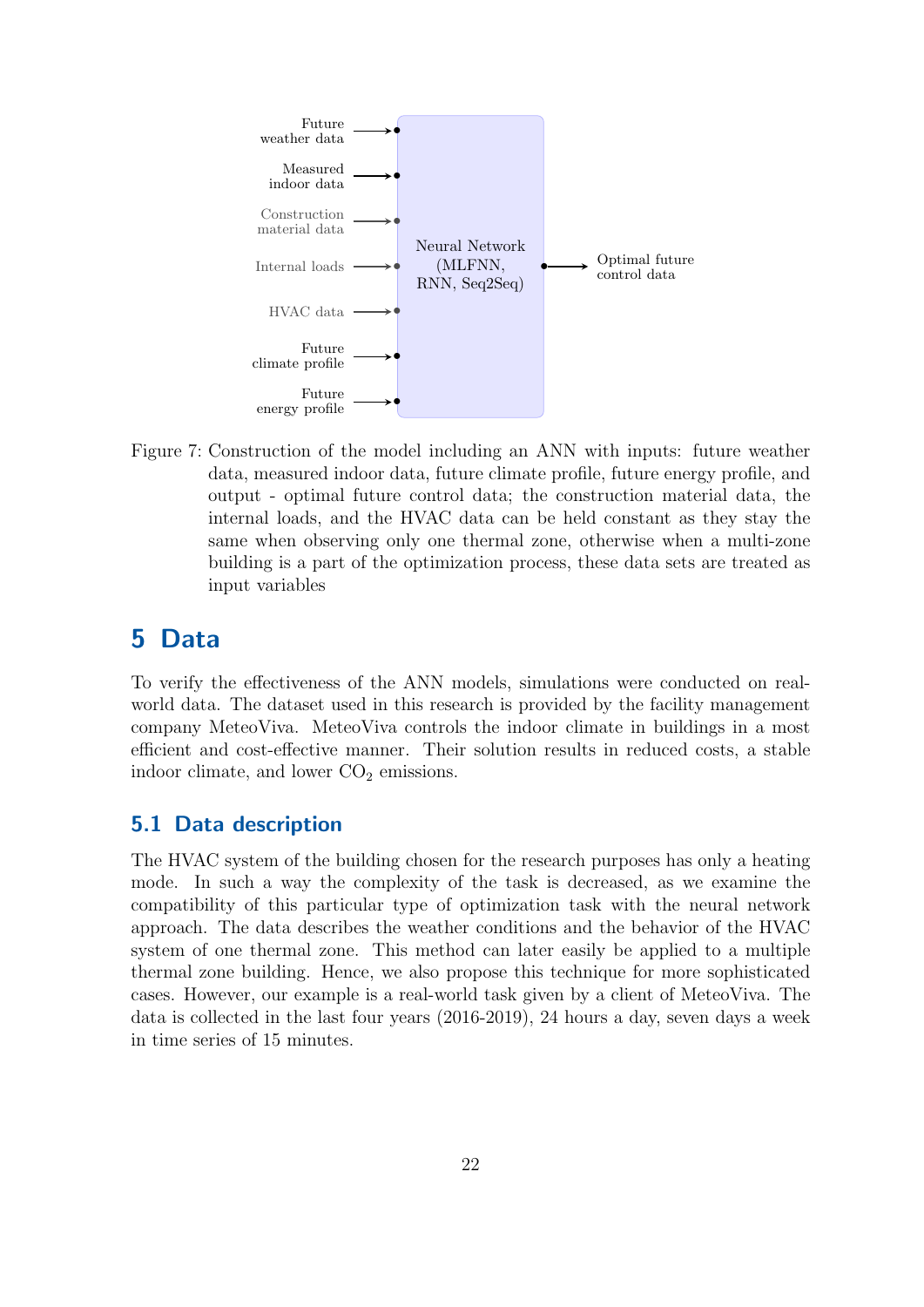### <span id="page-26-0"></span>5.2 Parameter selection

<span id="page-26-2"></span>Parameter selection is performed to eliminate parameters of less importance to the model of the neural network to increase comprehensibility, simplicity, and the accuracy of the resulting model. Table [10](#page-26-2) includes seven parameters that were selected as the candidates for building the models to be discussed later in the paper.

| <b>Variable</b>             | Unit            |  |  |  |
|-----------------------------|-----------------|--|--|--|
| Future weather data         |                 |  |  |  |
| Outdoor temperature         | $^{\circ}C$     |  |  |  |
| Global radiation            | $W/m^2$         |  |  |  |
| Wind speed                  | m/s             |  |  |  |
| Measured indoor data        |                 |  |  |  |
| Indoor zone temperature     | $^{\circ}C$     |  |  |  |
| Future climate profile      |                 |  |  |  |
| Climate profile upper limit | $\rm ^{\circ}C$ |  |  |  |
| Climate profile lower limit | $^{\circ}C$     |  |  |  |
| Future energy profile       |                 |  |  |  |
| Energy price                | cents/kWh       |  |  |  |

Table 10: Input variables of the NN

<span id="page-26-3"></span>In our test case, the energy price was considered constant. Thus, we omitted this variable later in the simulations. As mentioned above, the HVAC system of the reviewed building has only one mode, i.e., heating. Therefore, only the inlet temperature is considered as an output value of the neural network instead of the combination of both, i.e., inlet temperature and the mode to be maintained, i.e., heating, ventilation or cooling (see Table [1\)](#page-12-2). The output is depicted in Table [11.](#page-26-3)

| <b>Variable</b>     | Unit        |
|---------------------|-------------|
| Future control data |             |
| Inlet temperature   | $\circ$ ( ) |

Table 11: Output variables of the NN

### <span id="page-26-1"></span>5.3 Data processing

Real-world data sets can be messy, incomplete, and in a variety of formats. MeteoViva has provided our study with a significantly big data set which serves its purpose, i.e., to train and test our neural network on it. For every month of the year, there is a separate csv file, containing more variables than needed for the conduction of this survey. Additionally, the used separator between the values was ';', which makes it difficult to work with the data set.

In order to prepare the data for our case study, we set the delimiter of the values to ',', so we could have a better overview of the data. The data is cleaned out of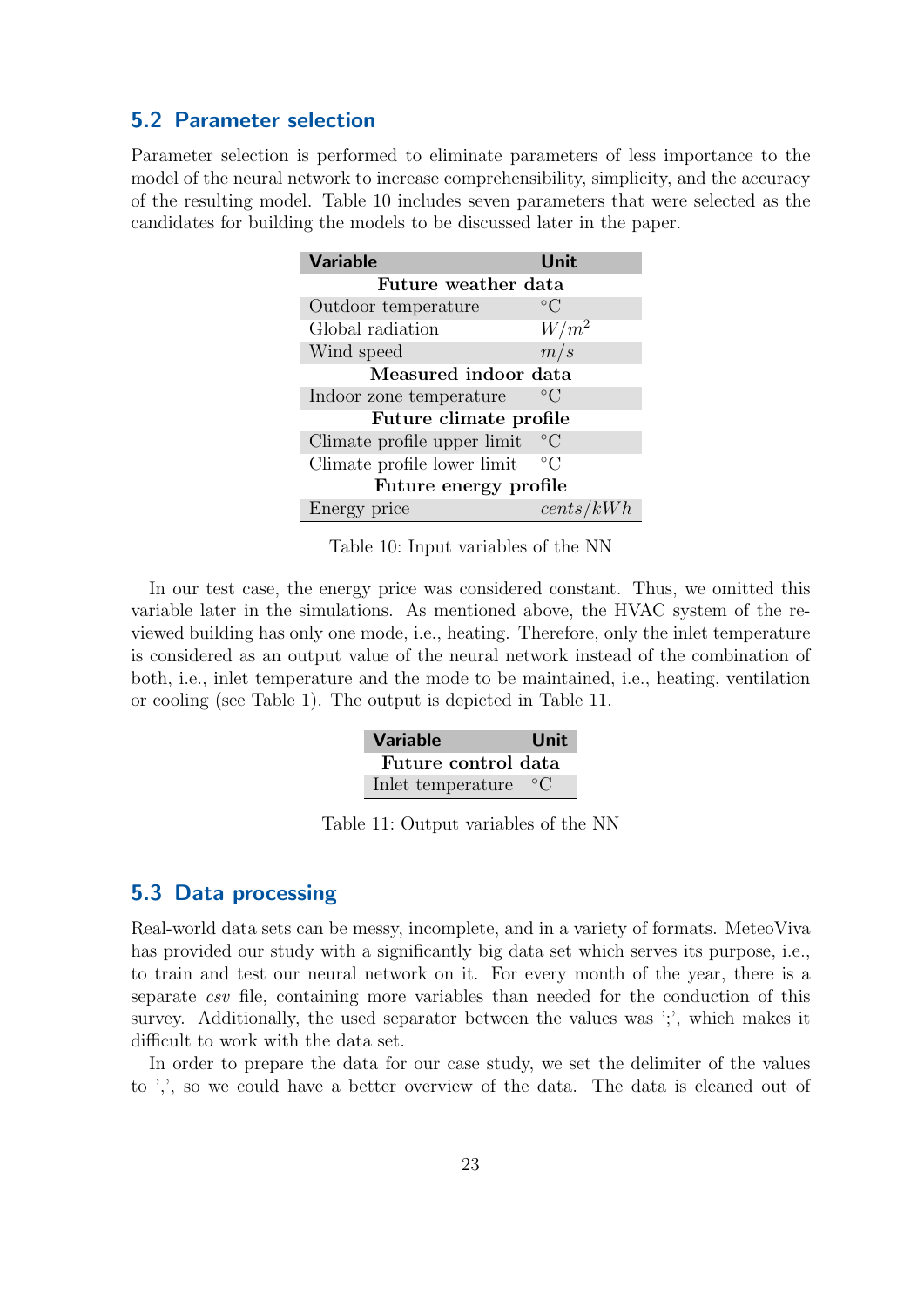cells containing NaN values which causes errors when computations are carried out. Moreover, only the relevant columns of parameters are extracted. Then the *csv* files are concatenated into one file. Further, we normalize the data, changing its values to a common scale, without distorting differences in their ranges. This step is of great importance since it is required in case the dataset features vary significantly, e.g., in our case the value of global radiation fluctuates in the range [0, 1000] and wind speed is less than 18. Thus, we prevent oscillation of the ANN, making training less sensitive to the scale of features, preserving consistency for comparing results across models, and improving the convergence rate of gradient descent. These tasks were performed using Python (version 3.7.3) and Jupyter Notebook (version 6.0.0).

### <span id="page-27-0"></span>5.4 Data visualization

We also visualize the data which will help us to gain insight into it. For the visualization of the main features we have chosen the time period 8-10 May 2019 (see Figure [8\)](#page-27-1). In May the outdoor temperatures climb every day to a certain peak and then go down in the night hours of the day. This observation gives us the opportunity to point out the relations between the features. It is clear to see that the lower limit of the climate profile fluctuates between 18◦C and 22◦C and the upper limit is held constant at 34◦C. The measured temperature in the thermal zone is maintained between the limits of the climate profile and whenever it draws near the lower one, the inlet temperature is increased in order to preserve the indoor temperature acceptable, i.e., in the boundaries required by the customer. The outdoor temperature has an influence on the indoor temperature as well. Its highest points correspond to the highest points of the indoor temperature.

<span id="page-27-1"></span>

Figure 8: Data visualization for 8-10 May 2019; the relation between the indoor zone, outdoor and inlet temperature as well as the lower and the upper limit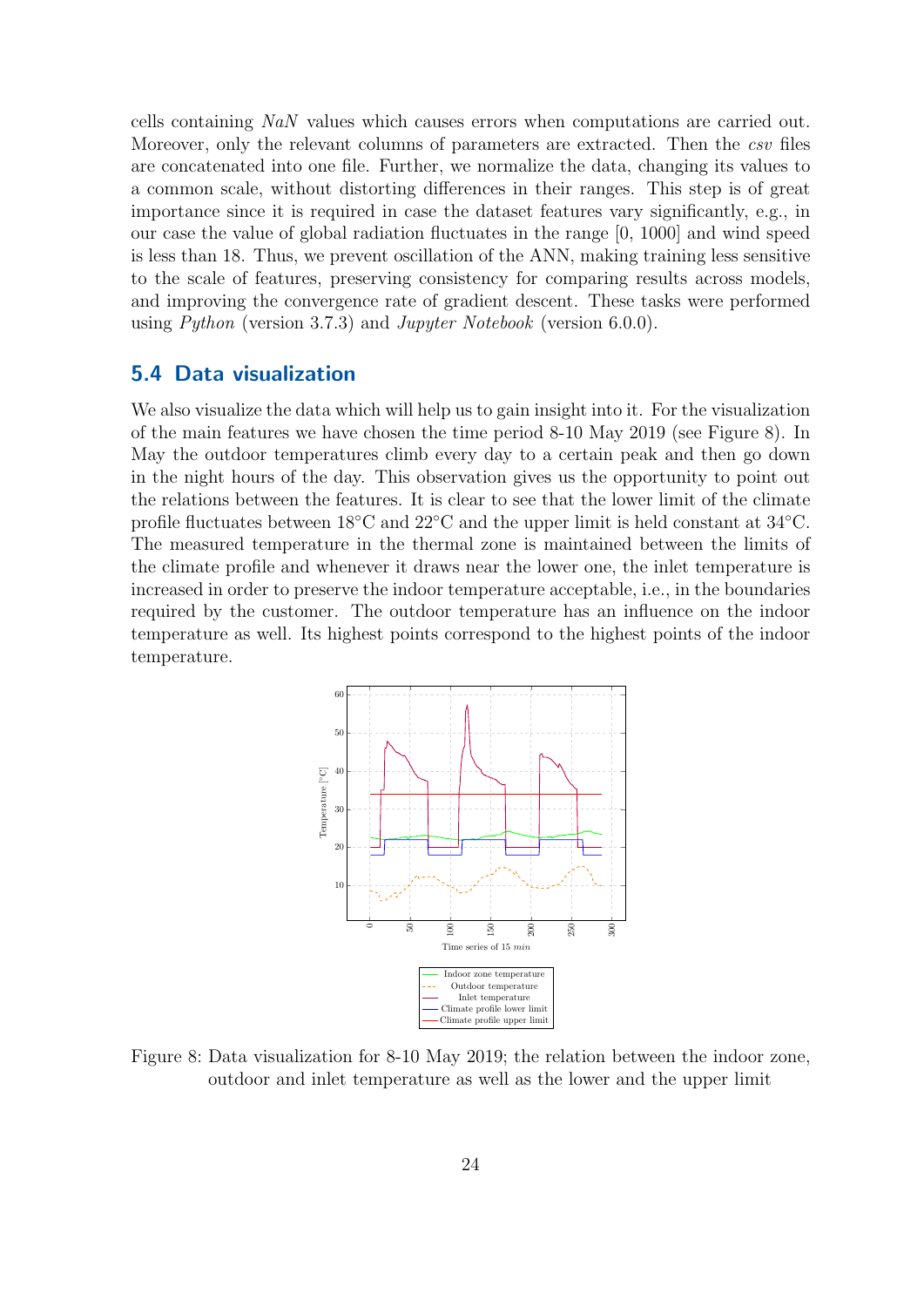# <span id="page-28-0"></span>6 Case study

## <span id="page-28-1"></span>6.1 Case description

This case study investigates the most appropriate ANN type, structure and configurations to be used in finding the optimal control parameters which serve as initialization variables for the optimization task of the HVAC system. In the next sections our approach for the configurations testing, the simulations of different ANN architectures and configurations, and the obtained results are going to be discussed in greater detail.

### <span id="page-28-2"></span>6.2 Configurations

ANNs have many internal parameters that control the structure of the network. In the following are listed the main hyperparameters:

- Type of ANN
- Number of layers
- Number of nodes
- Activation function
- Loss function
- Optimization algorithm
- Number of epochs
- Patience

When configuring the network's topology, we must specify the values of these parameters as they play an important role in training the model efficiently and effectively. They have a significant influence on the learning process and on the output.

### <span id="page-28-3"></span>6.2.1 Type

Firstly, the ANN type must be determined. We chose the Multi-Layer Feed-forward Neural Network (MLFNN) and the Recurrent Neural Network (RNN) for the conduction of this research. The reason behind the decision of choosing these types of ANNs is that the MLFNN is the simplest and most straightforward ANN structure and as such, provides a great base case for the study. However, all inputs are independent of each other and the information about previous computations is not preserved for future predictions. On the other side, the RNN takes a series of inputs with no predetermined limit on size. This feature enables the opportunity to investigate serialization problems with unlimited length of sequences as an input. RNNs are considered more complex and hard to train.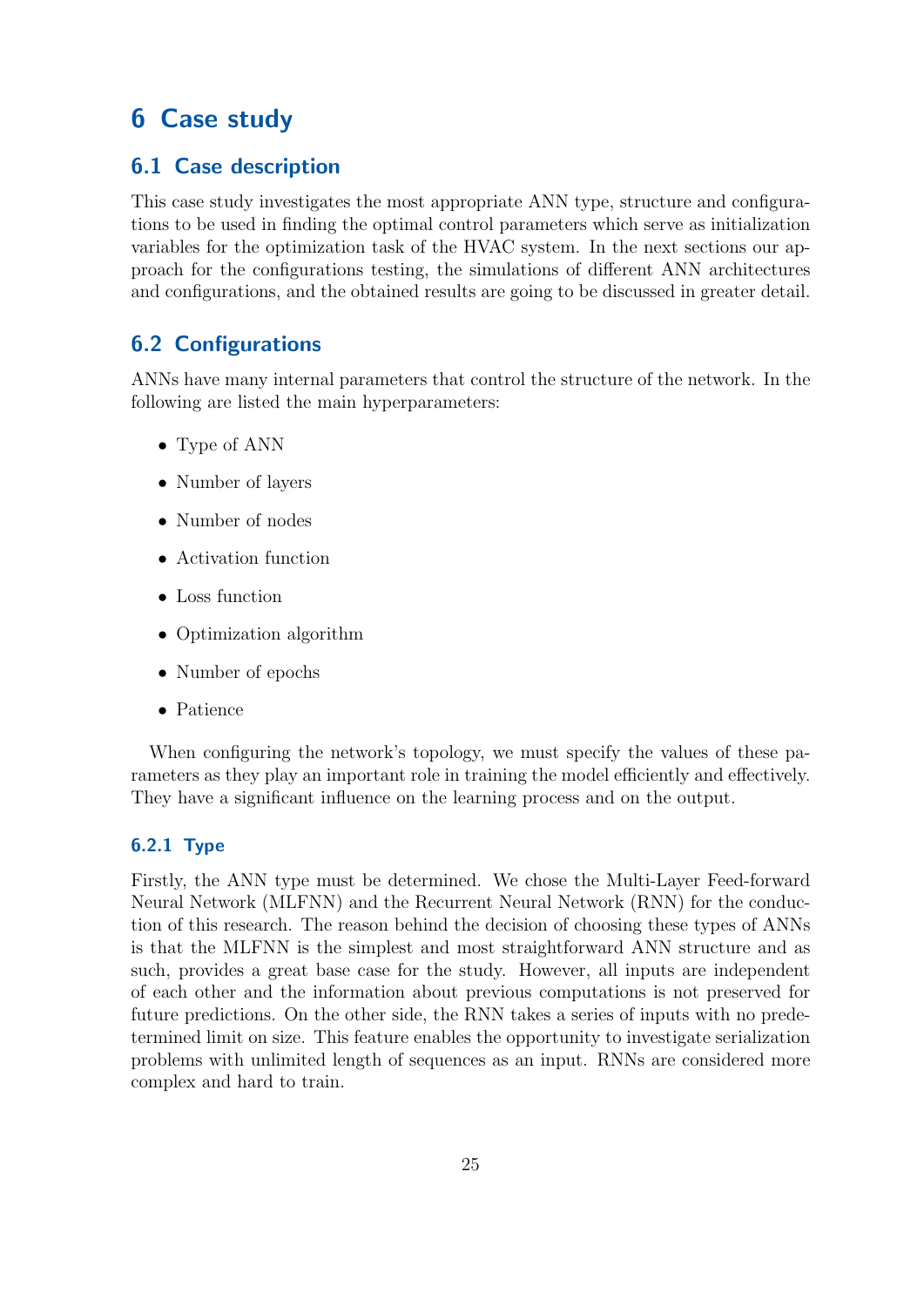#### <span id="page-29-0"></span>6.2.2 Layers

Secondly, we must choose the number of layers which is one of the most significant hyperparameters that control the topology of the network. The most reliable way of finding the optimal number for our specific predictive problem is through thorough and systematic testing of different combinations. The universal approximation theorem states that a feedforward network with a linear output layer and at least one hidden layer with any activation function can approximate any Borel measurable function from one finite-dimensional space to another with any desired non-zero amount of error, provided that the network is given enough hidden units [\[18\]](#page-46-10). Further theoretical finding reveals that although a single hidden layer is optimal for some functions, there are others for which a single-hidden-layer-solution is very inefficient compared to solutions with more layers [\[58\]](#page-49-8). Therefore, we begin our testing with an MLFNN with just two hidden layers but then extend the investigation two steps further by testing architectures with three and four hidden layers.

#### <span id="page-29-1"></span>6.2.3 Nodes

The number of nodes is another hyperparameter to be estimated through testing. However, the number of nodes in the input and output layer is fixed. The number of inputs corresponds with the number of nodes in the input layer of the ANN and the number of outputs with the number of nodes in the output layer. Depending on the different cases we examine, i.e., with and without index data for the time, we have six or seven inputs and therefore, six or seven nodes in the input layer (see section 6.3 Simulations for more information about the three types of datasets). Since we analyze a regression problem, i.e., the output is one predicted integer value and thus, there is only one node on the last layer. In general, there is no analytical approach to calculate the number of nodes to use. Given the fact that every specific real-world problem has its unique nature, the predictive modeling problem must be addressed with caution, systematic robust test harness, and controlled experiments. Therefore, we choose to examine a different number of nodes and combinations of them per layer, only following the dependency that every subsequent has equal or less nodes than the previous, as it helps promote generalizability. There exist many thumb rules used as a good starting point for different problems in the machine learning community. Along the most commonly used is the following upper bound for the number of hidden neurons given by:

$$
N_h = \frac{N_s}{\alpha \left( N_i + N_o \right)}\tag{21}
$$

 $N_h$ : = number of hidden neurons  $N_i$ : = number of input neurons  $N_o:=$  number of output neurons  $N_s$ : = number of samples in training data set

 $\alpha$ : an arbitrary scaling factor, usually  $\alpha \in [2, 10]$ .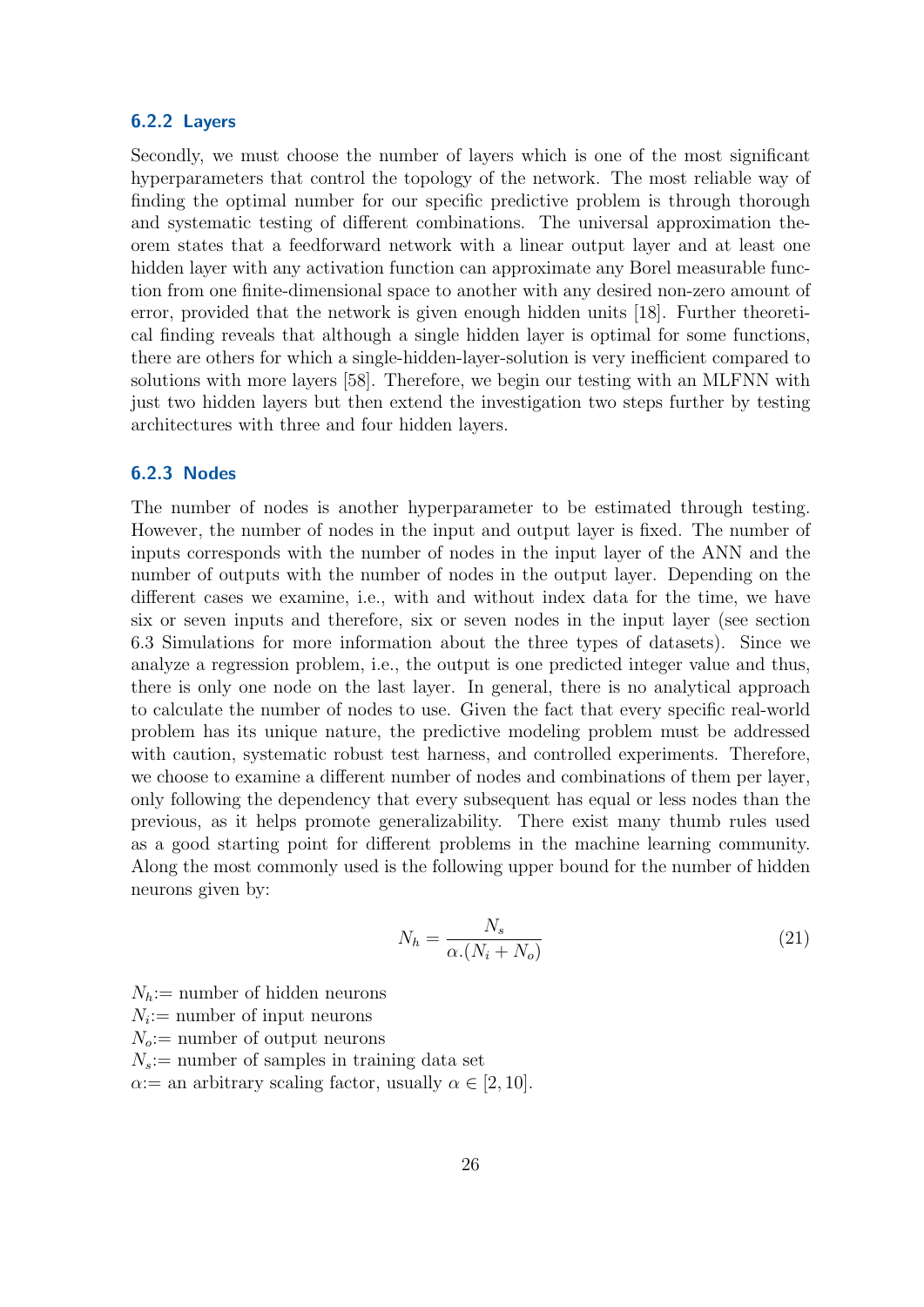The number of input neurons is six or seven (see section 6.3 Simulations for more information about the three types of datasets), the number of output nodes is one and the training dataset consists of 87732 samples (90% of all samples). Therefore, following this thumb rule, we choose our starting point, using a different number of nodes and combinations of them among the hidden layers. The possible configurations of layers consist of the number of nodes in the set {50, 100, 150, 200, 300, 400, 600}. Consequently, the minimum number of nodes we use is 50 and the maximum is 600.

#### <span id="page-30-0"></span>6.2.4 Activation function

As already discussed in section 4.2.1, there are multiple options for activation function. Thus, we test all of the described, excluding the ReLU activation function, since we choose to use its variation, i.e., the Leaky ReLU, in order to avoid the Dying ReLU problem.

#### <span id="page-30-1"></span>6.2.5 Loss function

To evaluate a candidate solution, objective functions are used. In our research, we seek to minimize the error. As such, the objective function is often called an error or a loss function. The value calculated by the loss function is referred to as loss. The loss function reduces all the various good and bad aspects of a possibly complex system down to a single number, which allows candidate solutions to be ranked and compared [\[58\]](#page-49-8). As already mentioned, we observe a regression problem. The final layer of the neural network has one neuron and the value it returns is a continuous numerical value. Consequently, to evaluate the accuracy of the prediction, it is compared with the actual value, which is also a continuous number. We choose to use a linear function for the output layer, as recommended in the machine learning community. The spectrum of the most widely used regression loss functions consists of the Mean Squared Error (MSE), the Mean Squared Logarithmic Error (MSLE), and the Mean Absolute Error (MAE).

The MSE is calculated as the average of the squared differences between the predicted and the actual values. The output is always positive, regardless of the sign of the predicted and actual values. The perfect value is 0. The larger the error is, the larger the result of the MSE is. The purpose of the squaring is that the model is evaluated lowly for making larger mistakes. Models trained with the MSE converge reasonably quickly and both train and test performance remain almost equivalent.

Another possibility is to use the MSLE, which has the effect of relaxing the punishing effect, i.e., when we do not want to penalize the model for large differences between the predicted and the exact values. MSLE is appropriate when the model is predicting unscaled quantities directly.

The third option is the MAE. The benefit here is that it is more robust to outliers since it does not make use of the square.

We chose first to scale the data and then to use the MSE, considering the fact that large errors have much bigger consequences than equivalent smaller ones.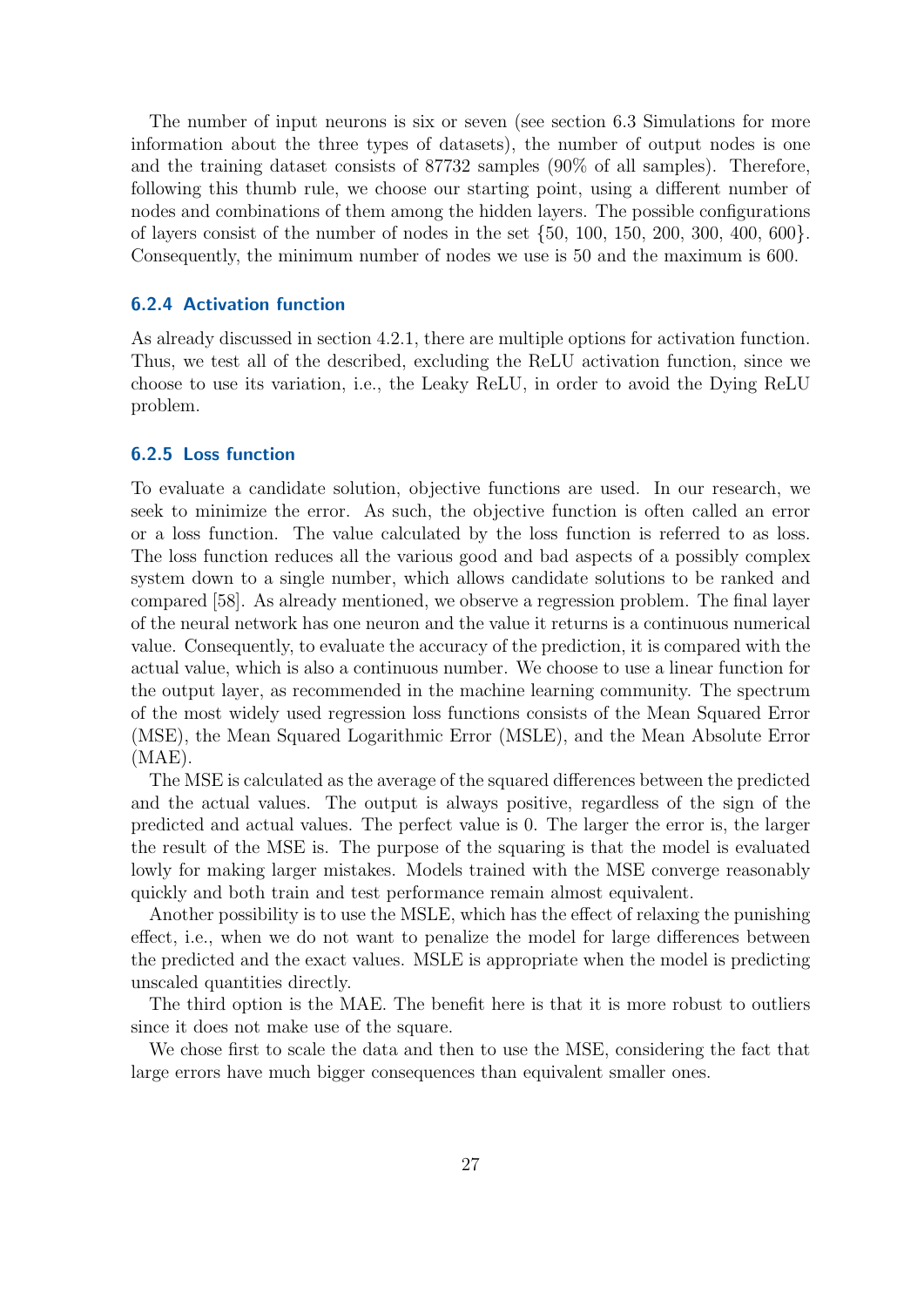#### <span id="page-31-0"></span>6.2.6 Optimization algorithm

As deep learning represents an iterative process and the amount of parameters to be set is significantly large, the importance of the training speed is great as well. The optimization algorithms minimize the loss function and update the learnable parameters, i.e., the weights, with the direction of finding the optimal solution of the problem. Some methods show better performance than others in terms of speed and accuracy [\[51\]](#page-49-9). Among the most used in machine learning are the stochastic gradient descent (SGD), Adagrad, and Adam optimizer.

SGD is often implemented with a method called momentum, which accelerates gradients vectors in the right direction and dampens oscillations, thus leading to faster converging, i.e., taking more steps towards the minimum [\[48\]](#page-48-12). When using SGD, we can also tune the learning rate, which determines the size of the performed update, i.e., the steps we take to reach a (local) minimum. The learning rate controls how quickly the model is adapted to the problem. If a value too small is chosen, it may result in a long training process that could get stuck, given the smaller changes made to the weights each update. Otherwise, a value too large may result in learning a sub-optimal set of weights in fewer training epochs which makes the training process unstable.

Adagrad adapts the learning rate to the parameters, performing larger updates for infrequent and smaller updates for frequent parameters. Its main weakness is the accumulation of the squared gradients. The consequence is a fast-shrinking learning rate, eventually becoming so infinitesimally small that at some point the model will not learn again [\[51\]](#page-49-9).

The adaptive moment estimation (Adam) computes adaptive learning rates for each parameter and keeps an exponentially decaying average of past gradients. This makes it the easiest to use since it tunes the learning rate itself. Adam is well suited for problems that are large in terms of data or parameters, outperforms other adaptive techniques and achieves the most precise results [\[33,](#page-47-11) [51\]](#page-49-9).

Implementing SGD and Adam led us to the same conclusion, that Adam is much faster than the alternative and gives better results, even when setting the momentum and the learning rate to different values for the SGD optimizer. Thus, we further consider the Adam optimizer as the best choice for optimization algorithm and proceed with our research to refine the remaining configurations.

#### <span id="page-31-1"></span>6.2.7 Epochs and patience

Another configuration of great importance is the number of training epochs. An epoch is one forward and one backward pass of all the training examples through the ANN. Too many epochs can lead to overfitting of the training dataset, i.e., the model showing poor performance on the test set. Too few epochs may result in underfitting the model, i.e., the training set error is significantly larger than the expected error of an ideal model.

To prevent 'memorization' of training examples, we apply the early stopping method that is used to avoid overfitting when training an ANN model. It allows the specifi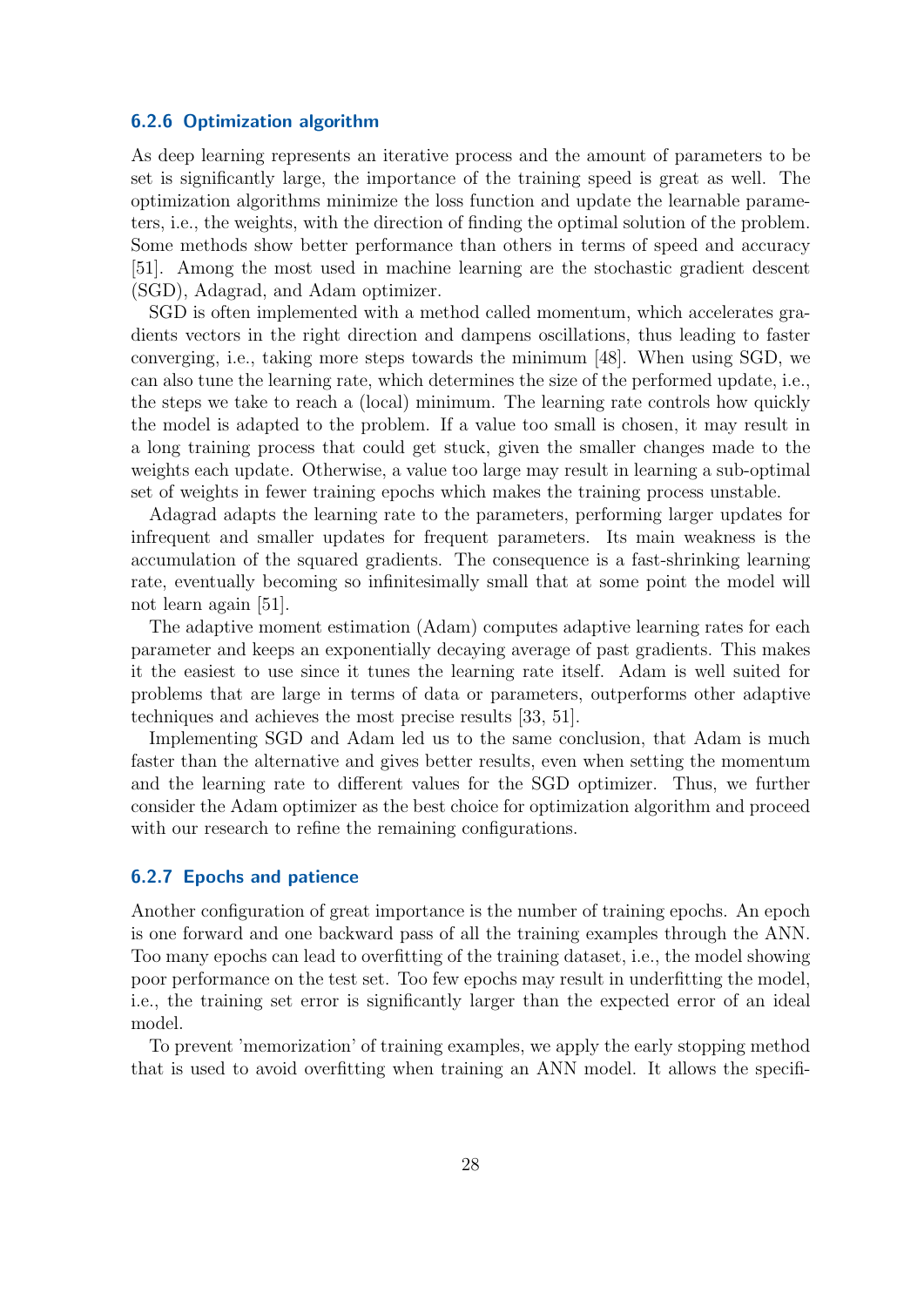cation of a sufficiently large number of training epochs and stops training once the model performance stops improving after a certain amount of epochs. This permitted number of epochs is denoted as patience and is set in advance. We chose three different values for the patience to test, i.e., 20, 25 and 30. The early stopping procedure was repeated several times. The epoch number at which training was stopped was recorded. Patience with a value of 20 resulted in models which stopped training before reaching a reasonable accuracy, i.e., converging, and the models with patience values set to 30 needed a great amount of time to be trained and moreover, did not show a higher accuracy than the models trained with patience value set to 25. Consequently, the patience values were set to 25 for all of the test cases.

Further, a much higher value than the average of the epoch number across all repeats of early stopping was used when fitting a final model. The maximum amount of epochs the models could be trained was set to 1000, as this number was never reached. However, it is reasonable to choose such a large value in order to prevent underfitting the model, since it may need more time to be trained and still not show any signs of overfitting.

### <span id="page-32-0"></span>6.3 Simulations

We implement every ANN structure on Python (version 3.7.3), using Keras (version 2.2.4) - Python deep learning library with TensorFlow (version 1.14.0) - open-source machine learning library for research and production, and Theano (version 1.0.3) a Python library for defining, optimizing, and evaluating mathematical expressions, as backend. Other libraries we make use of during this research are numpy (version 1.17.1), pandas (version 0.24.2), sklearn (version 0.21.2), and matplotlib (version 3.1.0).

We perform a number of experiments on 235 different networks and three datasets in order to investigate the interrelations between the time of the year and the behavior of the HVAC system:

- Dataset without time index
- Dataset with seasonal index, i.e. winter:  $= 1$ , spring:  $= 2$ , summer:  $= 3$ , autumn: 4
- Dataset with month index, i.e. january:  $= 1$ , february:  $= 2$ , march:  $= 3$ , etc.

This is done because we cannot have strings in the input of the ANN, since we are not able to carry out simulation calculations on strings.

Every dataset and every activation are also denoted by an index (see Table [12](#page-33-2) and Table [13\)](#page-33-2). This notation is later used in the name of each produced model when training every of the examined ANN architectures.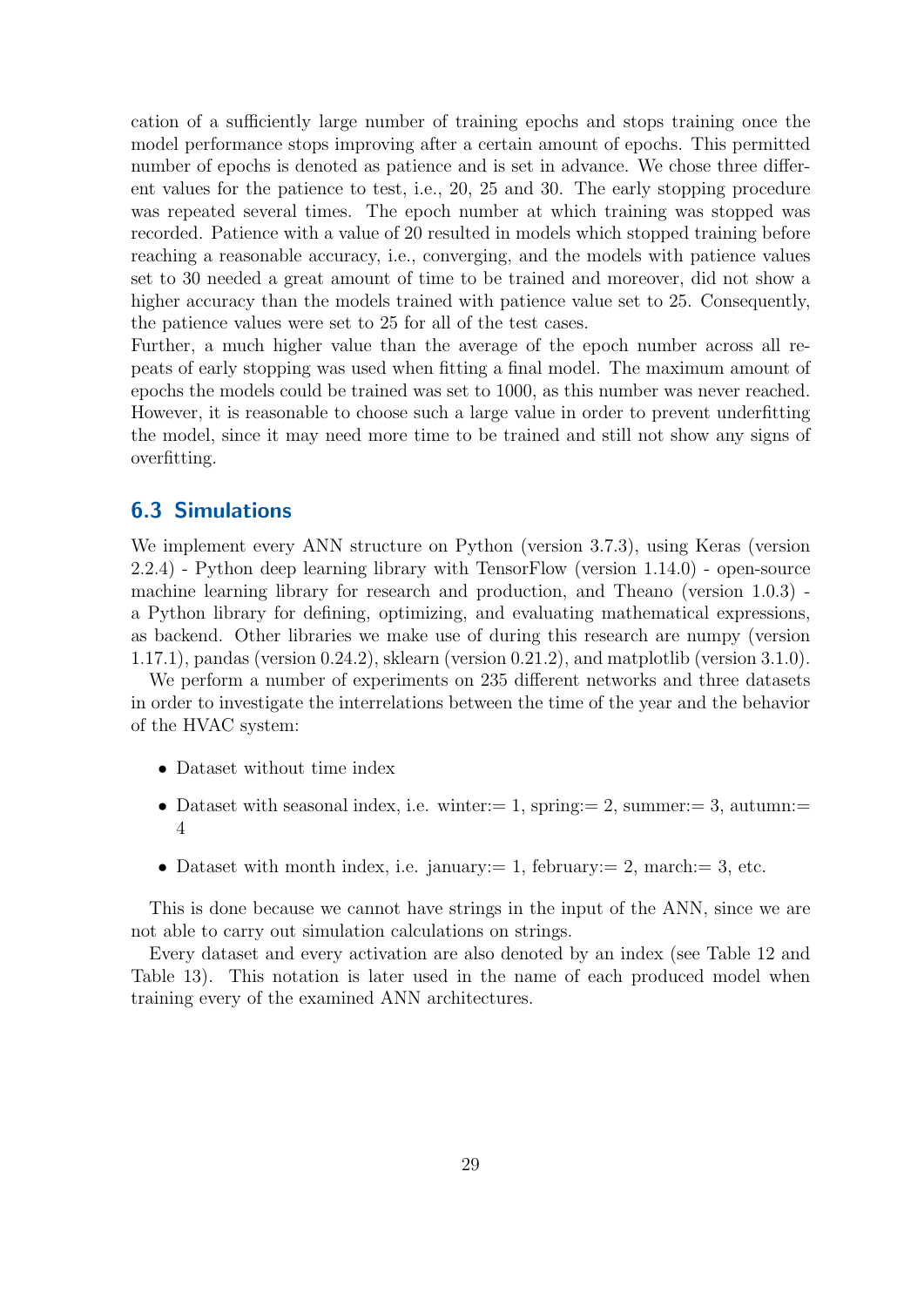<span id="page-33-2"></span>

| <b>Dataset</b> | Index |
|----------------|-------|
| No index       |       |
| Seasonal index |       |
| Month index    |       |

Table 12: Dataset indices

Activation function Index Leaky ReLU 0 Sigmoid 1 Tanh 2

Table 13: Activation function indices

We first conducted a very comprehensive research to find the most optimal hyperparameters for the MLFNN architecture. Afterwards, the RNN structure was also implemented and taking into consideration the results of the MLFNN, we set the hyperparameters of the RNN. The training phase of an RNN is more time consuming and complex, since it consists of substructures, i.e., the LSTMNs, and has more hyperparameters, e.g., sequential length, future period prediction, dropout layers, etc.

The results of both approaches are presented in the following section, as well as an analysis of their performance.

### <span id="page-33-0"></span>6.4 Results

The following three subsections represent the results of the simulations on both ANNs - MLFNN and RNN, and the analysis used to test the trained models. The purpose of this study is to find an ANN structure that suits best the specific problem of finding the optimal control parameters to be used as initialization for the optimization task.

#### <span id="page-33-1"></span>6.4.1 MLFNN

To assess the MLFNN, we distinguish between different layer structures - three, four and five-layered. Every version is tested on each of the three datasets - without time index, with seasonal index, and with month index. Every simulation was carried out with each of the activation functions - leaky ReLU, sigmoid, and tanh. Additionally, the three, four and five-layered models vary in their node distribution in the layers.

The first set of analyses investigates the three-layered architecture of the MLFNN. The data does not show any uphill or downhill pattern as we increase the number of nodes in the network. From the scatter plot on Fig. [9](#page-35-0) we can see that only in the simulation with the sigmoid activation function, there is a slight decreasement in the MSE as we add more nodes. However, the time index, together with the type of activation function, seem to be the most significant factor which influences the MSE. In each of the three plots, the MSE is reduced as we include the time index in the input variables, and more precisely, when the index describes the season in which the data was collected. From the three activation function possibilities sigmoid shows the best results with an MSE on the dataset with seasonal index preserved in the range of [0.287, 0.352].

The second MLFNN structure we investigate is the four-layered (see Fig. [10\)](#page-36-0). If we compare solely the results of the three and the four-layered MLFNNs, our statement would like to suggest that the MSE declines with a difference of 0.065 for the best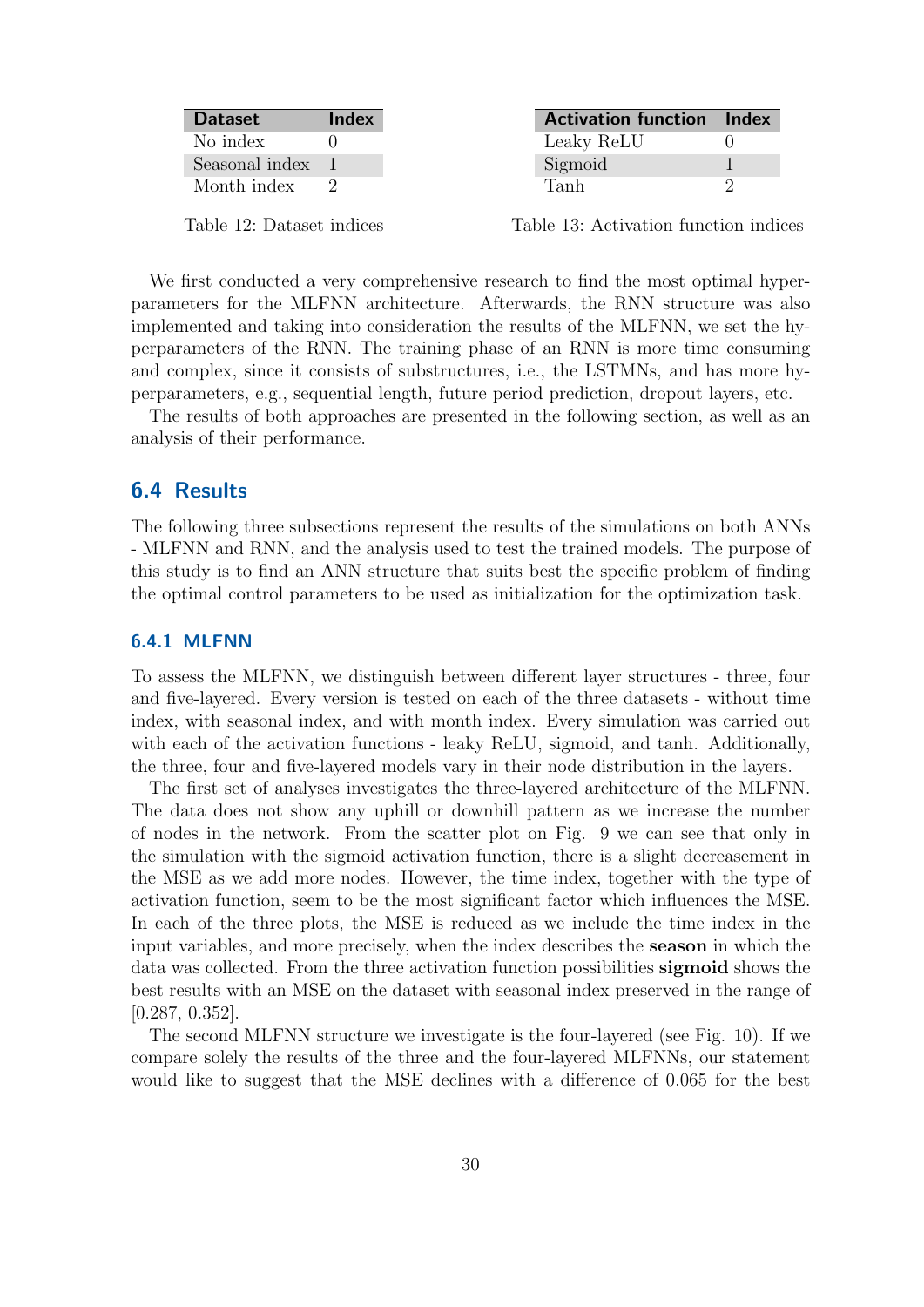MLFNN models of each category, i.e., showing the minimum MSE of all other alternatives. These best MLFNN models among the three and four-layered architectures are namely the ones trained on the dataset with the seasonal index with the sigmoid function. Nevertheless, we still state that the improvement of the overall results is mainly achieved by the activation function and the dataset used for the simulations and not by the number of layers.

The last MLFNN structure to be tested is the five-layered. Here the model with the best performance on the test data is again the one simulated on the dataset with the seasonal index with the sigmoid activation function. Surprisingly, the achieved an MSE is higher than the one reached from the best four-layered model. Concretely, this model performed with an MSE value of 0.227, while the four-layered model achieved 0.222. Furthermore, the other two activation functions show improvement when increasing the number of layers of the network. The best five-layered model trained with tanh accomplishes an MSE of 0.257, while the four-layered only reaches 0.266. The leaky ReLU simulations provide even greater difference in the results, 0.270 and 0.309 for the four and the five-layered models accordingly.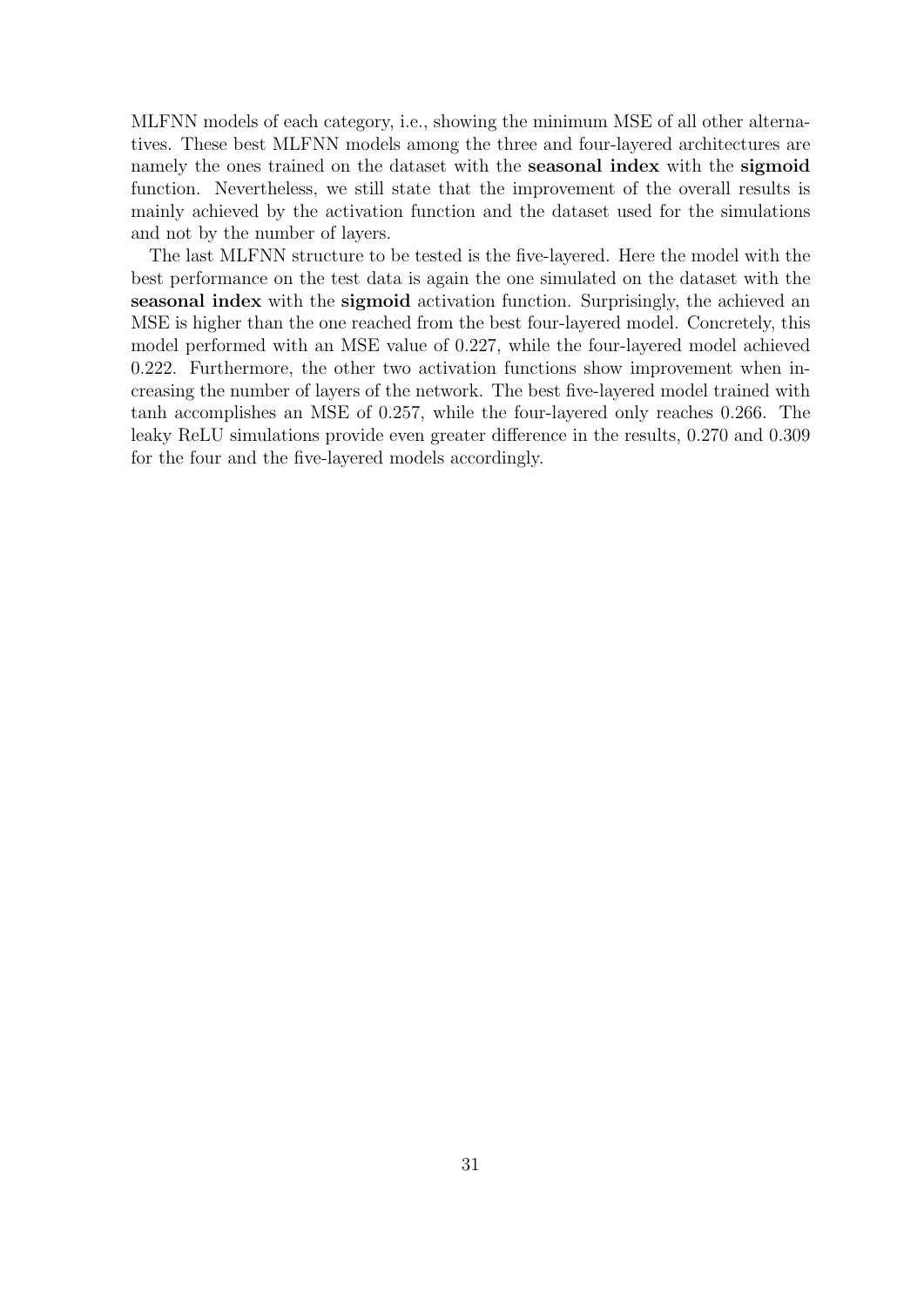<span id="page-35-0"></span>

Figure 9: MLFNN with three layers and various node distributions in both hidden layers, tested on the three datasets, respectively with different activation function: leaky ReLU, sigmoid and tanh.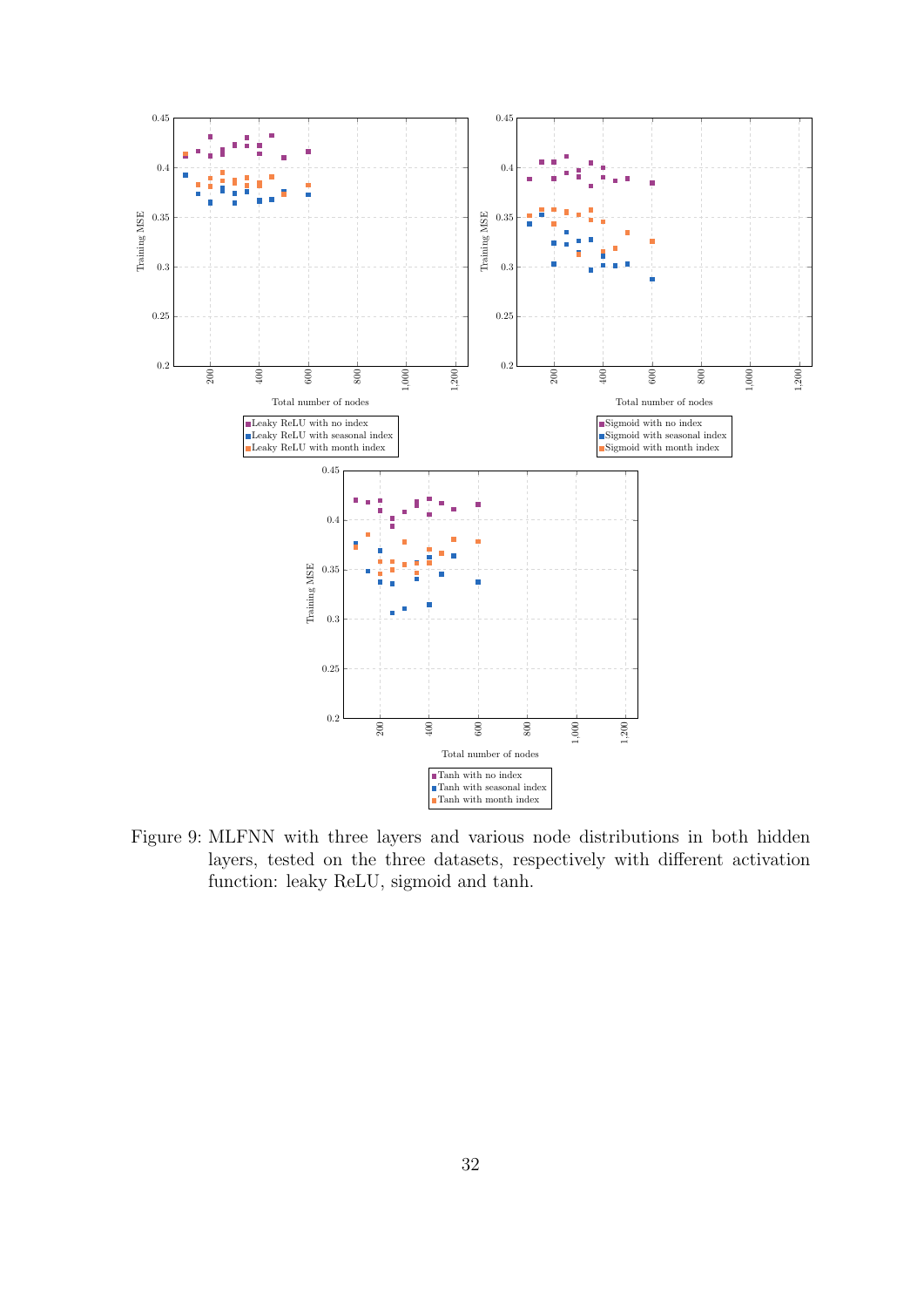<span id="page-36-0"></span>

Figure 10: MLFNN with four layers and various node distributions in the layers, tested on the three datasets, respectively with different activation function: leaky ReLU, sigmoid and tanh.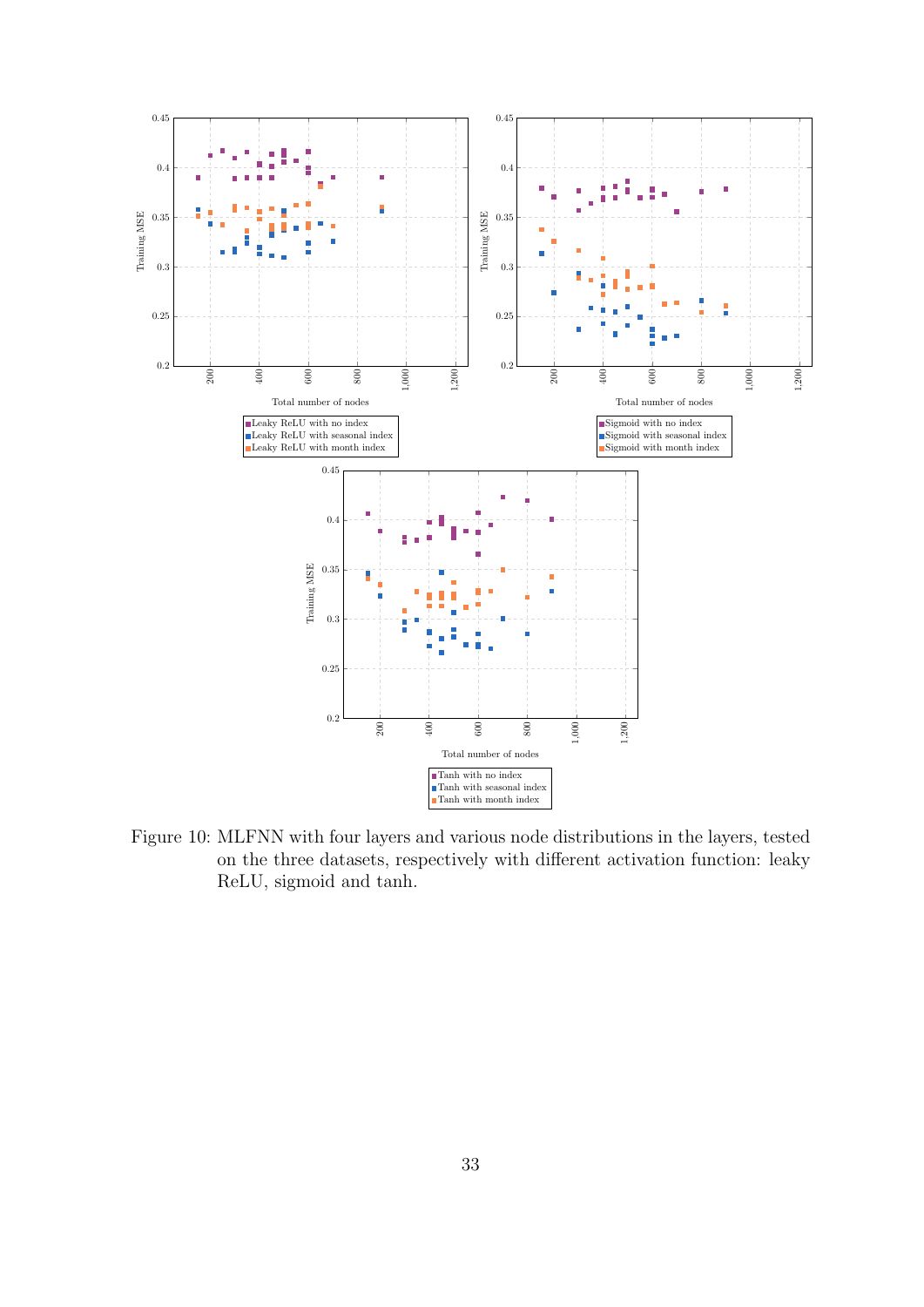<span id="page-37-0"></span>

Figure 11: MLFNN with five layers and various node distributions in the layers, tested on the three datasets, respectively with different activation function: leaky ReLU, sigmoid and tanh.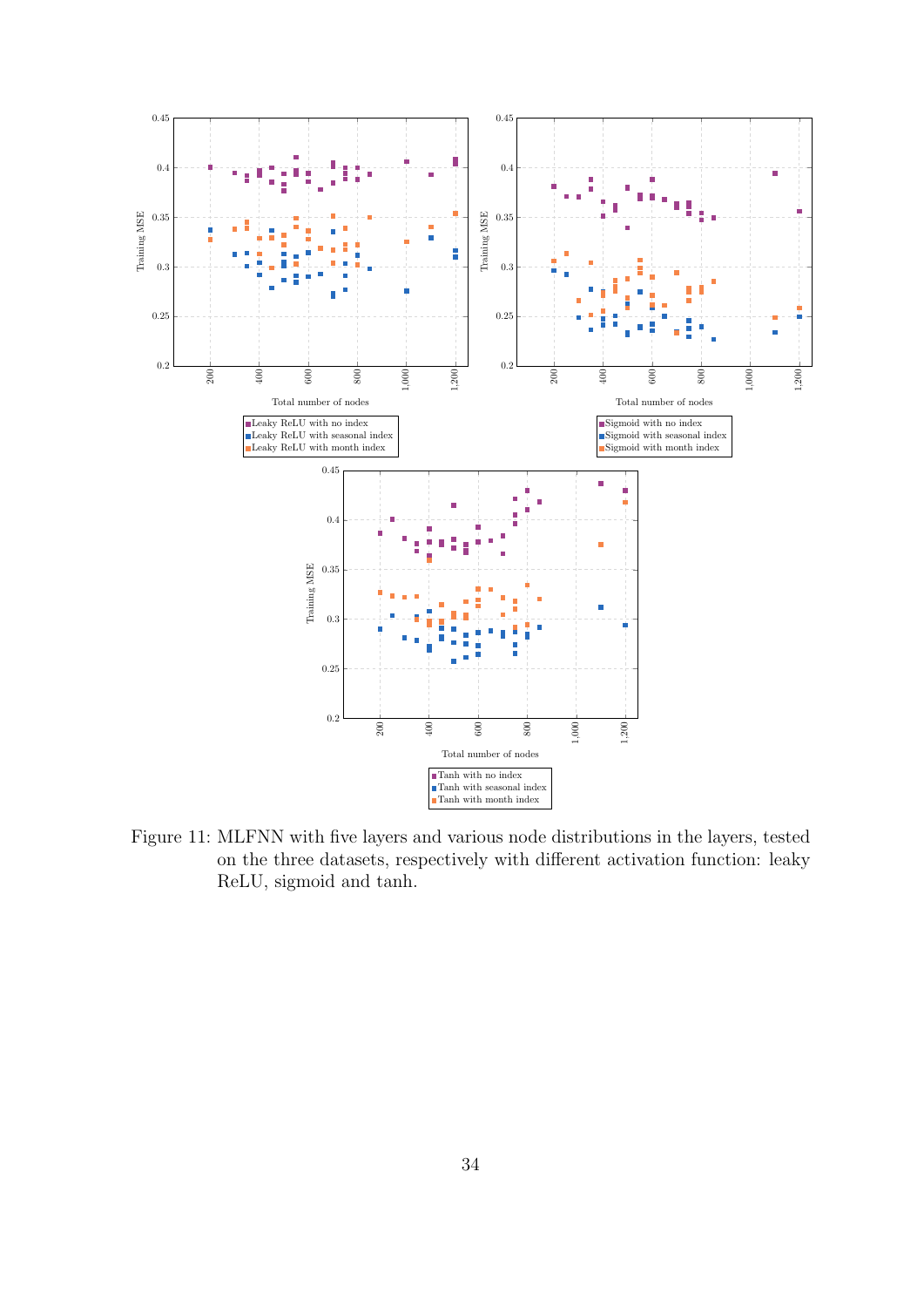#### <span id="page-38-0"></span>6.4.2 RNN

An alternative solution to the prediction problem is using RNNs. As is well known, RNNs are extremely time-consuming to train and if one epoch of training for the MLFNN takes about 20 to 60 seconds, the time needed for one epoch of RNN to train is from 20 to 60 minutes. One limitation of our research is that the surveys were not conducted in the same period. Thus, we have succeeded in testing only 25 different structures of RNNs. We first chose to set the activation function to tanh, as this was the default one when using the GPU version of TensorFlow to calculate the predictions. However, we did not have access to GPUs and consequently, trained the RNNs on CPUs, which was much slower than expected. To train all of the RNN models with tanh as activation function, we needed two days. Further, we implemented RNNs with leaky ReLU as activation function. These took more than three days. We tested the RNN models with tanh using two different configurations regarding the sequence length and the batch size of the network. Both tests predicted the next 24 time series, and more precisely the next six hours, i.e., six values for the inlet temperature. The first test was carried out with a sequence length of the data set to 288, i.e., representing the previous three days, and batch size of 512. The second one was conducted with a sequence length set to 96, i.e., representing the previous day, and a batch size of 288. We observe from Fig. [12](#page-38-1) that there is no clear trend set regarding neither the total number of nodes nor the dataset used (with or without time index). However, the RNN model with a sequence length of 96 and a batch size of 288 does show slightly better results.

<span id="page-38-1"></span>

Figure 12: RNN with five layers and various node distributions in the layers, tested on the three datasets, using tanh as activation function; on the left figure we used sequence length of 288 and batch size of 512; on the right figure we used sequence length of 96 and batch size of 288.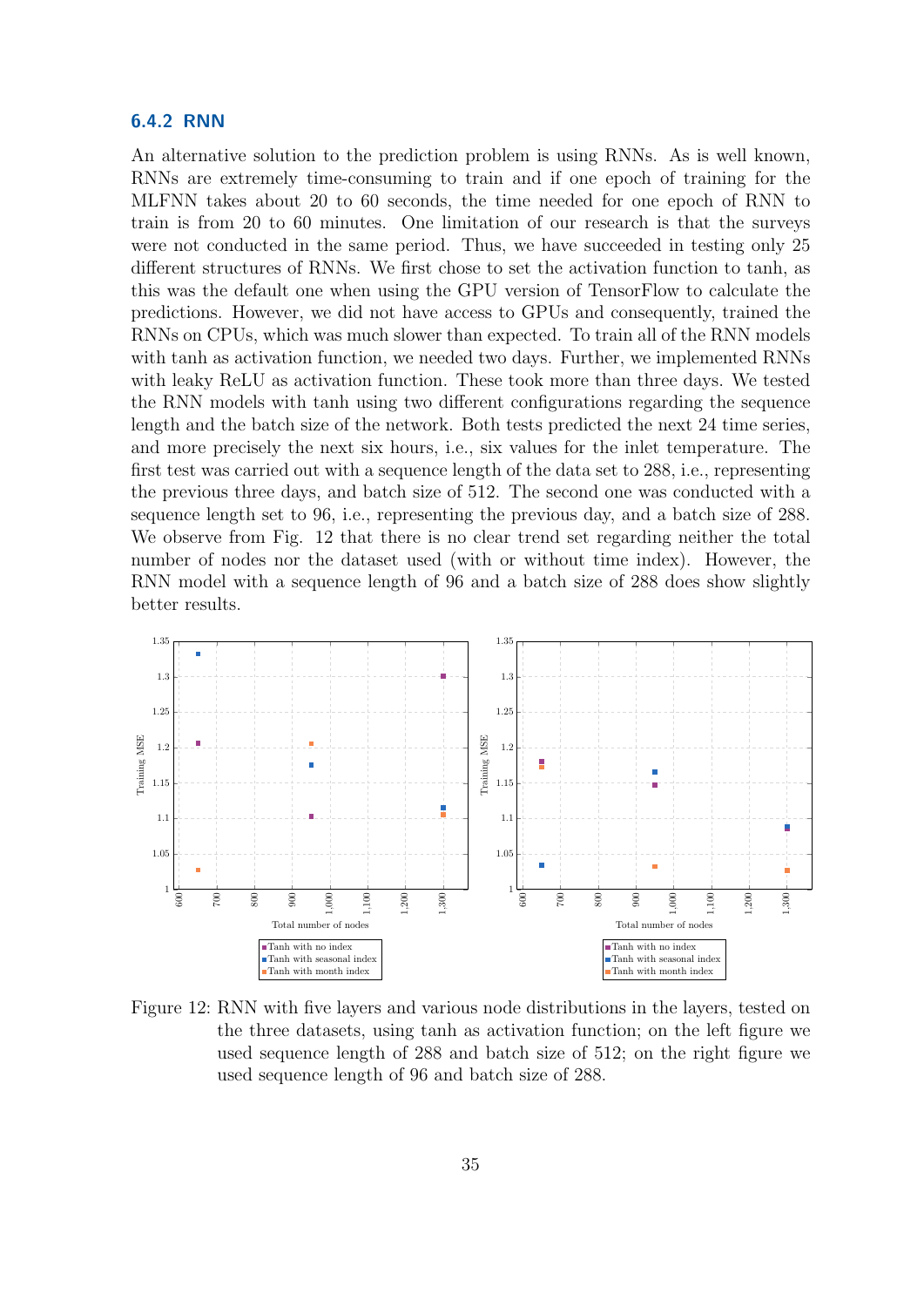Table [14](#page-39-1) compares the results of the better RNN model configuration with tanh regarding the MSE during training and during testing. The training MSE is about two times higher than the testing MSE. It is apparent that the best model is the one with the configuration  $400/400/300/200$ . However, the difference between both MSE values remains quite large. Additionally, the testing MSE is not considered as a good result, since values closer to zero are better.

<span id="page-39-1"></span>

| Layer 1 | Layer 2    | Layer 3 | Layer 4 | <b>Dataset</b> | <b>Train MSE</b> | <b>Test MSE</b> |
|---------|------------|---------|---------|----------------|------------------|-----------------|
| 200     | 200        | 150     | 100     | 0              | 0.414100006      | 1.180930207     |
| 200     | 200        | 150     | 100     |                | 0.417502378      | 1.034280589     |
| 200     | <b>200</b> | 150     | 100     | 2              | 0.50042631       | 1.172782502     |
| 300     | 300        | 200     | 150     | $\left($       | 0.498871568      | 1.147611099     |
| 300     | 300        | 200     | 150     |                | 0.401906525      | 1.165682642     |
| 300     | 300        | 200     | 150     | $\overline{2}$ | 0.417380867      | 1.032484549     |
| 400     | 400        | 300     | 200     | $\theta$       | 0.436355539      | 1.085691187     |
| 400     | 400        | 300     | 200     |                | 0.483980823      | 1.089005239     |
| 400     | 400        | 300     | 200     | 2              | 0.437019167      | 1.026820914     |

Table 14: RNNs with four hidden layers and the results from their training/testing on the three datasets using tanh, sequence length: 96, and batch size: 288 (see Table [12\)](#page-33-2)

#### <span id="page-39-0"></span>6.4.3 Discussion

The tests revealed that no significant correlation was found between the measured MSE value and the total number of the nodes in the layers of the MLFNN. In fact, in contrast with what was previously thought, we found that the MSE stays on the same level with almost no fluctuations regardless of the total number of nodes. Initially, we considered that the more nodes were included, the higher the accuracy of the results would be, as widening consistently improves performance across networks of different depth [\[67\]](#page-50-6). However, a closer inspection revealed that this intuition is not always correct. These findings need to be interpreted with caution because our research involves ANNs no deeper than five layers. We did not continue to conduct experiments in that direction since our specific problem was not influenced by these modifications.

It is interesting to note that adding depth to the ANNs was not the key feature that improved the accuracy of the achieved results but rather the choice of input variables contained in the dataset on which it was trained on. The current study was not specifically designed to test different input combinations. Instead, our goal was to test types of ANNs and to study the influence of the hyperparameters on the obtained results. Nevertheless, we note that the input variables are of just as much or sometimes even more significance than the establishment of some hyperparameters. Consequently, we can state that the simulations run on the dataset without time index are clearly more inaccurate than these on the datasets with time index for all of the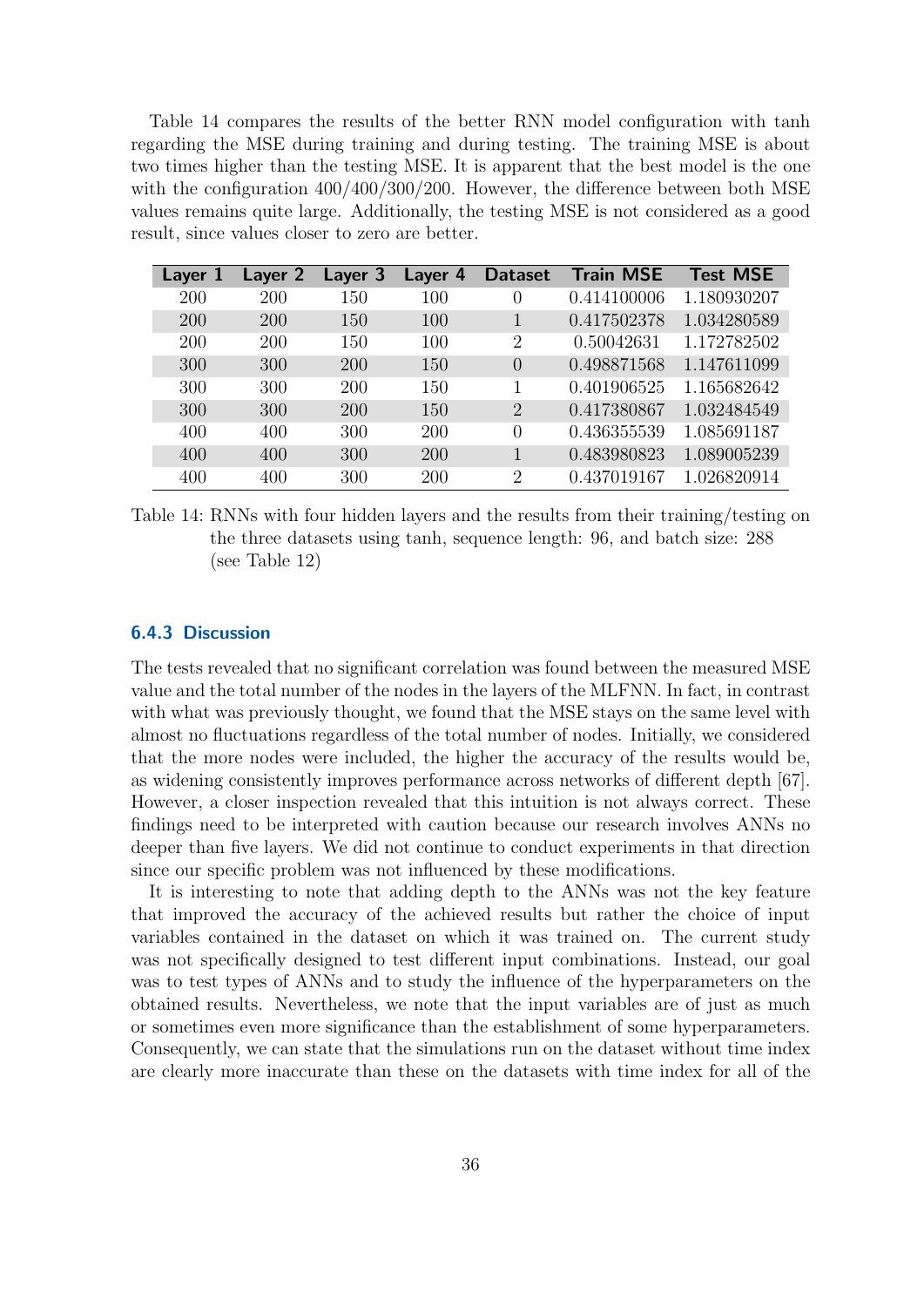simulations without exception. It may easily be verified that the seasonal index gives more accuracy to the predictions than the month index (see Fig. [9,](#page-35-0) Fig. [10,](#page-36-0) and Fig. [11\)](#page-37-0). A reasonable explanation for this is that the seasonal index is more general than the month index. Simultaneously, the outdoor conditions are very similar in each season and apparently, this information is sufficient to the model.

On combining the results of the MLFNN model, we conclude that if we have to evaluate each activation function, sigmoid is definitely the winner, followed by tanh. However, further analysis showed that while training sigmoid is the slowest, which is consistent with previous results [\[16\]](#page-46-11). Despite this, models are trained only once and thus, there is no difference in the length of the prediction process. Therefore, this would not represent any problem for the application of this approach, since there are no limitations regarding the training time.

As far as the MSE can show us how close a regression line is to a set of points, we want to get a better overview of the quality of the obtained predictions. With this said, we take the best MLFNN model - four-layered MLFNN with 200 nodes per layer, with sigmoid activation function, trained on the data set with seasonal index (see Fig. [13\)](#page-40-0).

<span id="page-40-0"></span>

Figure 13: The best MLFNN model structure in terms of reached minimal MSE on the dataset with a seasonal index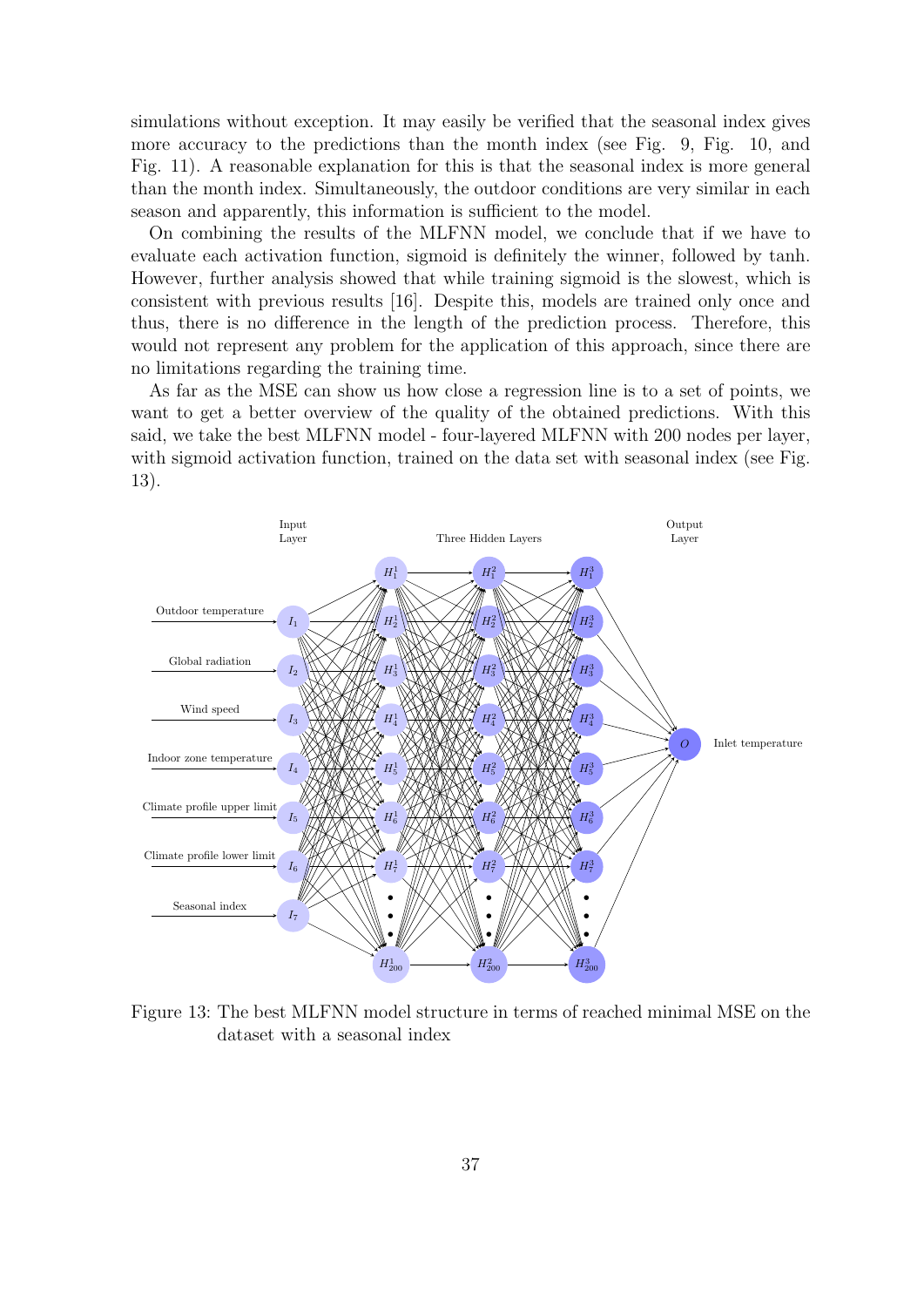Using this model, we estimated the values of the predicted inlet temperature. Then we compared the results to the exact values, calculating the relative error and multiplying it by 100 in order to work in percentage. The results show that the highest relative error is 470.9220835% and the lowest is 0.001507492%. However, 89.17% of the data's relative error lays in the range of [-50%, 50%]. As illustrated on Fig. [14,](#page-41-0) the highest peaks are within the range [0%, 7%], where 48.5% of the data lays.

Although the performance of the MLFNN models was not ideal, we still believe that the experimental results show a reasonable low error and the proposed MLFNN approach can be used for prediction of the initialization variables of the optimizer.

<span id="page-41-0"></span>

Figure 14: Frequency of the relative error of the predictions made by the best MLFNN model - three-layered with 200 nodes in each layer and sigmoid as activation function

Despite the limitations of our RNN testing method and consequently the poor results in our first tests, our findings do nevertheless suggest that there are several reasons for such high testing MSE values and they all lead to the main problem arising and namely overfitting, which can be more closely observed in Fig. [15](#page-42-2) where our best RNN model with nodes distributed in the hidden layers as follows 300/300/200/150 and trained with leaky ReLU shows signs of overfitting. Overfitting occurs when a model is too complex and the overall cost is minimal, but the generalization of the model is unreliable. This makes the model informed by too many features. Consequently, the model memorizes training data rather than learning to generalize from trend. We will propose possible solutions to face the problem later in the next section.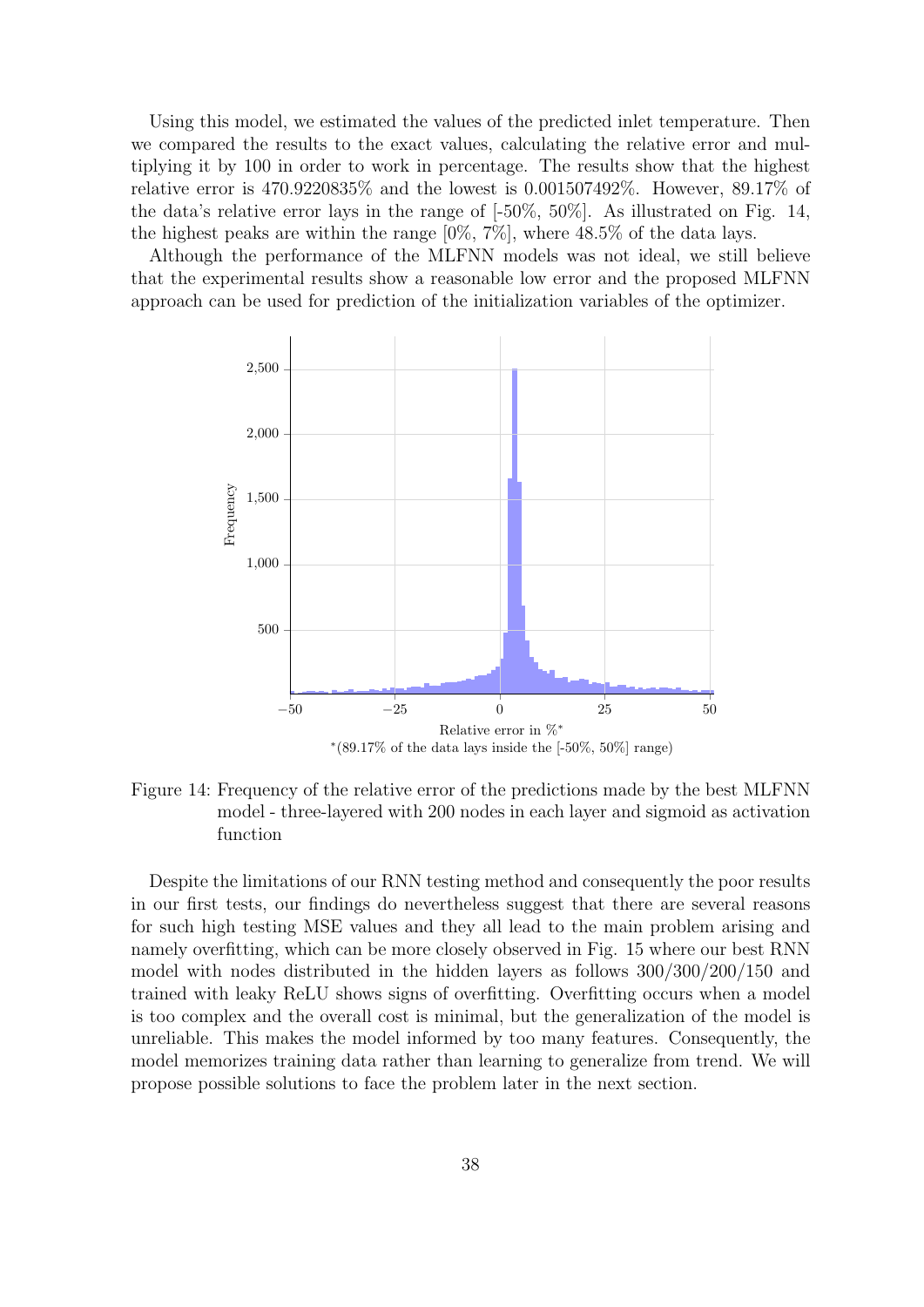<span id="page-42-2"></span>

Figure 15: Training process of the 300/300/300/150 RNN model with leaky ReLU; the model shows signs of overfitting, since the training error decreases, converges and reaches fairly good results, whereas the testing error raises with every epoch

# <span id="page-42-0"></span>7 Future work

We hope that our research will serve as a base for future studies on finding the optimal values for the optimization task not only as initialization parameters but also as an accurate solution of the given problem. It is recommended that further research should be undertaken in the following areas.

### <span id="page-42-1"></span>7.1 Number of nodes

This research has given rise to the question if the number of nodes influences the punctuality of the ANN or it just adds unnecessary complexity to the structure of the model and hence, causes it to overfit. This apparent lack of correlation between the number of nodes and the MSE value can be attributed to the fact that we examined a very narrow range for the total amount of nodes in the networks, i.e., [100, 1200] for the MLFNN models and [650, 1300] for the RNN models. The reason for this rather contradictory result is still not completely clear, but our results are promising and should be validated by a larger sample size.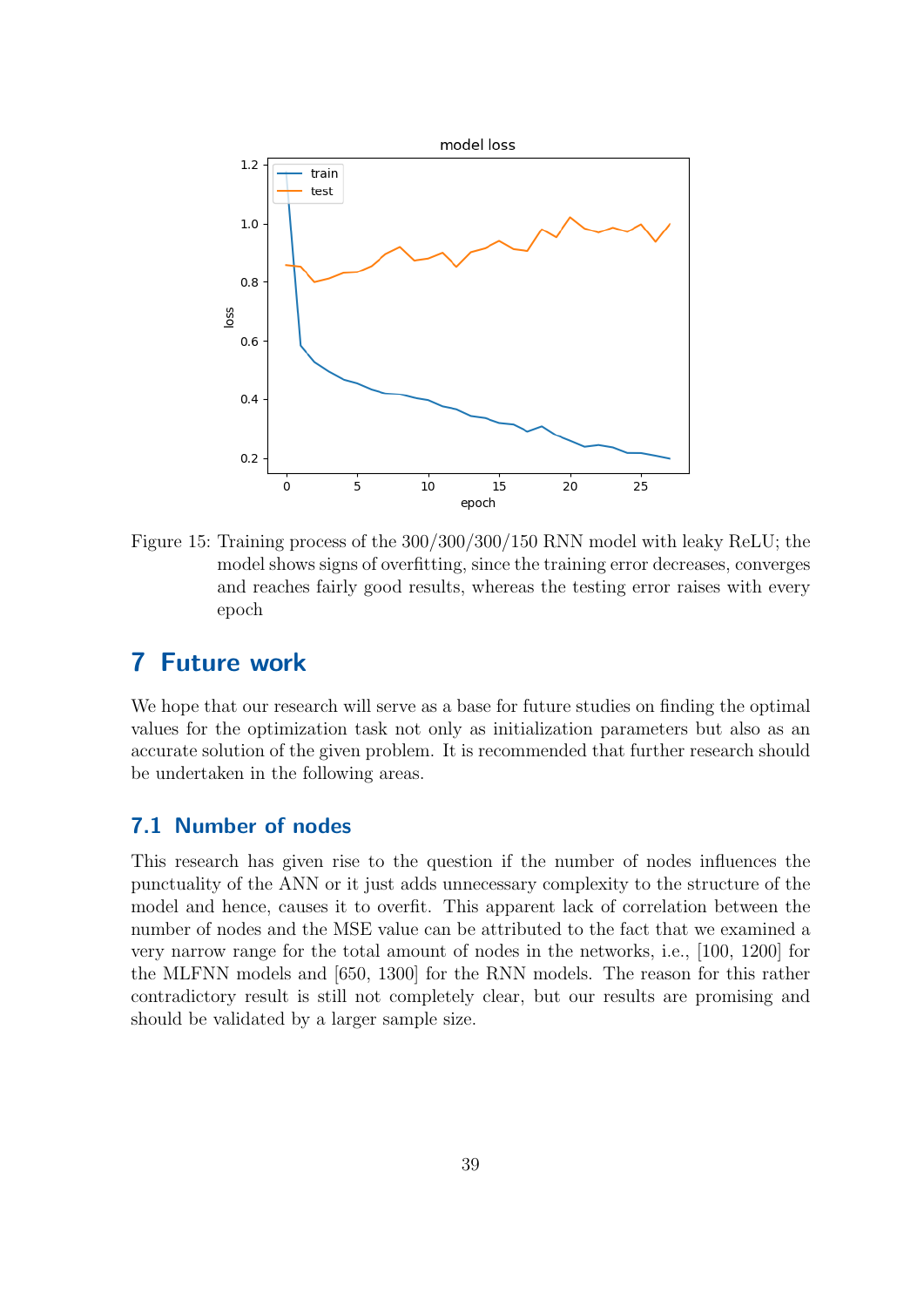### <span id="page-43-0"></span>7.2 Overfitting

More broadly, research is also needed to determine if the ANN models are prone to overfit. If we examine closer our best MLFNN model which reaches an MSE of 0.222 during testing, we can identify that the MSE value during training is about 1.6 times lower, i.e., 0.137 and thus, overfitting is not inconceivable. Future work should also focus on enhancing the quality of the proposed RNN models because of the large gap between the training and the testing error (see Fig. [15\)](#page-42-2). In fact, we have undertaken measures to prevent our models from overfitting by employing techniques such as early stopping and dropout. However, they do not provide us with tolerable values of the error, especially in the RNN case and must be investigated further.

The following subsections propose other possible solutions that future researchers should take into account when facing this problem.

#### <span id="page-43-1"></span>7.2.1 More data

Such a solution is suggested due to the fact that the number of training examples may be insufficient for the model in order to learn the patterns properly. Increasing the size of the new observations of the training dataset may improve the accuracy of the model. Nevertheless, this is not always the case and may have no influence on the precision of the model.

### <span id="page-43-2"></span>7.2.2 Dropout

Dropout is a method for addressing overfitting by randomly dropping units and their connections from the ANN during training. This prevents units from co-adapting too much and significantly reduces overfitting by giving major improvements over other regularization methods [\[60\]](#page-49-10). In each training case, each hidden unit is randomly omitted from the network with a probability that can vary, depending on the rate of every layer [\[21\]](#page-46-12). The rate can be set to a value in the range [0, 1]. Therefore, a hidden unit cannot rely on other hidden units being present. We used this approach in the implementation of our RNN models with rates in the set  $\{0.5, 0.7, 0.8, 0.9\}$  taking into consideration the fact that large networks are very slow to train. However, it did not show sufficiently good results and therefore, further experimental investigations are needed to estimate the optimal values of the rate for each layer.

### <span id="page-43-3"></span>7.2.3 Pruning

Pruning is another technique that produces smaller, faster and more power-efficient models that compute their predictions with minimal loss. Applying pruning, the neurons in the network are ranked according to the importance of their connections, i.e., how much they contribute to the overall result. Then the low ranked neurons are removed from the network. This leads to better generalization results, improved processing speed, and reduced size.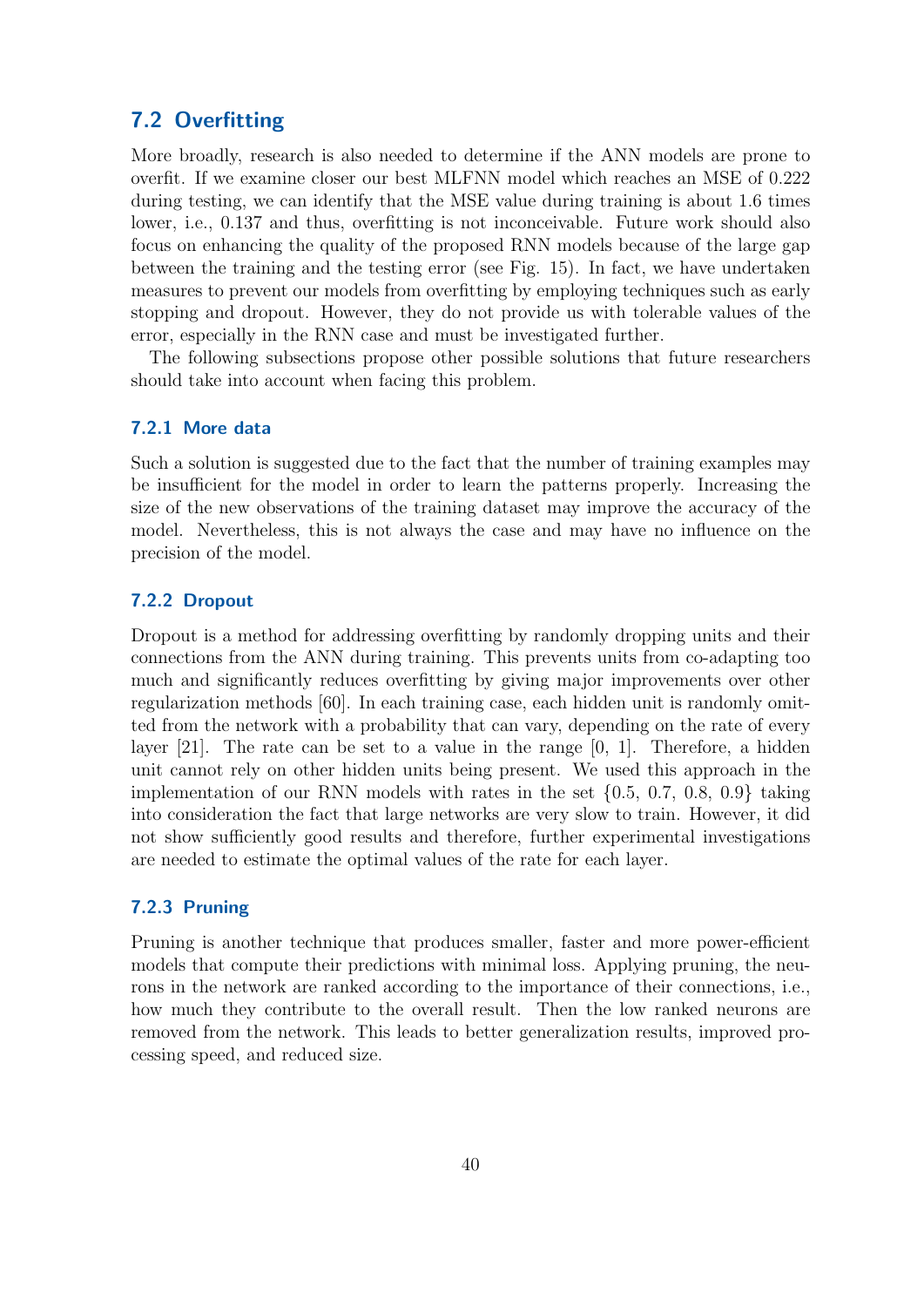#### <span id="page-44-0"></span>7.2.4 Ensembling

Another course of action to be taken is ensembling. Ensembling multiple neural networks, i.e., training them and then combining their predictions can significantly improve their generalization ability [\[68\]](#page-50-2). Ensembling also reduces the variance of predictions and may produce a higher prediction accuracy than any other single model.

#### <span id="page-44-1"></span>7.2.5 Weight constraints

Large weights lead to unstable ANNs that are sensitive to changes in the input variables, i.e., overfit ANNs. In turn, the overfit networks have poor performance when making predictions on new unseen data. Therefore, a practical way to circumvent this issue is to use a weight constraint. A weight constraint triggers the minimization of the weight size and scales the weights according to a pre-defined threshold. Thus, the weights are forced to shrink, avoiding very large learning rates.

# <span id="page-44-2"></span>8 Acknowledgments

First and foremost, I have to thank my research supervisor Dr. rer. nat. Pascal Richter. Without his support and dedicated involvement in every step throughout the process, this thesis would have never been accomplished.

I gratefully acknowledge Ahmed Abida for the valuable suggestions and discussions, and Gereon Kremer for the provided help.

I also thank Prof. Dr. rer. nat. Erika Abrahám for giving me the opportunity to work on this thesis.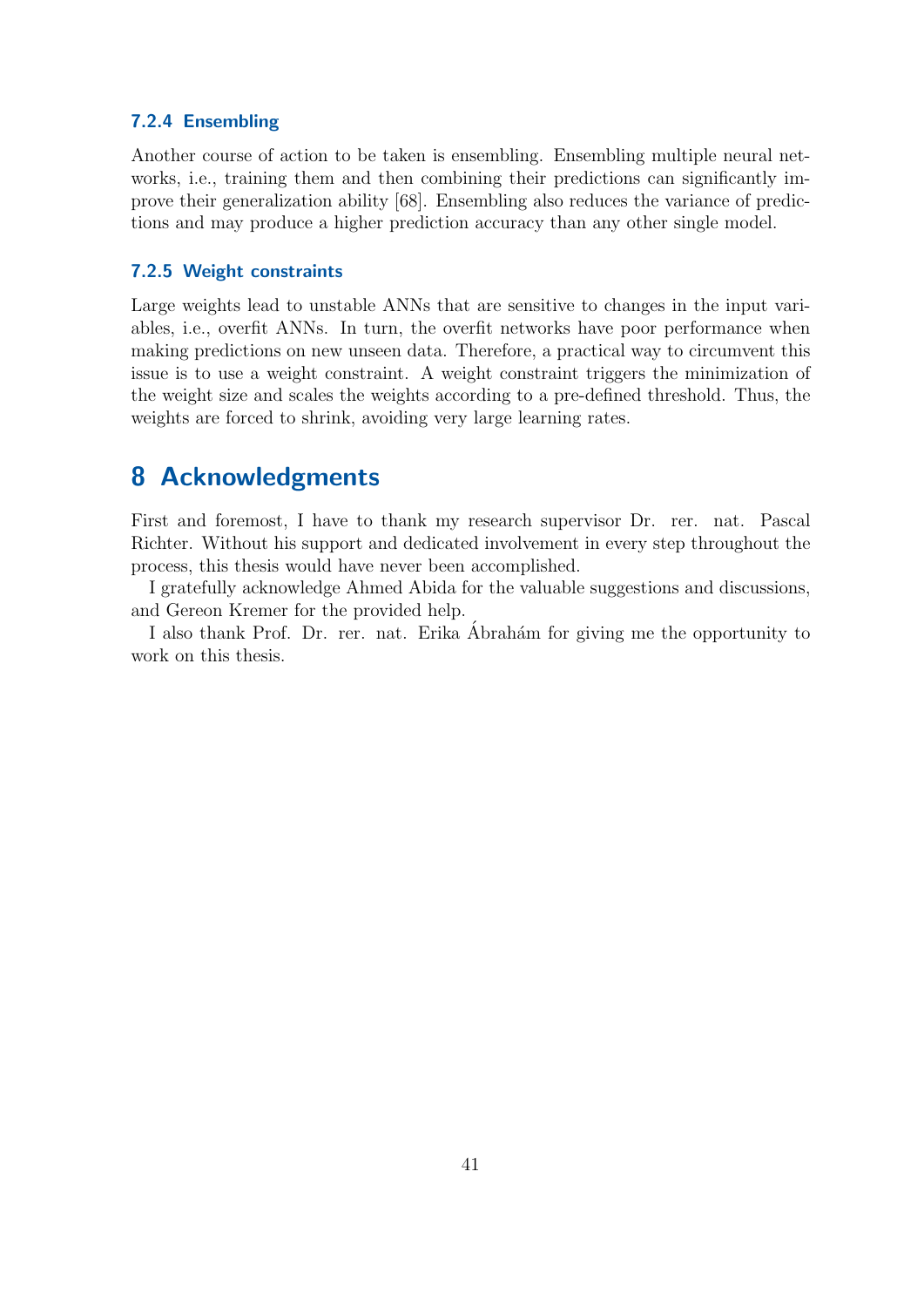# <span id="page-45-0"></span>**References**

- <span id="page-45-5"></span>[1] Nivine Attoue, Isam Shahrour, and Rafic Younes. Smart building: Use of the artificial neural network approach for indoor temperature forecasting. Energies, 11(2):395, 2018.
- <span id="page-45-3"></span>[2] Mesut Avci, Murat Erkoc, Amir Rahmani, and Shihab Asfour. Model predictive HVAC load control in buildings using real-time electricity pricing. Energy and Buildings, 60:199–209, 2013.
- <span id="page-45-6"></span>[3] U. Teoman Aksoy B. B. Ekici. Prediction of building energy consumption by using artificial neural networks. Applied Energy, 2008.
- <span id="page-45-4"></span>[4] Peder Bacher and Henrik Madsen. Identifying suitable models for the heat dynamics of buildings. Energy and Buildings, 43(7):1511–1522, 2011.
- <span id="page-45-8"></span>[5] Abdullatif E Ben-Nakhi and Mohamed A Mahmoud. Energy conservation in buildings through efficient a/c control using neural networks. Applied Energy, 73  $(1):5-23, 2002.$
- <span id="page-45-12"></span>[6] M Castilla, JD Álvarez, MG Ortega, and MR Arahal. Neural network and polynomial approximated thermal comfort models for hvac systems. Building and Environment, 59:107–115, 2013.
- <span id="page-45-10"></span>[7] Junyoung Chung, Caglar Gulcehre, KyungHyun Cho, and Yoshua Bengio. Empirical evaluation of gated recurrent neural networks on sequence modeling. arXiv preprint arXiv:1412.3555, 2014.
- <span id="page-45-9"></span>[8] Turgay Coşkun. The importance of internal heat gains for building cooling design. Journal of Thermal Engineering, 3(1):1060–1064, 2017.
- <span id="page-45-1"></span>[9] Organisation de coopération et de développement économiques. Transition to sustainable buildings: Strategies and opportunities to 2050. OECD Publishing, 2013.
- <span id="page-45-11"></span>[10] Peter U Diehl, Daniel Neil, Jonathan Binas, Matthew Cook, Shih-Chii Liu, and Michael Pfeiffer. Fast-classifying, high-accuracy spiking deep networks through weight and threshold balancing. In 2015 International Joint Conference on Neural Networks (IJCNN), pages 1–8. IEEE, 2015.
- <span id="page-45-2"></span>[11] IEA Energy Efficiency. Market report series. IEA: Paris, France, 2017.
- <span id="page-45-7"></span>[12] B Egilegor, JP Uribe, G Arregi, E Pradilla, and L Susperregi. A fuzzy control adapted by a neural network to maintain a dwelling within thermal comfort. In Proceedings of Building Simulation, volume 97, pages 87–94. Citeseer, 1997.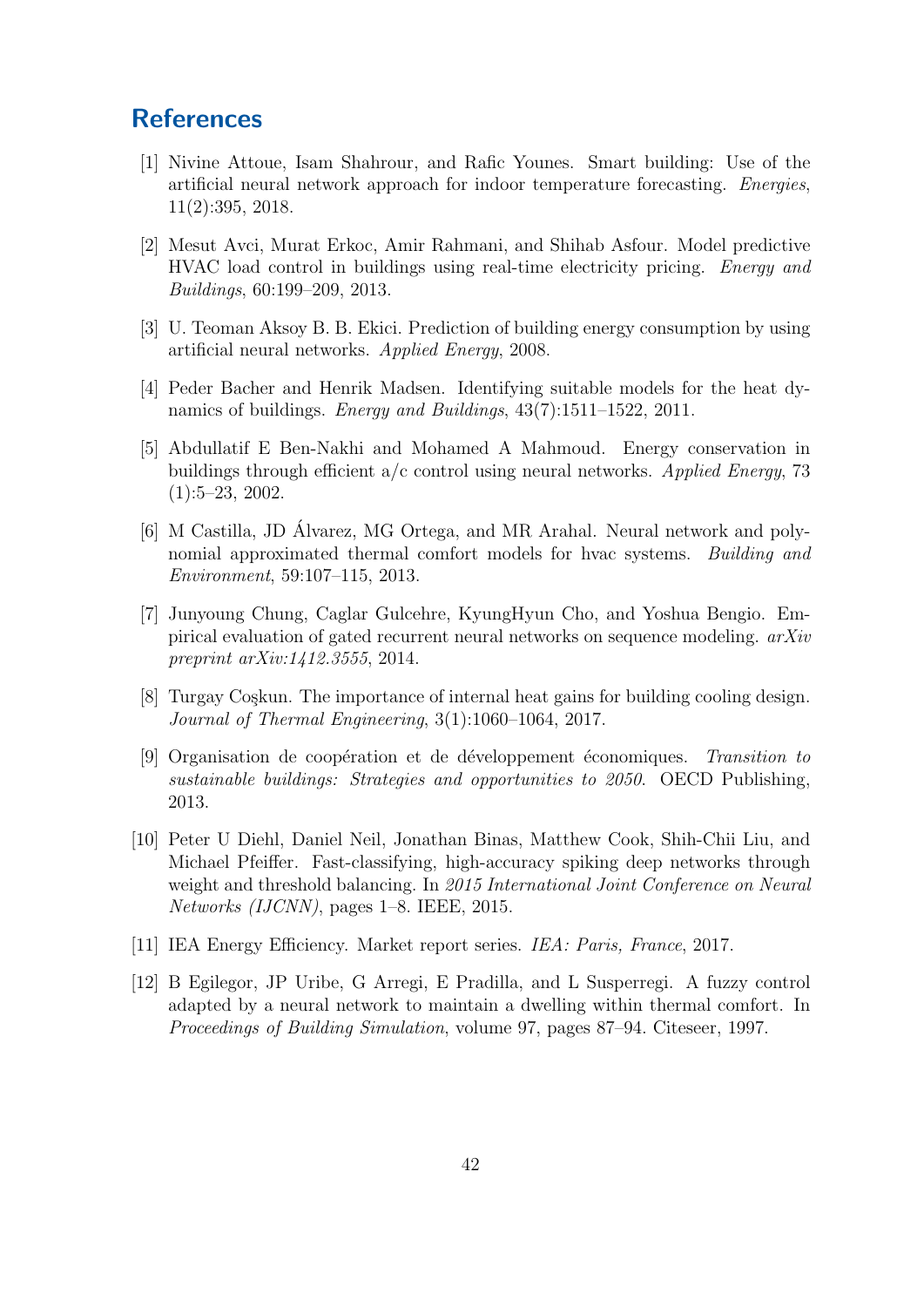- <span id="page-46-4"></span>[13] Ping Fang, Tingzhang Liu, Kai Liu, Yingqi Zhang, and Jianfei Zhao. A simulation model to calculate temperature distribution of an air-conditioned room. In 2016 8th International Conference on Intelligent Human-Machine Systems and Cybernetics (IHMSC), volume 1, pages 378–381. IEEE, 2016.
- <span id="page-46-5"></span>[14] Ken-Ichi Funahashi. On the approximate realization of continuous mappings by neural networks. Neural networks, 2(3):183–192, 1989.
- <span id="page-46-0"></span>[15] Antoine Garnier, Julien Eynard, Matthieu Caussanel, and Stéphane Grieu. Low computational cost technique for predictive management of thermal comfort in non-residential buildings. Journal of Process Control, 24(6):750–762, 2014.
- <span id="page-46-11"></span>[16] Xavier Glorot and Yoshua Bengio. Understanding the difficulty of training deep feedforward neural networks. In Proceedings of the thirteenth international conference on artificial intelligence and statistics, pages 249–256, 2010.
- <span id="page-46-7"></span>[17] Pedro A Gonzalez and Jesus M Zamarreno. Prediction of hourly energy consumption in buildings based on a feedback artificial neural network. *Energy and* buildings, 37(6):595–601, 2005.
- <span id="page-46-10"></span>[18] Ian Goodfellow, Yoshua Bengio, and Aaron Courville. Deep learning. MIT press, 2016.
- <span id="page-46-9"></span>[19] Robert Hecht-Nielsen. Theory of the backpropagation neural network. In Neural networks for perception, pages 65–93. Elsevier, 1992.
- <span id="page-46-3"></span>[20] Hugo Hens, Wout Parijs, and Mieke Deurinck. Energy consumption for heating and rebound effects. Energy and buildings,  $42(1):105-110$ ,  $2010$ .
- <span id="page-46-12"></span>[21] Geoffrey E Hinton, Nitish Srivastava, Alex Krizhevsky, Ilya Sutskever, and Ruslan R Salakhutdinov. Improving neural networks by preventing co-adaptation of feature detectors. arXiv preprint arXiv:1207.0580, 2012.
- <span id="page-46-8"></span>[22] Sepp Hochreiter. The vanishing gradient problem during learning recurrent neural nets and problem solutions. International Journal of Uncertainty, Fuzziness and Knowledge-Based Systems, 6(02):107–116, 1998.
- <span id="page-46-2"></span>[23] Richard Holz, Andrew Hourigan, Richard Sloop, Paul Monkman, and Moncef Krarti. Effects of standard energy conserving measures on thermal comfort. Building and environment, 32(1):31–43, 1997.
- <span id="page-46-6"></span>[24] Kurt Hornik, Maxwell Stinchcombe, and Halbert White. Multilayer feedforward networks are universal approximators. Neural networks, 2(5):359–366, 1989.
- <span id="page-46-1"></span>[25] Hao Huang, Lei Chen, and Eric Hu. A neural network-based multi-zone modelling approach for predictive control system design in commercial buildings. Energy and buildings, 97:86–97, 2015.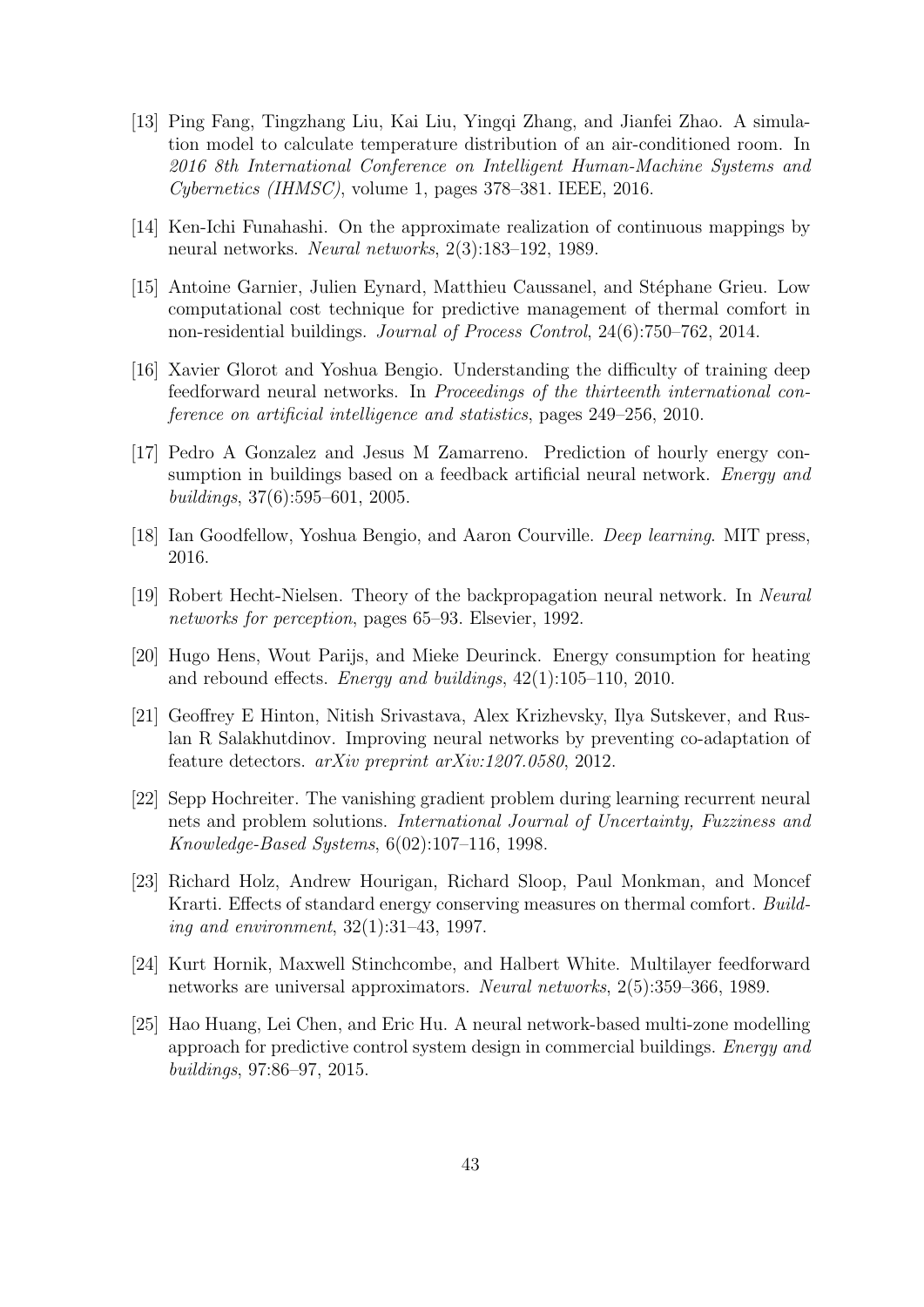- <span id="page-47-0"></span>[26] Hao Huang, Lei Chen, and Eric Hu. A new model predictive control scheme for energy and cost savings in commercial buildings: An airport terminal building case study. Building and environment, 89:203–216, 2015.
- <span id="page-47-5"></span>[27] S Kalogirou, G Florides, C Neocleous, and C Schizas. Estimation of daily heating and cooling loads using artificial neural networks. In 2001 World Congress, Napoli (September), 2001.
- <span id="page-47-3"></span>[28] SA Kalogirou, CC Neocleous, and CN Schizas. Building heating load estimation using artificial neural networks. In Proceedings of the 17th international conference on Parallel architectures and compilation techniques, volume 8, page 14, 1997.
- <span id="page-47-9"></span>[29] Soteris A Kalogirou. Artificial intelligence in renewable energy systems modelling and prediction. Proceedings of the World Renewable Energy Congress VII, Cologne, Ger, 2002.
- <span id="page-47-10"></span>[30] Soteris A Kalogirou. Artificial neural networks in energy applications in buildings. International Journal of Low-Carbon Technologies, 1(3):201–216, 2006.
- <span id="page-47-7"></span>[31] S Karatasou, M Santamouris, and V Geros. Modeling and predicting building's energy use with artificial neural networks: Methods and results. Energy and buildings, 38(8):949–958, 2006.
- <span id="page-47-4"></span>[32] Tuğçe Kazanasmaz, Murat Günaydin, and Selcen Binol. Artificial neural networks to predict daylight illuminance in office buildings. Building and Environment, 44 (8):1751–1757, 2009.
- <span id="page-47-11"></span>[33] Diederik P Kingma and Jimmy Ba. Adam: A method for stochastic optimization. arXiv preprint arXiv:1412.6980, 2014.
- <span id="page-47-8"></span>[34] Kangji Li, Hongye Su, and Jian Chu. Forecasting building energy consumption using neural networks and hybrid neuro-fuzzy system: A comparative study. Energy and Buildings, 43(10):2893–2899, 2011.
- <span id="page-47-1"></span>[35] Nan Li, Jun-young Kwak, Burcin Becerik-Gerber, and Milind Tambe. Predicting hvac energy consumption in commercial buildings using multiagent systems. In ISARC. Proceedings of the International Symposium on Automation and Robotics in Construction, volume 30, page 1. Vilnius Gediminas Technical University, Department of Construction Economics . . . , 2013.
- <span id="page-47-2"></span>[36] Qiong Li, Qinglin Meng, Jiejin Cai, Hiroshi Yoshino, and Akashi Mochida. Predicting hourly cooling load in the building: A comparison of support vector machine and different artificial neural networks. Energy Conversion and Management, 50(1):90–96, 2009.
- <span id="page-47-6"></span>[37] Jian Liang and Ruxu Du. Thermal comfort control based on neural network for hvac application. In Proceedings of 2005 IEEE Conference on Control Applications, 2005. CCA 2005., pages 819–824. IEEE, 2005.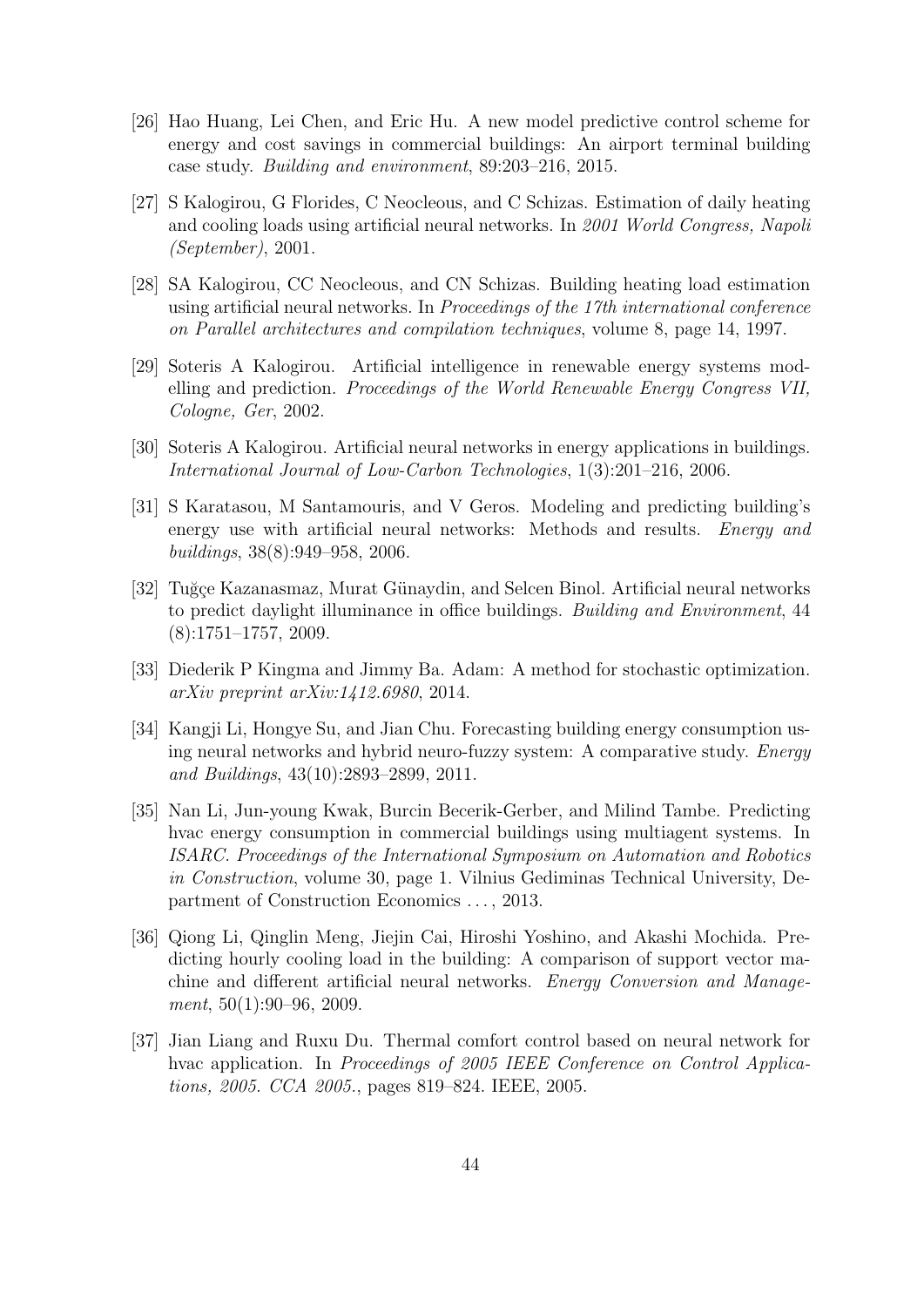- <span id="page-48-9"></span>[38] Tao Lu and Martti Viljanen. Prediction of indoor temperature and relative humidity using neural network models: model comparison. Neural Computing and Applications, 18(4):345, 2009.
- <span id="page-48-3"></span>[39] Mohamad Kheir Mohamad. developing a thermal model forresidential room using simulink/matlab. SetkánicatederlylecbanikyTekutin A Termomechaniky26.-28. Cervna, 2012.
- <span id="page-48-2"></span>[40] Nicolas Morel, Manuel Bauer, Mario El-Khoury, and Jens Krauss. Neurobat, a predictive and adaptive heating control system using artificial neural networks. International Journal of solar energy, 21(2-3):161–201, 2001.
- <span id="page-48-1"></span>[41] D Subbaram Naidu and Craig G Rieger. Advanced control strategies for hvac&r systems—an overview: Part ii: Soft and fusion control. HVAC&R Research, 17  $(2):144-158, 2011.$
- <span id="page-48-10"></span>[42] Nabil Nassif. Modeling and optimization of hvac systems using artificial neural network and genetic algorithm. In Building Simulation, volume 7, pages 237–245. Springer, 2014.
- <span id="page-48-8"></span>[43] Alberto Hernandez Neto and Flávio Augusto Sanzovo Fiorelli. Comparison between detailed model simulation and artificial neural network for forecasting building energy consumption. Energy and buildings, 40(12):2169–2176, 2008.
- <span id="page-48-6"></span>[44] Jennifer L Nguyen, Joel Schwartz, and Douglas W Dockery. The relationship between indoor and outdoor temperature, apparent temperature, relative humidity, and absolute humidity. Indoor air, 24(1):103–112, 2014.
- <span id="page-48-4"></span>[45] Vildan Ok. A procedure for calculating cooling load due to solar radiation: the shading effects from adjacent or nearby buildings. Energy and buildings, 19(1): 11–20, 1992.
- <span id="page-48-5"></span>[46] Linda Pedersen. Use of different methodologies for thermal load and energy estimations in buildings including meteorological and sociological input parameters. Renewable and Sustainable Energy Reviews, 11(5):998–1007, 2007.
- <span id="page-48-0"></span>[47] Luis Pérez-Lombard, José Ortiz, and Christine Pout. A review on buildings energy consumption information. Energy and buildings, 40(3):394–398, 2008.
- <span id="page-48-12"></span>[48] Ning Qian. On the momentum term in gradient descent learning algorithms. Neural networks, 12(1):145–151, 1999.
- <span id="page-48-11"></span>[49] Prajit Ramachandran, Barret Zoph, and Quoc V Le. Searching for activation functions. arXiv preprint arXiv:1710.05941, 2017.
- <span id="page-48-7"></span>[50] Antonio E Ruano, Eduardo M Crispim, Eusébio ZE Conceiçao, and Ma Manuela JR Lúcio. Prediction of building's temperature using neural networks models. Energy and Buildings, 38(6):682–694, 2006.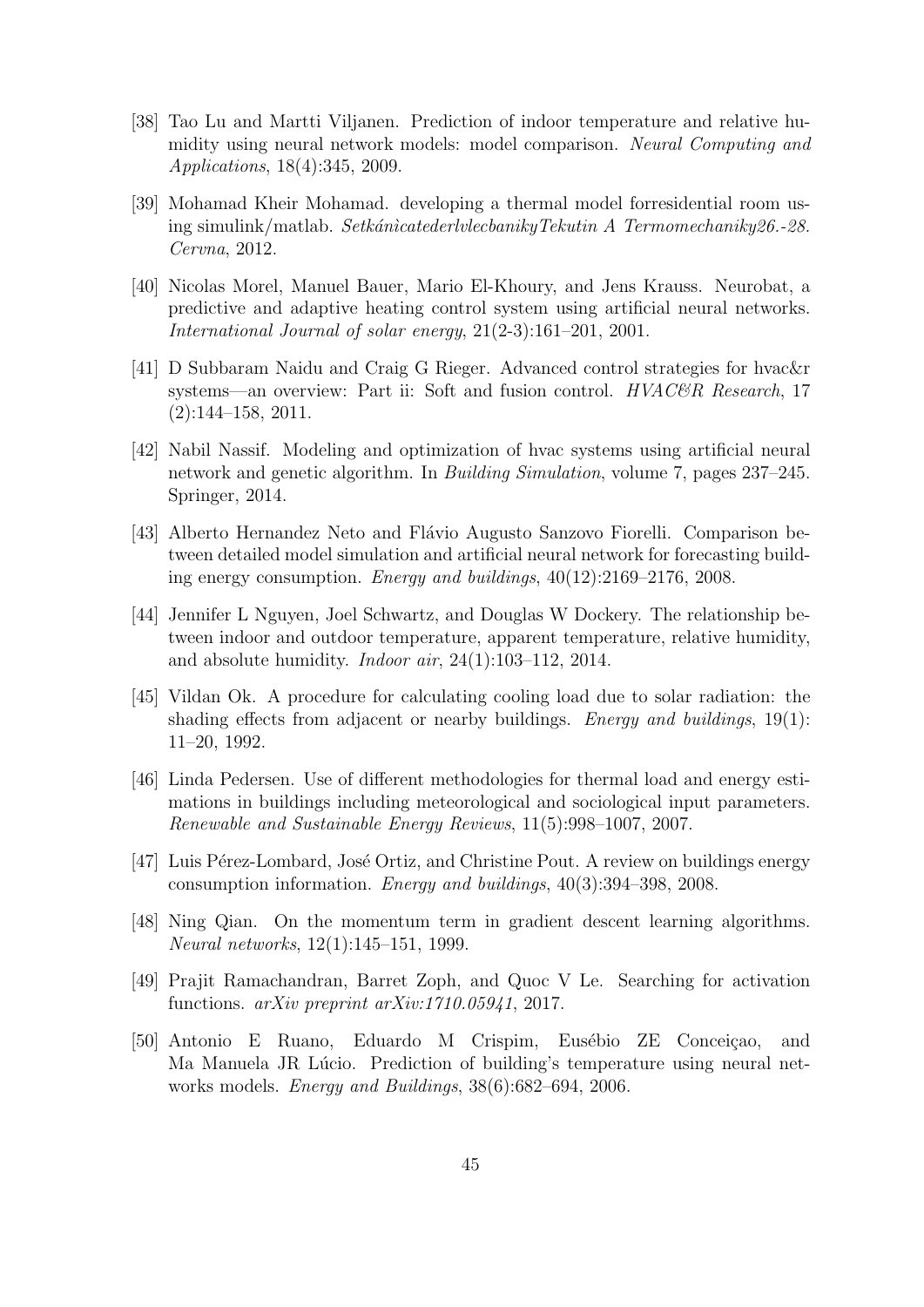- <span id="page-49-9"></span>[51] Sebastian Ruder. An overview of gradient descent optimization algorithms. arXiv preprint arXiv:1609.04747, 2016.
- <span id="page-49-6"></span>[52] David E Rumelhart, Geoffrey E Hinton, and Ronald J Williams. Learning internal representations by error propagation. Technical report, California Univ San Diego La Jolla Inst for Cognitive Science, 1985.
- <span id="page-49-4"></span>[53] SH Saboksayr, RV Patel, and M Zaheer-Uddin. Energy-efficient operation of hvac systems using neural network based decentralized controllers. In Proceedings of 1995 American Control Conference-ACC'95, volume 6, pages 4321–4325. IEEE, 1995.
- <span id="page-49-7"></span>[54] Hasim Sak, Andrew Senior, and Françoise Beaufays. Long short-term memory recurrent neural network architectures for large scale acoustic modeling. In Fifteenth annual conference of the international speech communication association, 2014.
- <span id="page-49-0"></span>[55] Gianluca Serale, Massimo Fiorentini, Alfonso Capozzoli, Daniele Bernardini, and Alberto Bemporad. Model predictive control (mpc) for enhancing building and hvac system energy efficiency: Problem formulation, applications and opportunities. Energies, 11(3):631, 2018.
- <span id="page-49-5"></span>[56] Nugroho Setiawan, I Wayan Mustika, Adha Imam Cahyadi, and Muhammad Fikri. State space modeling of thermal in a room for temperature estimation in wireless sensor network. In 2017 2nd International conferences on Information Technology, Information Systems and Electrical Engineering (ICITISEE), pages 202–206. IEEE, 2017.
- <span id="page-49-1"></span>[57] Xiaoliang Shao, Xiaojun Ma, Xianting Li, and Chao Liang. Fast prediction of nonuniform temperature distribution: A concise expression and reliability analysis. Energy and Buildings, 141:295–307, 2017.
- <span id="page-49-8"></span>[58] Neural Smithing. Supervised learning in feedforward artificial neural networks, 1999.
- <span id="page-49-3"></span>[59] Mohsen Soleimani-Mohseni, Bertil Thomas, and Per Fahlen. Estimation of operative temperature in buildings using artificial neural networks. Energy and Build $ings, 38(6): 635–640, 2006.$
- <span id="page-49-10"></span>[60] Nitish Srivastava, Geoffrey Hinton, Alex Krizhevsky, Ilya Sutskever, and Ruslan Salakhutdinov. Dropout: a simple way to prevent neural networks from overfitting. The journal of machine learning research, 15(1):1929–1958, 2014.
- <span id="page-49-2"></span>[61] GM Stavrakakis, DP Karadimou, PL Zervas, H Sarimveis, and NC Markatos. Selection of window sizes for optimizing occupational comfort and hygiene based on computational fluid dynamics and neural networks. Building and environment, 46(2):298–314, 2011.